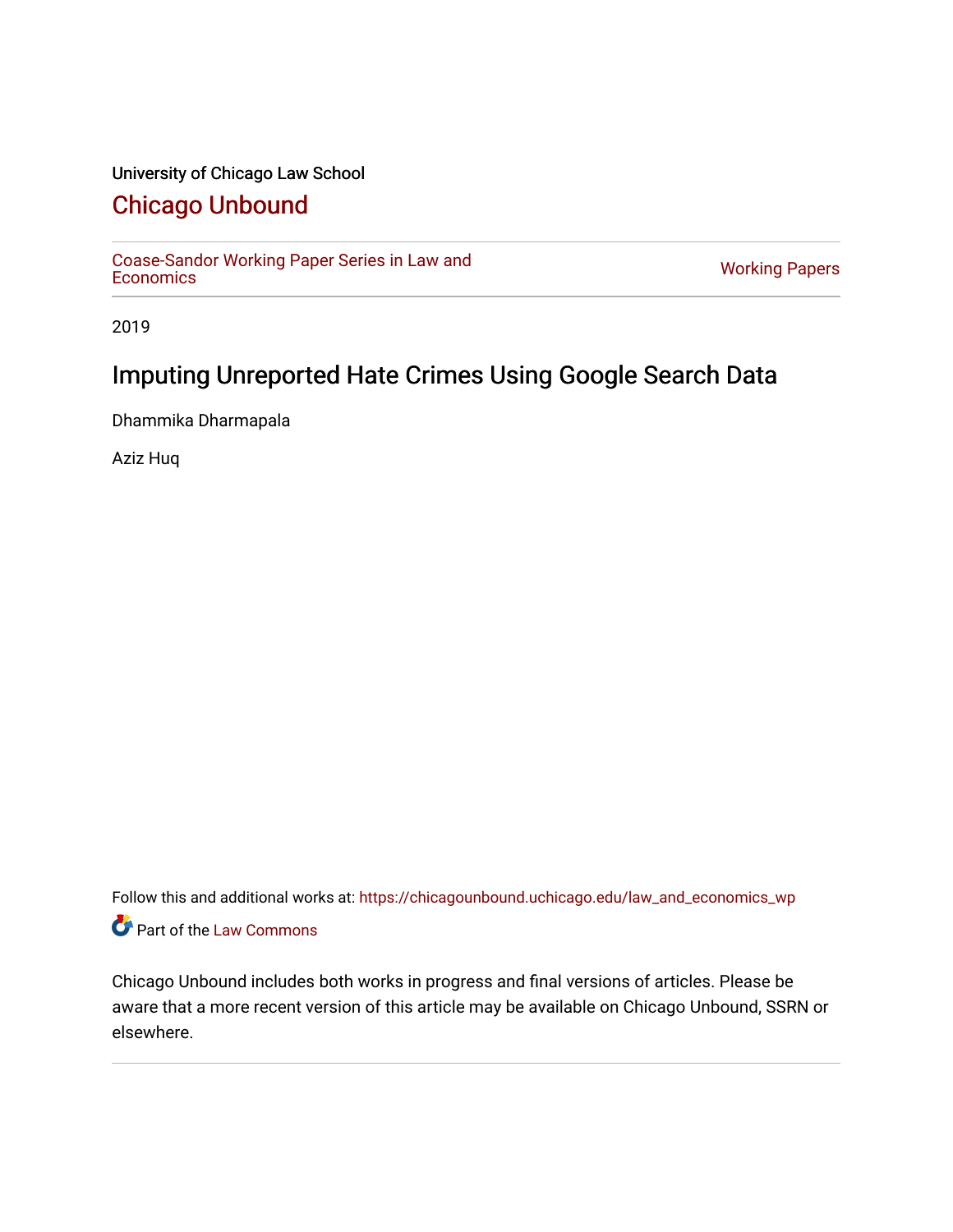#### **Imputing Unreported Hate Crimes using Google Search Data**

Dhammika Dharmapala dharmap@uchicago.edu University of Chicago Law School

Aziz Huq huq@uchicago.edu University of Chicago Law School

#### **Abstract**

*U.S. law requires the Attorney General to collect data hate crime victimization from states and municipalities. But states and localities are under no obligation to cooperate. Data production hence varies considerably across jurisdictions. This Article addresses the ensuing "missing data" problem by imputing unreported hate crimes using Google search rates for racial epithets. As a benchmark, it uses two alternative definitions of which jurisdictions more effectively collect hate crime data: all states that were not part of the erstwhile Confederacy, and states with statutory provisions relating to hate crime reporting. We regress hate crime rates for racially-motivated hate crimes with African-American victims on Google searches and other relevant variables over 2004-2015 at the state-year level for each group of benchmark states. Google search rates substantially enhance the capacity of such models to predict hate crime rates among benchmark states. We use the results of these regressions to impute hate crime rates, out-of-sample, to non-benchmark jurisdictions that do not robustly report hate crimes. The results imply a substantial number of unreported hate crimes, concentrated in particular jurisdictions. It also illustrates how internet search rates can be a source of data for hard-to-measure victimization patterns.* 

**Key words:** hate crimes; victimization surveys; internet search.

**Acknowledgments:** We thank Rafeh Qureshi and Bartosz Woda of the Coase-Sandor Institute for Law and Economics at the University of Chicago Law School for their outstanding work in constructing the dataset used in this paper. We also thank Ken Schwenke, Scott Klein, and John Keefe for their advice on the hate crime data, and numerous engineers at Google for useful conversations. We thank Nick Stephanopoulos and workshop participants at the University of Chicago for helpful comments. Dharmapala acknowledges the financial support of the Lee and Brena Freeman Faculty Research Fund at the University of Chicago Law School; Huq acknowledges the Frank J. Cicero Fund. Any remaining errors or omissions are, of course, our own.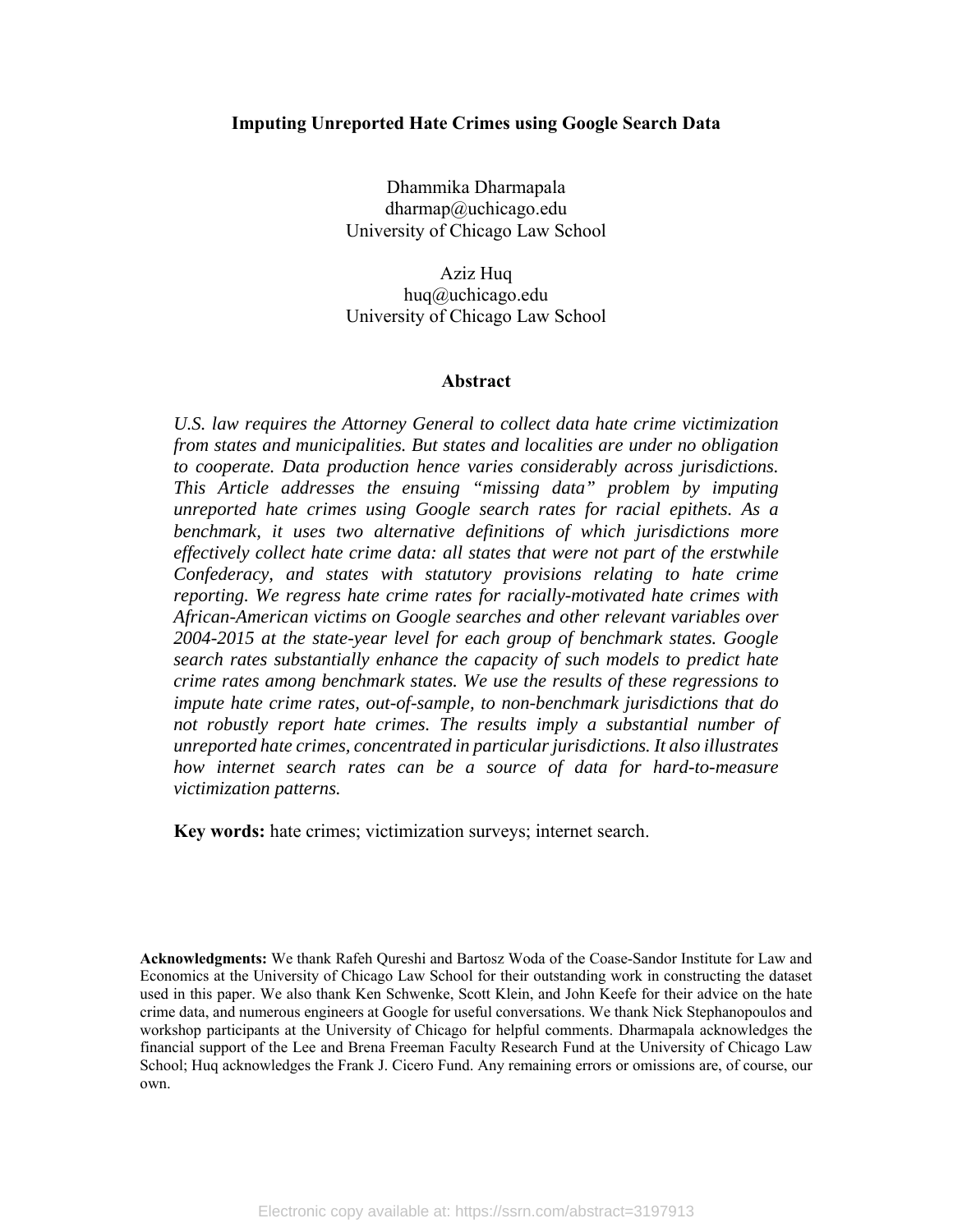#### **I. Introduction**

 $\overline{a}$ 

Under the 1990 Hate Crimes Statistics Act ("HCSA" or "the Act"), the Attorney General of the United States is mandated to collect and publish annual data on the occurrence of hate crimes (Pub. L. 101-275). The HCSA defines hate crimes as "crimes that manifest evidence of prejudice based on race, gender and gender identity, disability, sexual orientation, or ethnicity."<sup>1</sup> It also enumerates a non-exclusive class of covered offenses, including "murder, non-negligent manslaughter; forcible rape; aggravated assault, simple assault, intimidation; arson; and destruction, damage or vandalism of property." The Attorney General has delegated statutory responsibility under the HCSA to the Federal Bureau of Investigation ("FBI") as part of its obligations under the Uniform Crime Reporting ("UCR") system (Ahuja 2016).

The FBI solicits information from law enforcement agencies in the fifty states. Federal law, however, imposes no mandate on states to collect or report hate crime data: States' and municipalities' cooperation under HCSA is voluntary. Nor does it provide funding. In 2016, 1,776 (11.6 percent) of the 15,254 participating state and local law enforcement agencies reported 6,121 incidents. The remaining 88.4 percent of agencies reported none (FBI 2017).

To what extent does this overwhelming pattern of non-reporting rest on the absence of relevant crimes, and to what extent does it reflect a failure on the part of participating state and local agencies to acquire and pass on information? One analysis estimates that a third of zero-report agencies had investigated at least one relevant bias-motivated crime within a calendar year (Cronin et al. 2007). No comprehensive study, however, estimates the extent (if any) or the geographic distribution of missing hate crimes data. Data from the National Crime Victimization Survey ("NCVS") on bias-motivated offenses reported by victims represent a partial exception, although (as discussed below) a limited one.

 We present in this article a new method for estimating state-specific rates of hate crimes to address this missing data problem. The method allows us to calculate (at best lower-bound) estimates for the rate of predicted anti-Black hate crimes for all states, and

 $1$  Congress amended the HCSA in 2009 to include the term "gender and gender identity" after "race." Matthew Shepherd and James Byrd, Jr., Hate Crimes Prevention Act, Pub. L. 111-84, 123 Stat. 2190, 2385, Div. E, § 4708(a).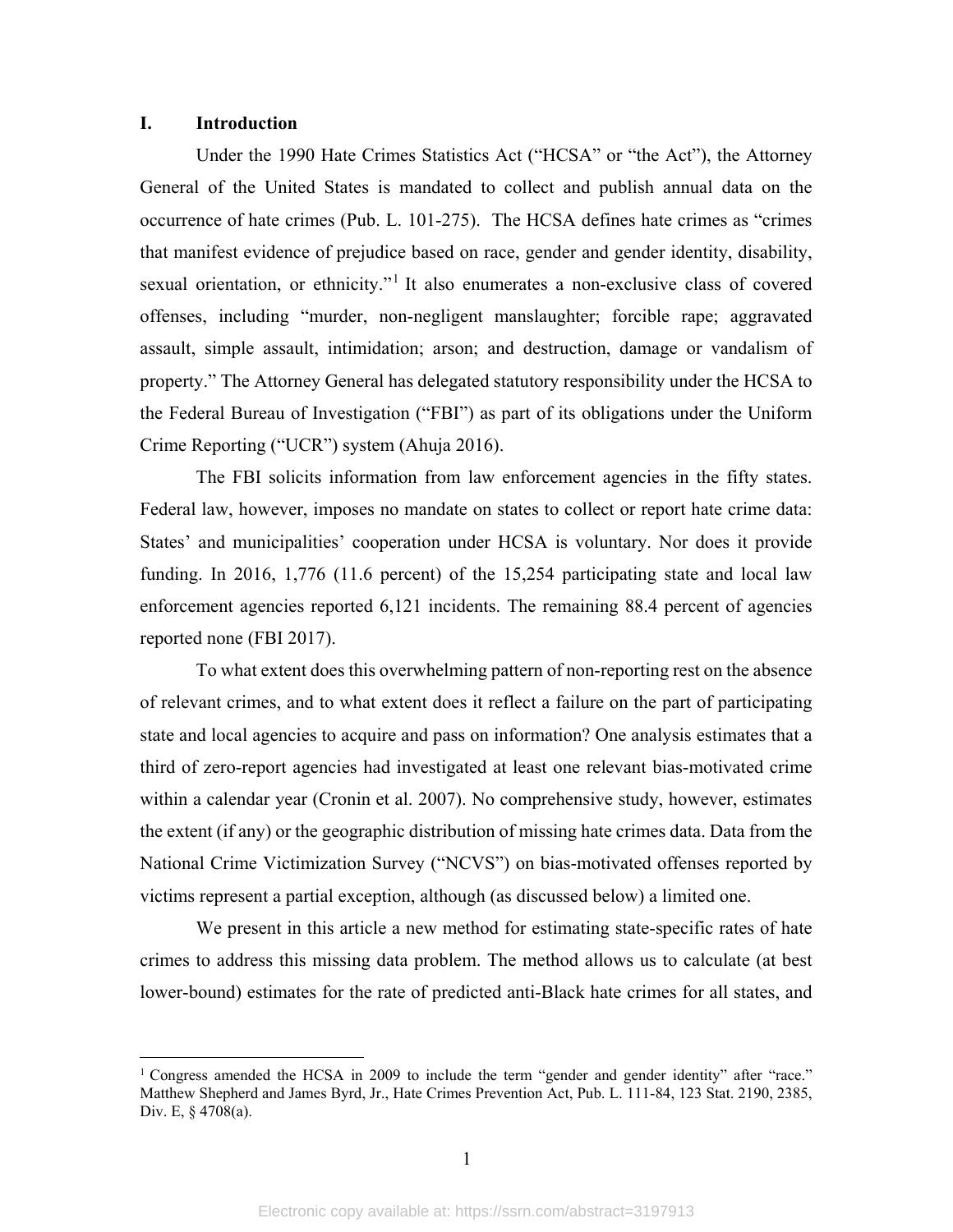in particular states for where underreporting seems acute. Our method represents an important step toward filling present gaps in victimization data. In practical terms, it provides guidance as to where and how resources to prevent and address hate crimes might be best employed. In addition, the method also has more general application to impute aggregate rates of otherwise unobserved victimization. The article's contribution is hence both substantive and methodological.

Our method of imputation relies on data generated by the web search engine Google. The Google Trends app, available publicly since 2009, provides a time-series index of the queries that users enter into the Google search engine in a given geographic area in a given time period. Google Trends calculates an index value for the relative prevalence of a given search query within a particular state during the relevant time period (Choi and Varian 2012). Following studies in financial economics, public health, and social sciences, we employ Google search data derived from the Trends app as a proxy for the roughly contemporaneous preferences and behaviors of internet users (see, e.g., Choi and Varian 2012; Jun et al. 2018; Stephens-Davidowitz and Varian 2015). Hate speech and hate crimes, of course, do not necessarily correlate: Not everyone who engages in the former acts violently. The purpose of this study is rather to determine, at an aggregate population level, *whether the frequency of search for hateful terms is correlated with—and hence can be used as a proxy for unobserved hate-based victimization*.

We also use a measure of reported hate crimes from the FBI data. We obtain this from Inter-university Consortium for Political and Social Research at the University of Michigan, at the state-year level for 2004-2015. While this is the best available data on victimization rates for hate crimes, there is substantial variation in reported hate crime rates across states and longitudinally. Several states in the south and southeast that have historically been the locus of intense racial conflict and violence report exceptionally low rates of hate crime. These states also have Google search rates for racial epithets that are substantially above the national average.

There are two interpretations of this difference. A first is that jurisdictions in which online expressions of animus are higher have lower levels of actual hate crimes. This hypothesis is undermined by evidence that, at the national level and in jurisdictions with robust reporting mechanisms, the rate of Google searches for racial epithets and the rate of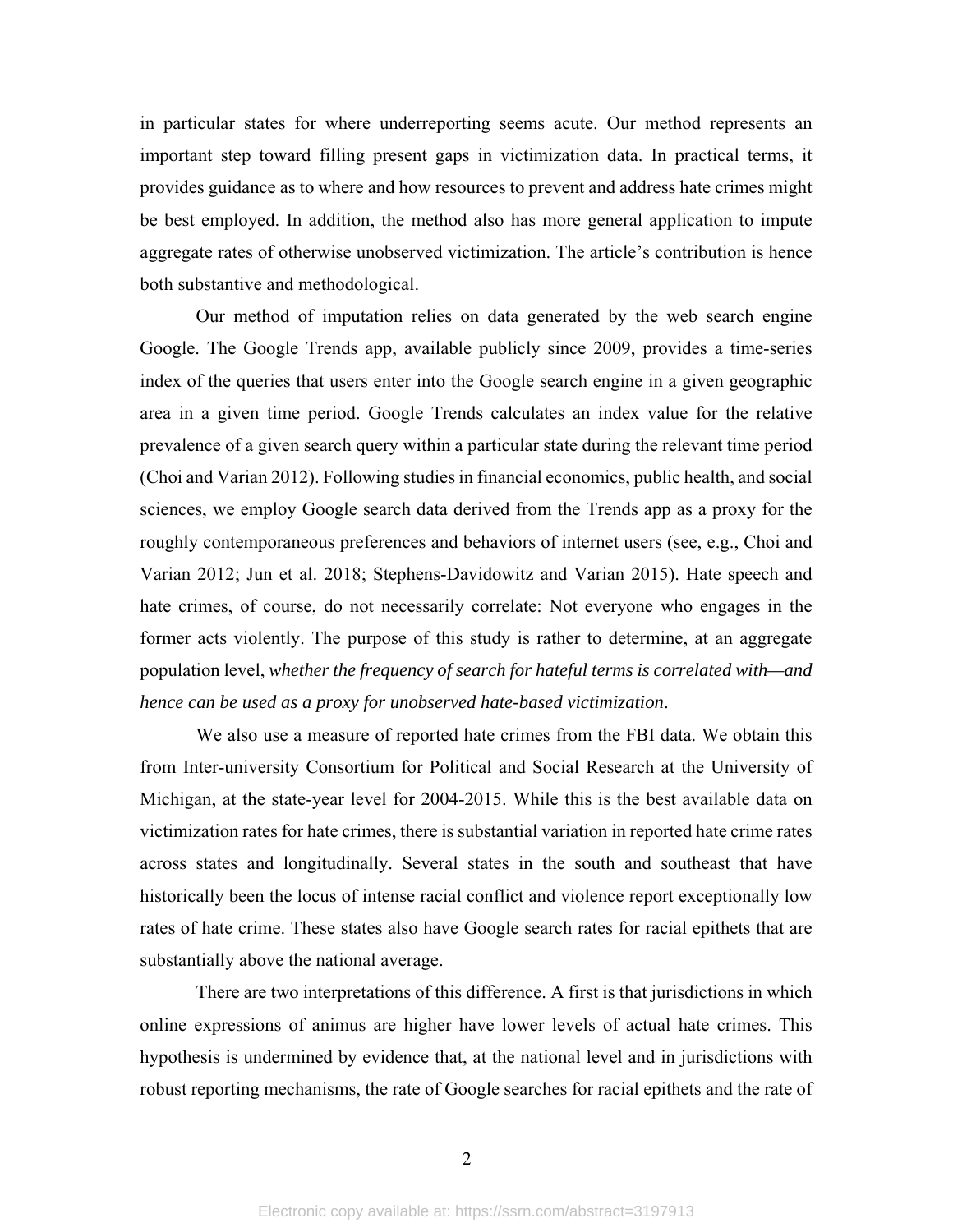reported hate crimes are strongly and positively correlated. A second hypothesis is that where history and current search activity suggest higher levels of racial animus, this difference reflects gaps in reporting hate-crime incidents. For reasons explained below, we think our data broadly supports this second hypothesis.

Our analysis aims to generate estimates of reported rate of hate crimes for those jurisdictions in which underreporting is likely acute. To fill this gap, we hypothesize in the vein of Stephens-Davidowitz (2014) and Chetty et al. (2018) that racial animus, as measured by the Google search rates, is a strong predictor of offline behavior, here actual hate-crime rates. To estimate the relationship between search rates and reported crime rates, however, we need to identify on *a priori* grounds a subset of states that we have reason to believe are *relatively* comprehensive in their reporting. To do this, we follow two alternative approaches. These ultimately yield similar results.

First, as many of the anomalously low-reporting states were historically part of the erstwhile Confederacy, we use all other states (i.e. all states and the District of Columbia (DC), *apart from* the 11 formerly Confederate states) as a first set of benchmark 'robust reporting' jurisdictions. Second, and alternatively, we use the presence of training programs for law enforcement officers on hate crimes and other relevant factors to identify 13 "good reporters" (consisting of 12 states and DC).

Using regression analysis, we demonstrate that search rates from Google Trends are strongly and significantly correlated with reported hate crime rates within each of our baseline sets of states.<sup>2</sup> This correlation persists when a variety of other variables, all arguably predictive of hate crime rates, are included in the regression specification. Critically, adding Google search rates to the model substantially enhances its ability to predict hate crime rates relative to a model consisting only of these other variables.

We then use regression results for our benchmark jurisdictions over 2004-2015 to generate predicted values of the hate crime rate for all states. The out-of-sample portion of this analysis comprises the states excluded from the benchmarking regression (i.e. the

1

<sup>&</sup>lt;sup>2</sup> We use both linear and Poisson maximum-likelihood models in our regressions; these lead to very similar findings. The correlation is stronger cross-sectionally (i.e. across states) than longitudinally (i.e. within a given state over time). But our approach is intrinsically cross-sectional in nature, in that it seeks to extrapolate from a benchmark set of jurisdictions to other states. Thus, the existence of strong cross-state correlation is important, indeed essential, to our approach.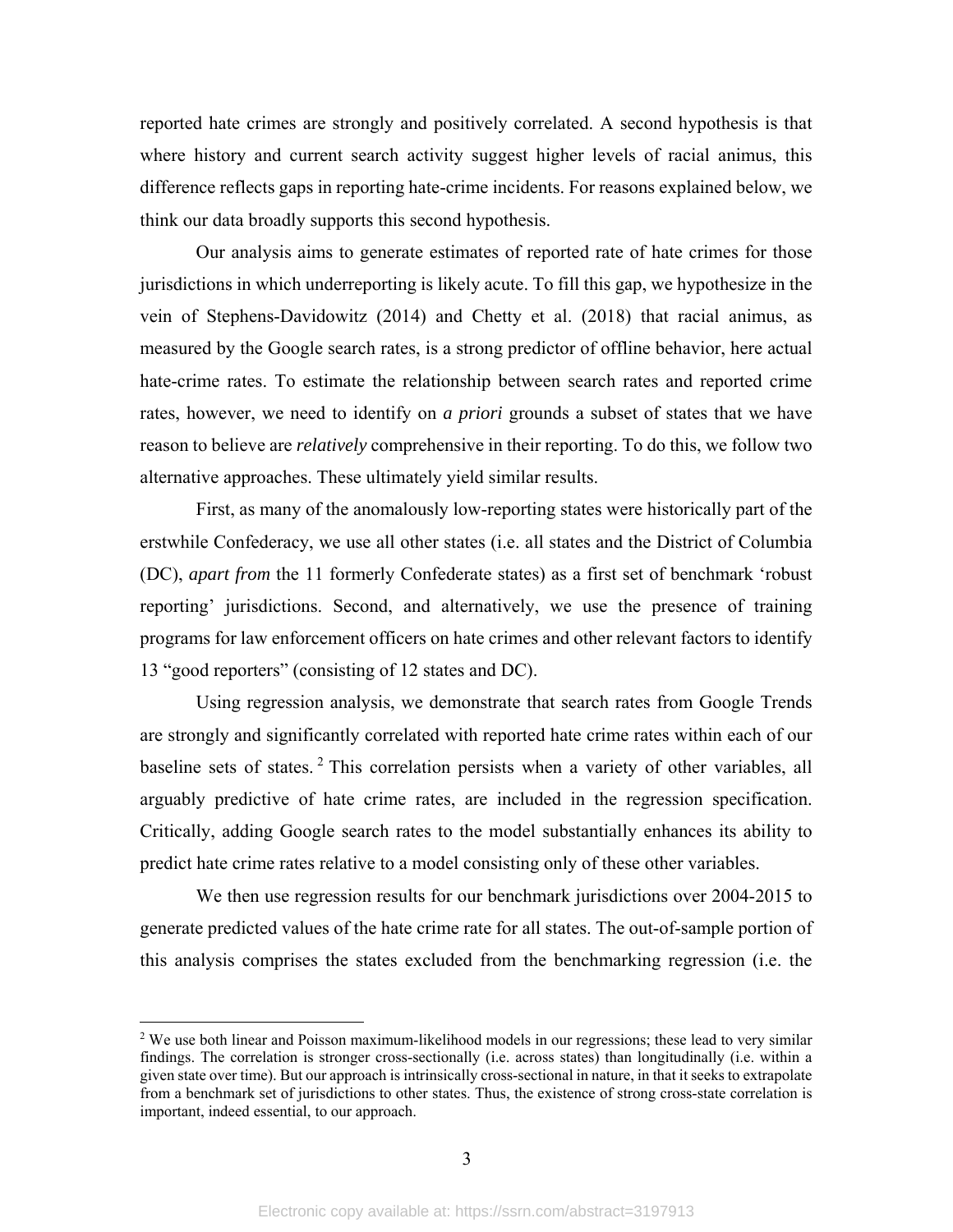formerly Confederate states for our first analysis, and the states that are not identified as "good reporters" for our second analysis). We use these predicted values to impute hate crime rates for all states, including states excluded from the benchmarking regression. The underlying intuition is that if, for instance, Florida is subject to the same relationship between Google search rates (and other independent variables) and hate crimes as the baseline states (such as California), then the predicted hate crime rate we calculate for Florida tells us how many reported hate crimes we would counterfactually have observed in Florida if its reporting had been as robust as that in the benchmarking states.

The aim here involves imputing values for missing data, not causal inference. We are not making the causal claim that Google searches for racial epithets *cause* hate crimes to be committed. Nor do we claim that the people carrying out such searches are necessarily involved in committing hate crimes. Rather, we hypothesize that the Google search rate serves as a proxy for the *ecological* prevalence of racial animus within a particular jurisdiction at a particular time. We further postulate that it separately correlates to the extent to which residents of a particular state in a given year commit hate crimes targeting African-Americans.

One important limitation of our method is that we are unable to control for crossstate variation in victims' reporting behavior. If victims of hate crimes were less willing to report such crimes in our baseline states than in the former Confederate states, this would generate inflated estimates of reported hate crime rates. We cannot rule this out. But it seems to us more likely that reporting levels will be higher in states with more robust approaches to tracking and measuring hate crimes than in states where anti-black hate crime is not a priority concern.

The limited nature of the resulting estimates also needs to be stressed. They are not estimates of the "true" rate of hate crimes. Rather, they are likely to be low estimates of the expected reported rate of hate crimes in a jurisdiction assuming high rather than low quality reporting. They primarily illuminate the problem of relative underreporting.<sup>3</sup> They

<sup>&</sup>lt;sup>3</sup> We have calibrated our two benchmarks using coarse categories that we cannot manipulate (i.e., membership in the former Confederacy, and enactment of reporting-related legislation). This means that our benchmark jurisdictions are likely heterogeneous: They are unlikely to devote equal amounts of resources to identifying and gathering information about hate crimes. A benchmark that encompassed only very high quality reporters would be likely to generate higher predicted rates for out-of-sample jurisdictions.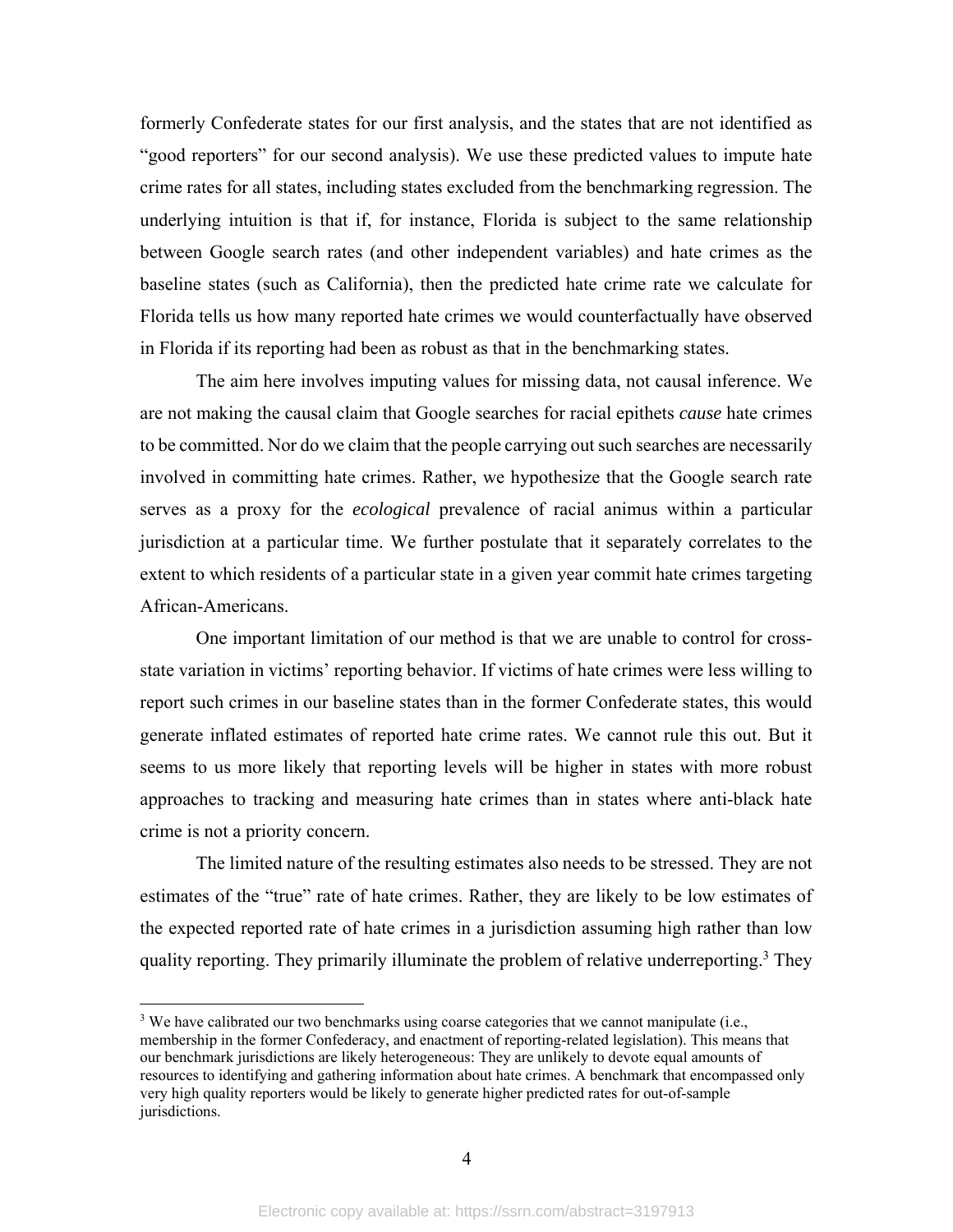do not address the distinct problem of underreporting by victims to local law enforcement agencies: Reported rates, given currently available data from victimization surveys, appear to be around one half of experienced crimes. They also do not address generalized failures on the part of law enforcement agencies to recognize certain acts as hate crimes even in benchmark jurisdictions.

Nevertheless, the reported hate-crime rates that we impute beyond our benchmark sample suggest substantial underreporting among many states, especially (but not exclusively) those in the southeast. Nationally, the mean number of African-American victims of hate crimes reported at the state-year level is about 57 per year in our sample of data from 2004-15. Florida reports a number very similar to this national average: 56. Yet, using the methodology described above, we find that the imputed number of reported hate crimes to be on average about 340 per year between 2004 and 2015. Thus, we impute an average of 284 unreported hate crime victims in Florida per year over 2004-2015.

We also impute substantial numbers of unreported hate crime victims in other states – on average, for example, 259 per year in Texas and 146 per year in Georgia over the same time period. Lest it is thought this analysis merely reiterates conventional wisdom about a north-south racial divide, we note that several non-southern states appear to also suffer from substantial underreporting. For instance, we impute that Illinois had about 89 unreported hate crime victims per year, while Pennsylvania had about 95.

Part II provides background on the definition and measurement of hate crimes, identifying the contours of the missing data problem addressed here. Part III describes the data used in the analysis. It focuses primarily on the Google Trends data, identifying the assumptions upon which reliance on that data is predicated. Part IV presents our central analysis and imputed lower-bound estimates. It also identifies limitations of the analysis. Part V concludes with a discussion of implications and possible extensions.

# **II. Defining, Measuring, and Analyzing Hate Crime**

## *A. Defining Hate Crimes*

There is no single, unified definition of hate crime in the U.S. The HCSA's definition encompasses "crimes that manifest evidence of prejudice based on race, gender and gender identity, disability, sexual orientation, or ethnicity," but does not precisely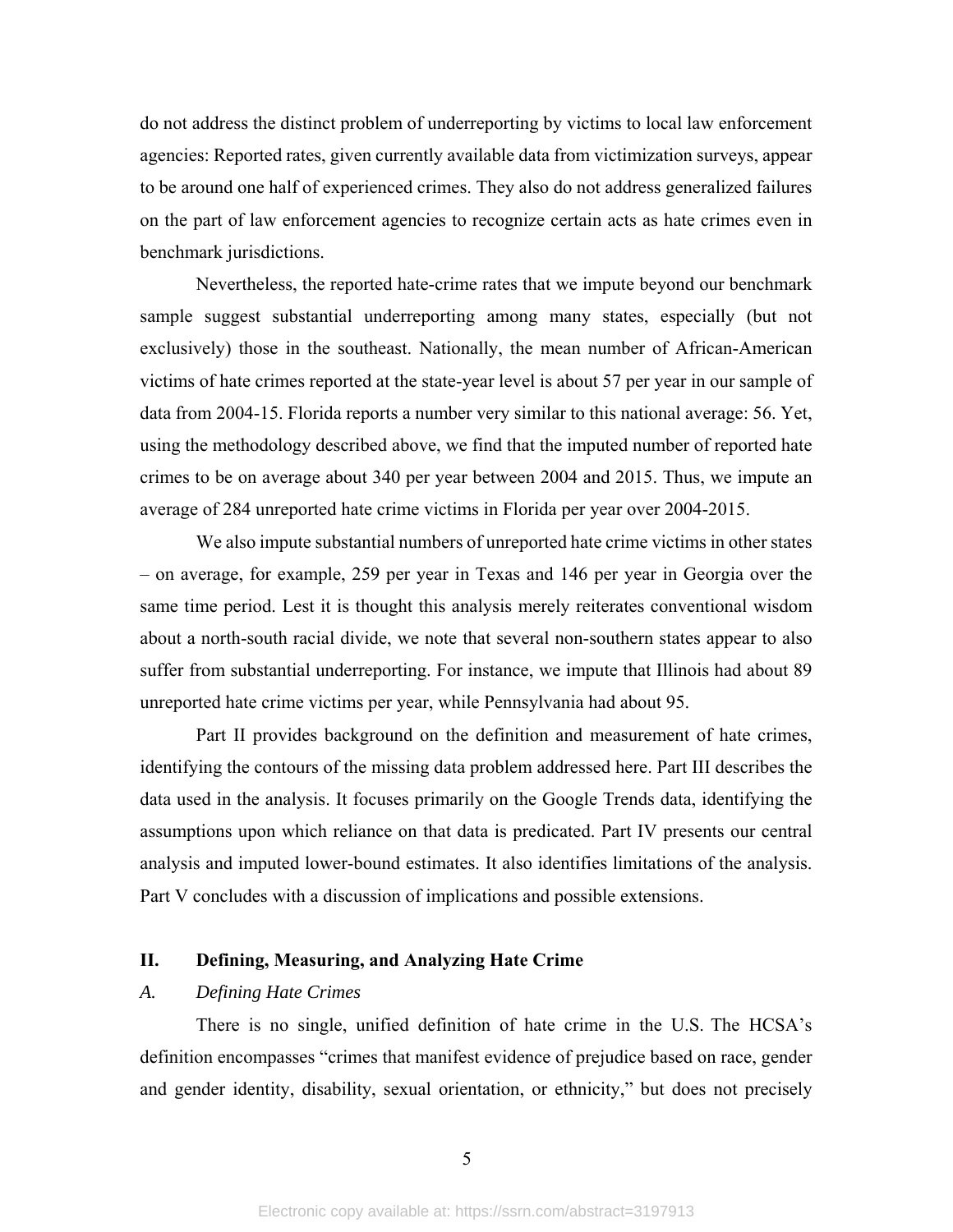define which substantive offenses count. In respect to relevant motivation, the scope of federal practice has changed subtly over time.<sup>4</sup> Statutory amendments have extended the boundaries of the textual definition of hate crimes, and may have altered, at least at the margins, the kind of data collected.

The HCSA definition, moreover, is not adopted by all fifty states in their own criminal law. Within constraints imposed by the First Amendment,<sup>5</sup> states use different terminology, such as "bias-related crimes" (D.C. Code §22-3703 (2012)) or "discrimination in public places" (N.D. Cent. Code § 12.1-14-04 (2017)). Some local law extends to crime motivated by the "political affiliation" of a person (D.C. Code §22-3701 (2012)), while other states do not enumerate protected classes (Utah Code Ann. § 76-3- 203.4)). States' regulatory approaches to hate crimes also vary. Sentencing enhancements for bias-related crimes were adopted by most states starting in the 1970s (Grattet et al. 1998). Today, in addition, twenty-nine states and the District of Columbia have a reporting mandate of some kind (ADL 2017). States with no reporting mandate can nevertheless participate in federal reporting efforts under the HCSA (Gillis 2013).

### *B. Measuring the Frequency of Hate Crimes*

Variance in state-law understandings of the term "hate crime" is relevant because it is state and local actors, not federal ones, who collect data on-the-ground. The HCSA does not empower the Department of Justice to collect information directly. It rather allows the Attorney General to solicit such information from the states. But the federal government cannot command state officials in their official capacity to take actions, and HCSA appropriates no funds to support state data collection efforts. The Act instead relies on states' voluntary efforts to gather information on hate crimes.

Hate crime data is reported by states as part of their submission to the Uniform Crime Reports ("UCR") data. In 2016, agencies in 49 states<sup>6</sup> and the District of Columbia, covering almost 89.7 percent of the nation's population, formally participated in federal

1

<sup>&</sup>lt;sup>4</sup> In addition to a statutory amendment adding the terms "gender" and "gender identity" to the Act in 2009, the Department of Justice has revised the subcategories for race and ethnicity in 2012; altered its definition of rape in 2013 (dropping a force requirement); and in the same year started to allow agencies to report a wider variety of religion-based crimes, including "anti-Buddhist, anti-Eastern Orthodox (Greek, Russian, etc.), anti-Hindu, anti-Jehovah's Witness, anti-Mormon, anti-Other Christian, and anti-Sikh" acts (FBI 2016).

<sup>5</sup> *Virginia v*. *Black*, 538 U.S. 343 (2003).

<sup>&</sup>lt;sup>6</sup> In 2016 Hawaii was listed as a non-reporter to the FBI.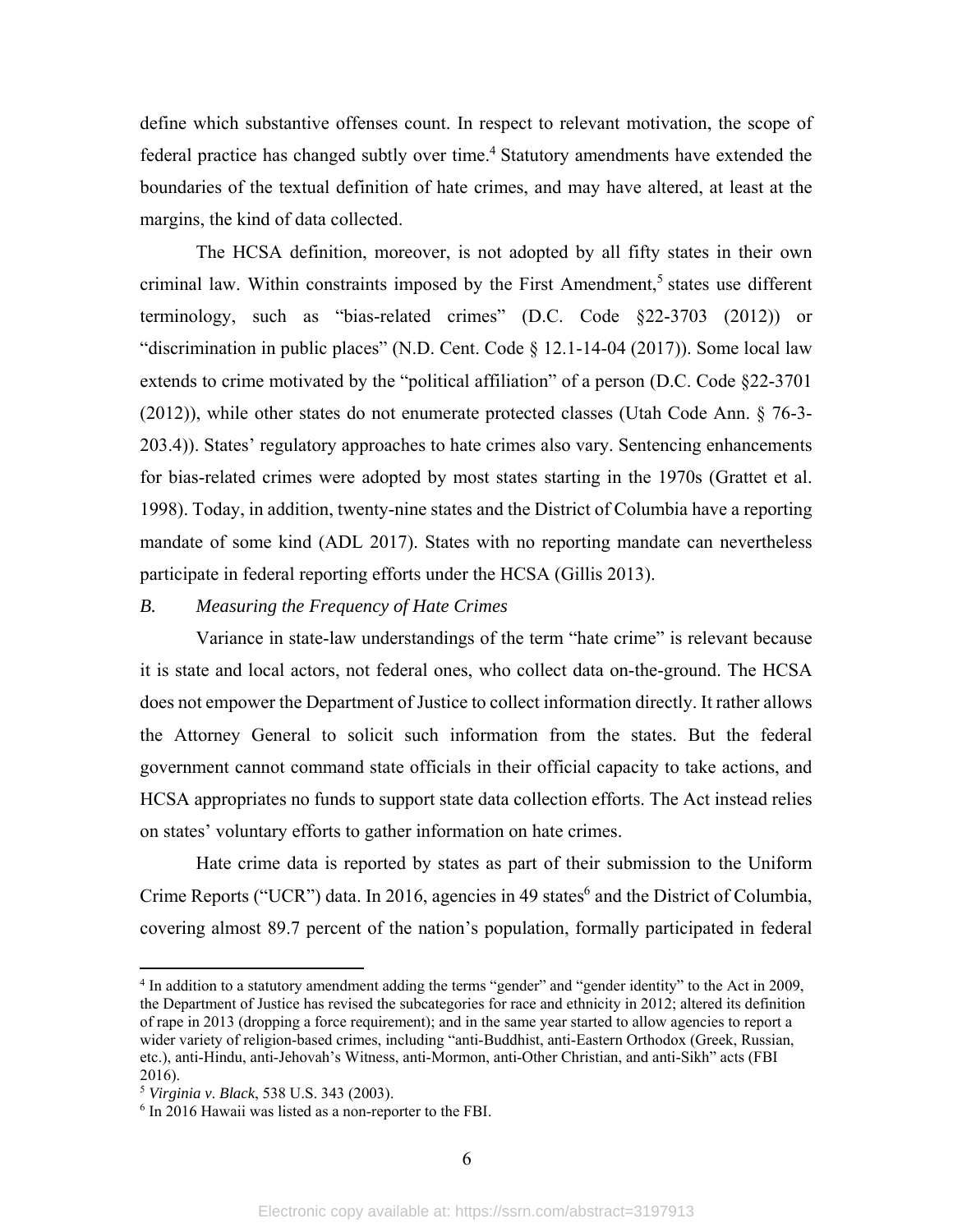efforts to gather hate crimes data through the UCR (FBI 2016). But many agencies within states either did not report anything or reported zero hate crimes for a given year. One journalistic estimate is that 88 percent of participating agencies did not report any hate crimes (Schwencke 2017).

The NCVS also collects data on crimes "motivated by an offender's bias against them for belonging to or being associated with a group largely identified by [enumerated characteristics]" (DOJ 2017b).<sup>7</sup> Unlike the UCR, which focuses on state and local law enforcement, the NCVS collects information from a nationally representative sample of households on a nationwide basis. In 2016, the sample was redesigned to produce reliable estimates for the 22 most populous states and metropolitan areas (Department of Justice 2017a). This more granular data, however, will never be available for the historical period we study here. Currently available NCVS data permits estimation of aggregate undercounting of hate crime reporting, but does not allow estimation of state- or localitylevel variation in undercounting (Gillis 2012). It is possible, though, to obtain self-reported NCVS victimization data for large regional groupings of states (such as the South), and we discuss how these relate to our estimates in Section IV below.

#### *C. Undercounting and Variance in Federal Hate Crime Data*

There are several reasons to believe first, that UCR estimates of hate crimes undercount actual rates, and second, that the undercount is not evenly distributed across (state) jurisdictions..

To begin, net undercounting occurs primarily because the UCR captures only crimes reported to police or other responsible state entities (e.g., state universities). In 2016, however, the NCVS estimated that 48.7 percent of serious violent crimes and 57.9 percent of violent crimes were not reported to police (Department of Justice 2017a).<sup>8</sup> Between 2011 and 2015, approximately 54 percent of hate crimes (including 54 percent of violent hate crimes) identified in the NCVS sample were not reported. Even this might underestimate the hate-crime undercount because some victims of hate crimes may be unwilling

1

<sup>&</sup>lt;sup>7</sup> Question 162 of the present instrument asks respondents about being "targeted ... because of" race, religion, ethnic background or national origin, disability, gender, or sexual orientation.

<sup>&</sup>lt;sup>8</sup> Zaykowski (2010) analyzes New York data to suggest that racial minorities are less likely to report a hate crime to police for either race-based or non-race-based reasons, with the suppression effect greatest for the former.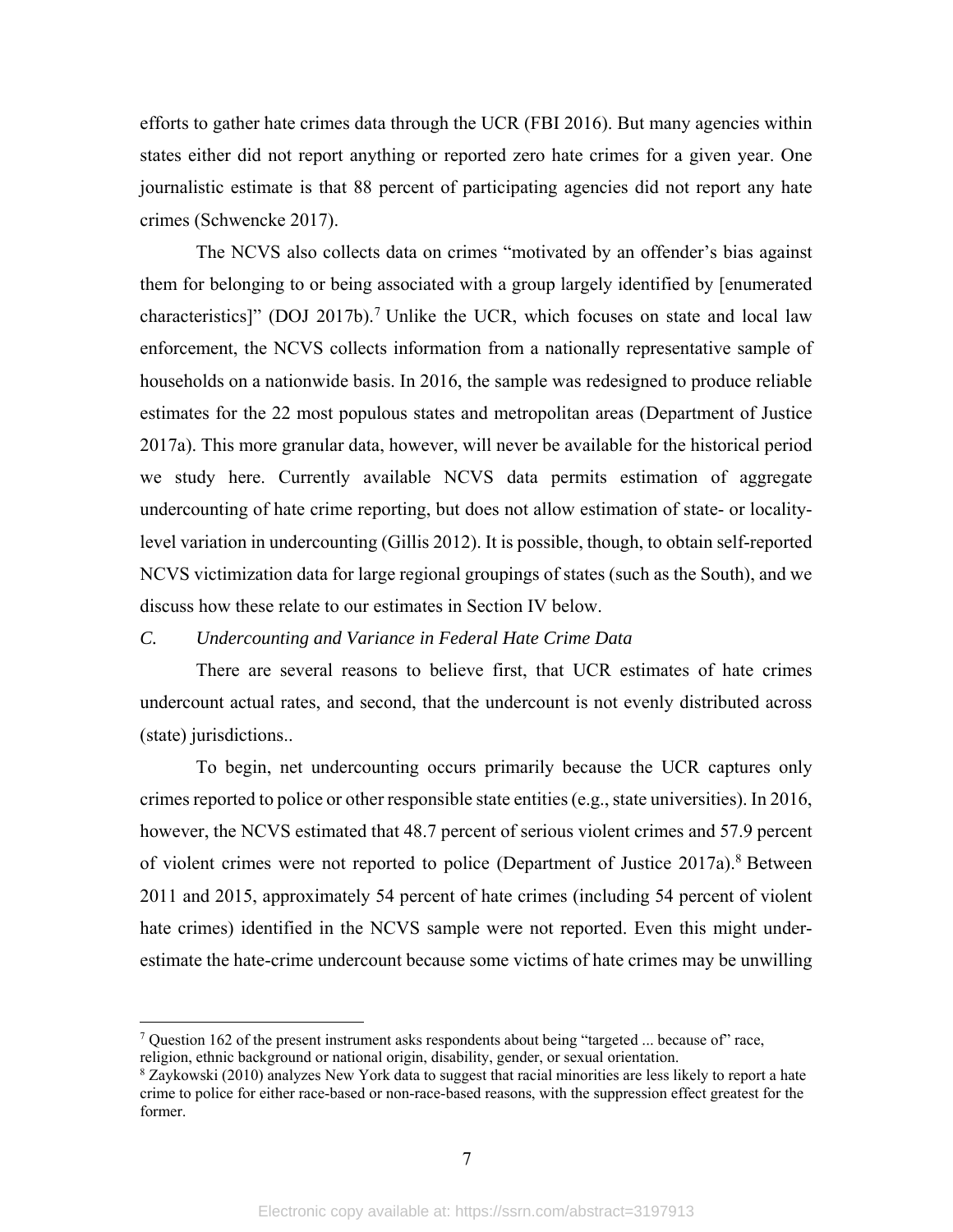to provide details of their experiences even in the context of a survey such as the NCVS, or may themselves not classify a qualifying experience as a hate crime.

Larger variation in the quality of state and local data may arise because of differences in the institutional arrangements whereby local police and other state agencies collect hate-crime data. Even in jurisdictions where police have an explicit reporting mandate under state law—and hence are not merely unfunded contributors to a federal project—the zeal with which they pursue their task will fluctuate depending upon institutional leadership and culture. Grattet and Jenness (2005a and b) analyzed the practices of 397 Californian police and sheriffs' offices. They found local practices varied greatly. Different departments relied on different definitions of hate crimes and engaged in different practices to acquire information. Different departments also had varying priorities depending on the local ecology of violent crime. Other studies find similar variation in other jurisdictions (Boyd et al. 1996). Agencies with community policing policies also appeared to be correlated with increased compliance with hate-crime mandates (Grattet and Jenness 2008; Jenness and Grattet 2005). Jurisdictions in which there is a history of lynching and a large African-American population are less likely to be characterized by cooperation with federal data-collection efforts and less likely to prosecute anti-black hate crimes (King et al. 2009).

The absence of any reliable way to estimate the degree of underreporting by jurisdiction creates a problem of missing data: How can we know how many hate crimes occur in a given state that are either not reported to authorities, or alternatively are reported but not recorded in federal data for one reason or another? The NCVS provides one answer—but only at the national level. Given that rates of hate crimes vary between jurisdictions, and that therefore any policy response must also be localized, this fails to provide needful guidance for public policy.

#### *D. Prior Literature*

 $\overline{a}$ 

Notwithstanding these limitations, there is a small but significant empirical literature on measuring the frequency of hate crimes.<sup>9</sup> For instance, Medoff (1999) uses an

<sup>&</sup>lt;sup>9</sup> There is also a wider empirical literature globally on the phenomenon of hate crime (e.g. Krueger and Pischke, 1997), and a theoretical literature on hate crimes using a variety of different approaches (e.g. Dharmapala and Garoupa, 2004; Gan, Williams, and Wiseman, 2004; Dharmapala and McAdams, 2005; Klump and Mialon, 2013).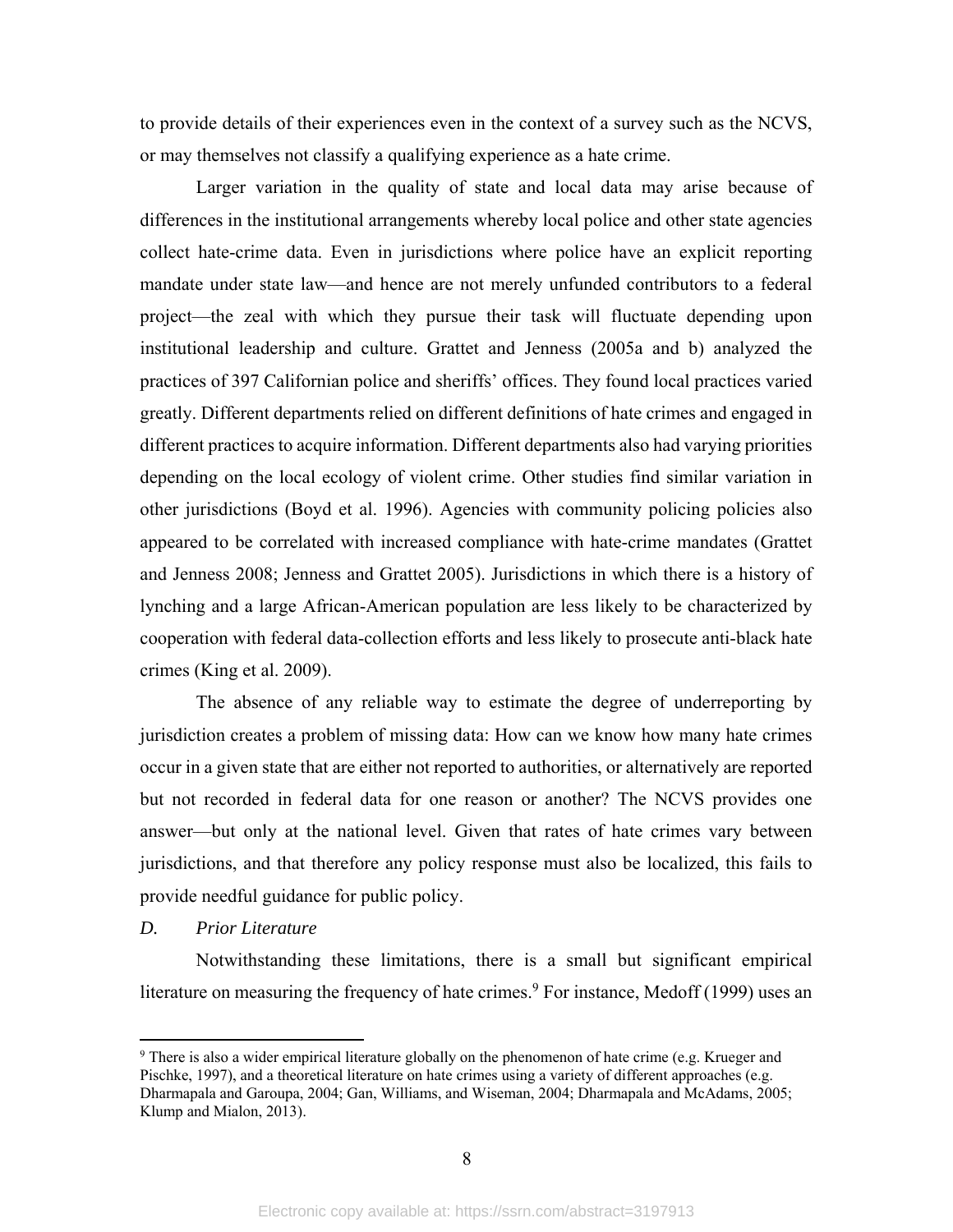economic framework to analyze the determinants of hate crime, using cross-sectional data. He finds support for market wage and law enforcement activity as determinants of hate crime. Gale, Heath and Ressler (2002) use state-level UCR data to analyze the determinants of hate crimes. Their analysis employs a panel dataset, and they control for unobserved state effects. They too find that economic variables such as unemployment are significantly associated with the incidence of hate crimes.

Particularly noteworthy here is Chan, Ghose and Seamans (2016). Using UCR hate crime data, they construct a panel dataset at the county-year level over 2001-2008 to analyze the impact of the spread of internet usage on racially-motivated hate crimes. With instrumental variables based on geographical features of the local terrain that affect the introduction of broadband internet service, they find evidence that broadband availability increases the incidence of hate crimes. They also use Google searches for racially offensive terms as a measure of racial animus. Their aim (unlike ours) is to show that the positive impact of broadband availability on hate crimes exists only in areas with higher levels of racial animus.

#### **III. Data**

### *A. Google Search Data*

 This study employs Google Trends data as a proxy for animus against specific groups. We use the frequency of Google searches of the word "n\_\_\_\_\_" in a jurisdiction as a *proxy* for the extrent of racial animus directed towards African-Americans within that jurisldiction.

Google Trends generates an index of search activity for a certain search term within a defined geographic area and specific time period. More formally, an ideal search rate measure  $r_{st}$  for a particular search term in state  $s$  in year  $t$  might be defined as follows:

$$
r_{st} = \frac{S_{st}^w}{S_{st}} \tag{1}
$$

where  $S_{st}^{w}$  is the number of searches for the word "w" in state *s* in year *t* and  $S_{st}$  is the total number of searches (for all terms) in state *s* in year *t*. This can be understood as a measure of the frequency of a search term's usage relative to the volume of Google searches in that jurisdiction. It hence provides a measure of the relative frequency with which a term is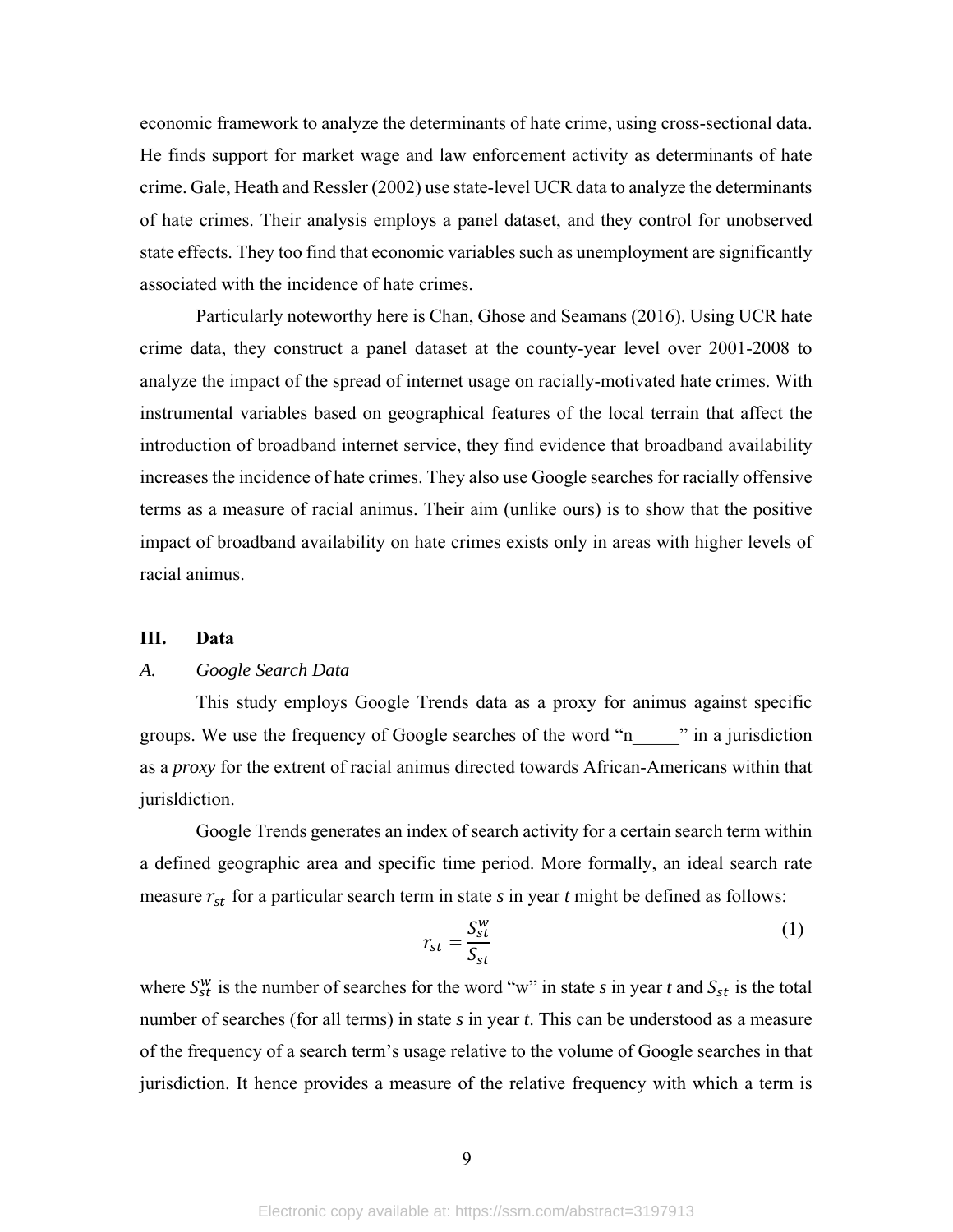sought in relation to other searches, notwithstanding changes in the penetration of Internet and search engine usage.

It is not possible to obtain from Google Trends the absolute number of searches  $S^w_{st}$ or the change in that absolute number over time. Instead, we can obtain from Google Trends search data for the word "n  $\cdots$  " for each state *s* in each year  $t$ ,<sup>10</sup> and national (US-wide) search data for this term in each year *t*, relative to a benchmark term. These observed Google Trends numbers can be denoted by  $G_{st}$  and  $G_{USt}$ , respectively:

$$
G_{st} = \frac{r_{st}}{B} * 100
$$
 (2)

$$
G_{USt} = \frac{r_{USt}}{B} \times 100\tag{3}
$$

Here, *B* is the search rate for an arbitrary benchmark term. Typically, this is the maximum monthly value of  $G_{\text{USt}}$  within year *t* (however, as described below, *B* plays no role in the analysis as it drops out of our animus measure).

 We construct a measure of racial animus towards African-Americans, denoted by  $A_{st}$ , as follows:

$$
A_{st} = \frac{G_{st}}{G_{USt}} * 100 = \frac{r_{st}}{r_{USt}} * 100
$$
 (4)

This measure has a simple interpretation: it is the search rate for the word "n\_\_\_\_\_" in state *s* in year *t* relative to the search rate for the same word in year *t* in the US as a whole. Note that if Google users in state *s* search for the word more frequently than US Google users on average in a particular year *t*, then  $A_{st} > 100$  for that state in that year. Note also that  $A_{st}$  is not identical to the ideal measure  $r_{st}$  defined in Equation (1); the former is a ratio of absolute numbers of searches (i.e. the search rate in a given state in a given year), while the latter is the ratio of the search rate in that state to the national search rate. Our regression specifications, however, includes year fixed effects that, in essence, absorb the  $r_{USt}$  term that is common to all states in a given year. Hence, exogenous shocks that affect all fifty states will be controlled for in our analysis. The resulting variation in  $A_{st}$  is essentially equivalent to the variation in  $r_{st}$ .

<sup>&</sup>lt;sup>10</sup> More precisely, we obtain this data at that the monthly level, but aggregate to the annual level for each state.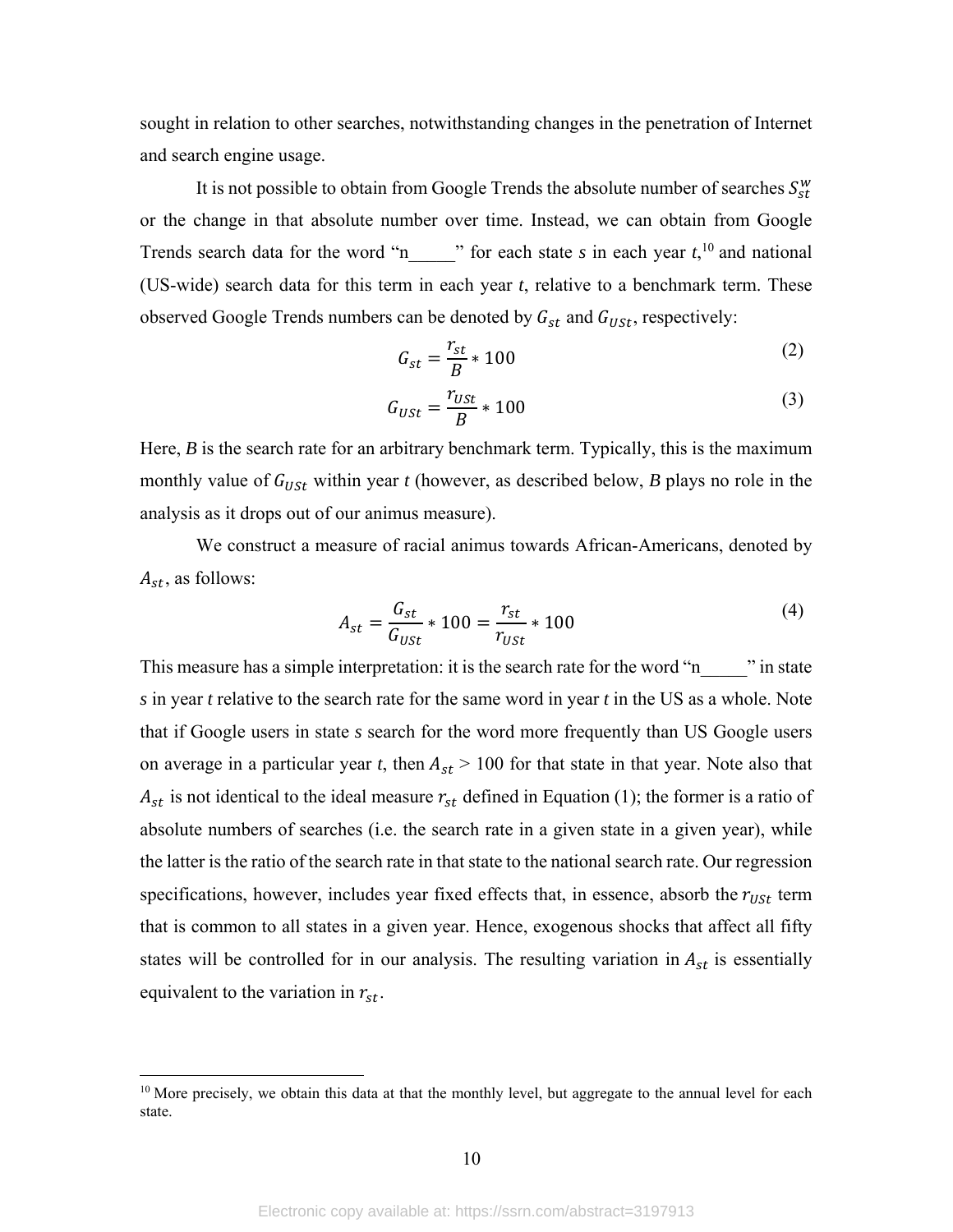Previous articles use Google Trends to search for evidence of the geographic distribution of racial animus (Stephens-Davidowitz 2014) and to identify its effect on racial minorities' life-course outcomes (Chetty et al. 2018). In the former study, Stephens-Davidowitz demonstrates a correlation between search trends and voting behavior, and identified a relationship between increases in searches for the term "n\_\_\_\_\_" and depressed vote share for an African-American presidential candidate. In the second of these studies, Chetty and his co-authors use Google searches as an index of "explicit racial animus," to show that African-American boys and men who grow up in areas of higher "animus" (so defined and measured) have worse life-course outcomes, including lower wages and a greater probability of incarceration (Chetty et al. 2018).

 In this study, we use only one search term (and variants). Like Stephens-Davidowitz  $(2014)$ , we measure searches for the word "n\_\_\_," as a measure of racial animus. According to Stephens-Davidowitz (2014), the most common searches using that term were for 'n \_\_\_ jokes' and 'I hate n\_\_\_." The term is also known to be used in hate crimes (Parks and Jones 2005), although in practice its usages have changed subtly over time (Kennedy 2003). Of course, the use of this search term allows us to analyze only antiblack animus. According to NCVS data from 2011-15, though, almost half (48.1 percent) of all bias-motivated crimes were race related (Department of Justice 2017b, 2).

As shown in Table 1, the Google search rate measure of animus defined in Equation (4) has a mean of about 74 across state-years, with some substantial differences across states. To emphasize again, we do not assume that every person who searches for n  $\qquad$  (or a variant thereon) is motivated by racial animus. We accept that population level data contains a great deal of noise if those searches are used as a proxy for animus. We hence theorize that the *variation* in the volume of searches for n\_\_\_ is a rough proxy for *variation* in racial animus

It is important to identify four reasons for handling such data with caution. First, there is an unreported privacy threshold. When the use of a term falls below a certain proportion of total searches, Google Trends will report zeros. Second, the index reported by Google Trends is calculated based on a sample of searches from a particular jurisdiction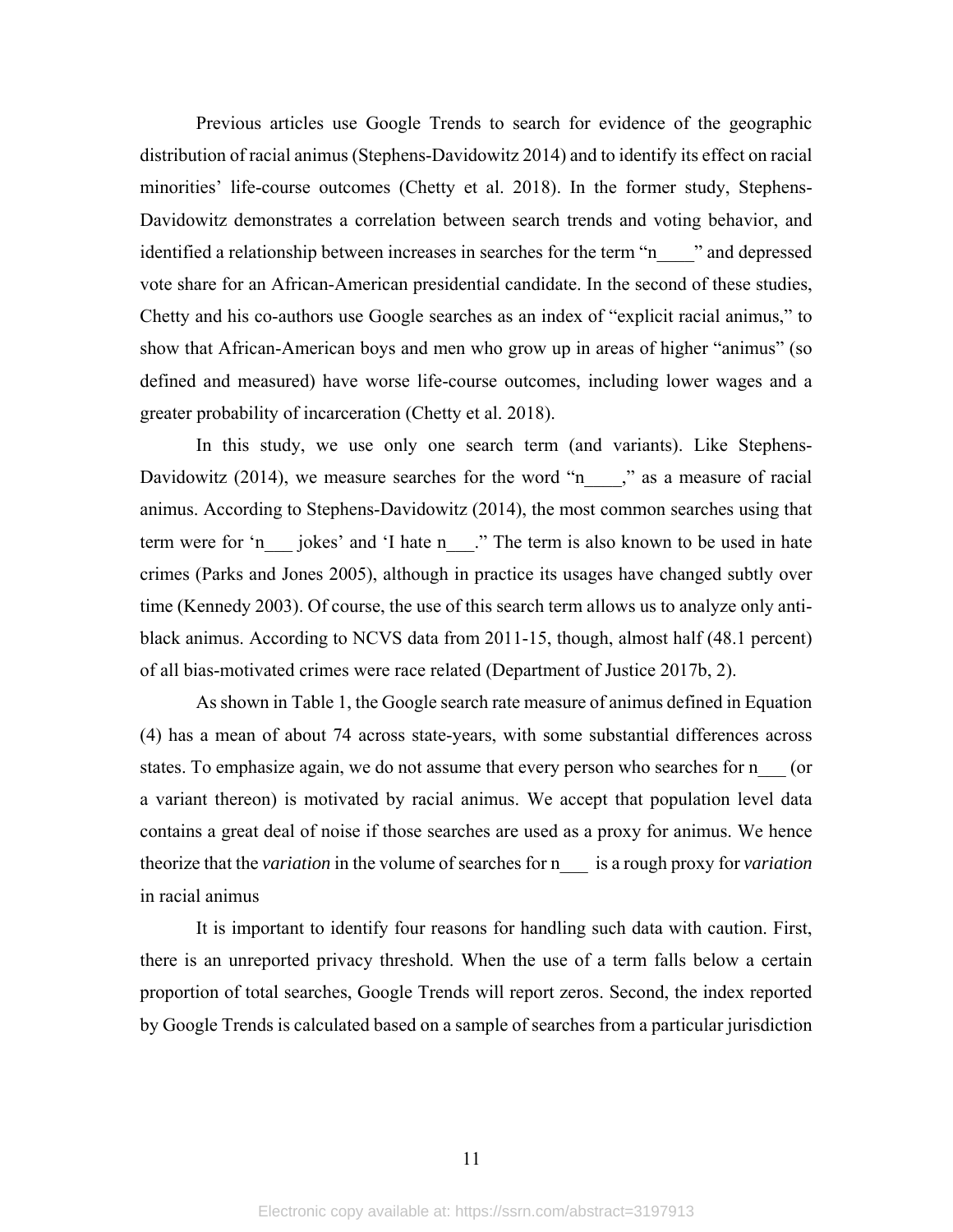and time period.<sup>11</sup> That sample is changed each day. Hence, multiple samples can be drawn, but one must wait a calendar day before drawing a new sample (Stephens-Davidowitz 2014; Stephens-Davidowitz and Varian 2015). Unfortunately, this sampling process implies that it is impossible for the data obtained from Google Trends by one team of scholars to be precisely replicated by another team; even if the latter were to enter identical search terms for the same jurisdictions and time periods, it would obtain slightly different samples. Nevertheless, we verified that the Google search rates we obtain for our terms of interest (averaged by state over 2004-2015) are very highly correlated with the state averages (over 2004-2007) reported by Stephens-Davidowitz (2014, Appendix A): the correlation coefficient is 0.87, suggesting that this measure reliably captures a fairly stable attribute.

Third, because the Google Trends index provides a measure of relative frequency of different searches, it is necessarily sensitive to changes in the demographic composition of Internet (and Google) users over time.<sup>12</sup> This suggests that time trends should be inferred with extreme caution from Google search data. In our regression analysis, we take account of these types of changes at the national level by the inclusion of year fixed effects. Fourth, search behavior is not just exogenously determined. It also reflects endogenous changes by Google's search algorithm (Lazer et al. 2014). Those changes might influence the relative frequency of searches over time.

Accordingly, while Google search data provides insight into attitudes likely to be correlated with related off-line behavior, this inference is unreliable as to any given Internet user. This study, like earlier ones,  $13$  leverages the fact that the large aggregation of data

<u>.</u>

 $11$  It is also reported to the nearest integer. Hence, a search term with a low enough rate of searches in comparison to the most popular search term may yield an index of zero because of rounding, independent of the privacy threshold.

 $12$  Between 2000 and 2016, the rate of Internet penetration in the United States grew from about 50 per cent to almost 90 percent (PRC 2017).

<sup>&</sup>lt;sup>13</sup> Recent studies that employ an analytic strategy roughly akin to ours include studies of trading in financial markets (Preis et al. 2013), stock market fluctuations (Curme et al. 2013; Moat et al. 2013; Preis et al. 2014), product market share (Utsuro et al. 2014), private consumption behavior (Vosen and Schmidt 2012), and unemployment benefits (Choi and Varian 2009). Another study uses online search data to generate estimates of *future* behavior, including weekend box-office revenue for feature films, first-month sales of video games, and the rank of songs on the Billboard Hot 100 chart (Goel et al. 2010; Bollen et al. 2011).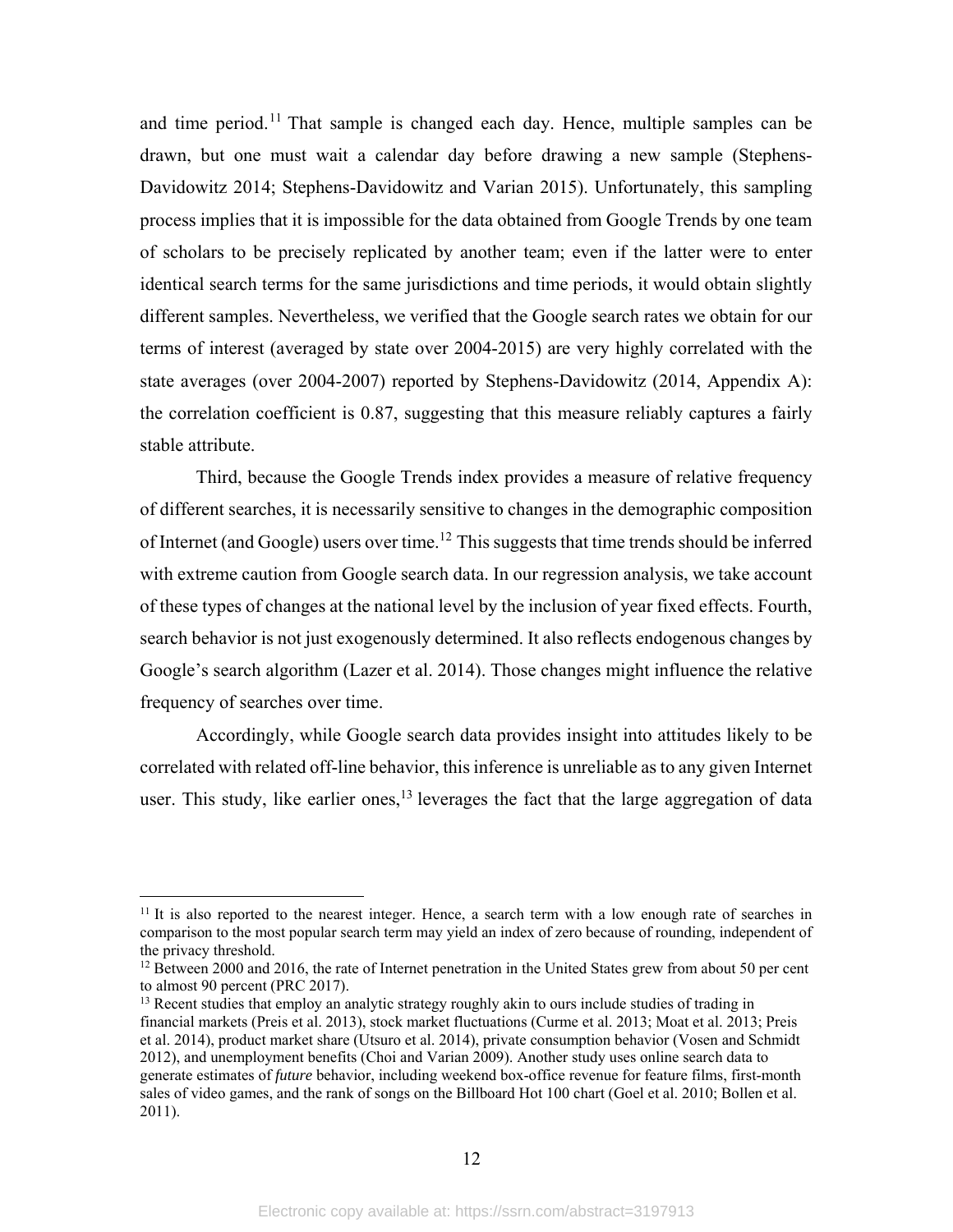captured by Google Trends can illuminate population-level behavioral trends as a simple consequence of the law of large numbers.

#### *B. UCR and ICPSR Data*

Available data on reported hate crimes used in our analysis is ultimately derived from the reports of state and local law enforcement, voluntarily provided to the FBI under the terms of the HCSA (as described above). This data is publicly available through the FBI's Uniform Crime Reporting (UCR) system for each year since 1996.<sup>14</sup> It divides reported hate crimes into five categories based on the type of hate motivation – namely, by bias relating to race, ethnicity, religion, sexual orientation, and disability.

 Reports under the HCSA are also available through the Inter-university Consortium for Political and Social Research (ICPSR).<sup>15</sup> In addition to the type of motivation, this records the race or other relevant characteristics of the victim. Thus, it enables us to calculate the number of African-American hate crime victims (within the category of victims of racially-motivated hate crimes), aggregated to the state-year level. As some incidents have multiple victims, this variable differs slightly from the number of hate crime incidents at the state-year level with African-American victims. Nevertheless, using the latter variable instead leads to very similar results. While the hate crime data is available (albeit with the limitations that have already been discussed) since the 1990's, we only use data for 2004-2015, as the Google Trends data is only available from 2004.

 As shown in Table 1, there are about 57 African-American victims of reported racially-motivated hate crimes in the typical state-year, though there is also a quite large standard error (and by implication considerable variation across states and years). In our benchmarking analysis, we scale the number of African-American hate crime victims by the total state population in that state-year, to obtain a reported hate crime rate (for African-American victims) per 100,000 state population. State population is obtained from the Census Bureau's intercensal estimates of population for states, 16 and is measured in millions (with a mean of about 6 million people in our sample). The mean of the hate crime

<sup>&</sup>lt;sup>14</sup> For instance, see https://ucr.fbi.gov/hate-crime/2015 for 2015 data.

<sup>15</sup> See https://www.icpsr.umich.edu/icpsrweb/

<sup>16</sup> See https://www.census.gov/programs-surveys/popest.html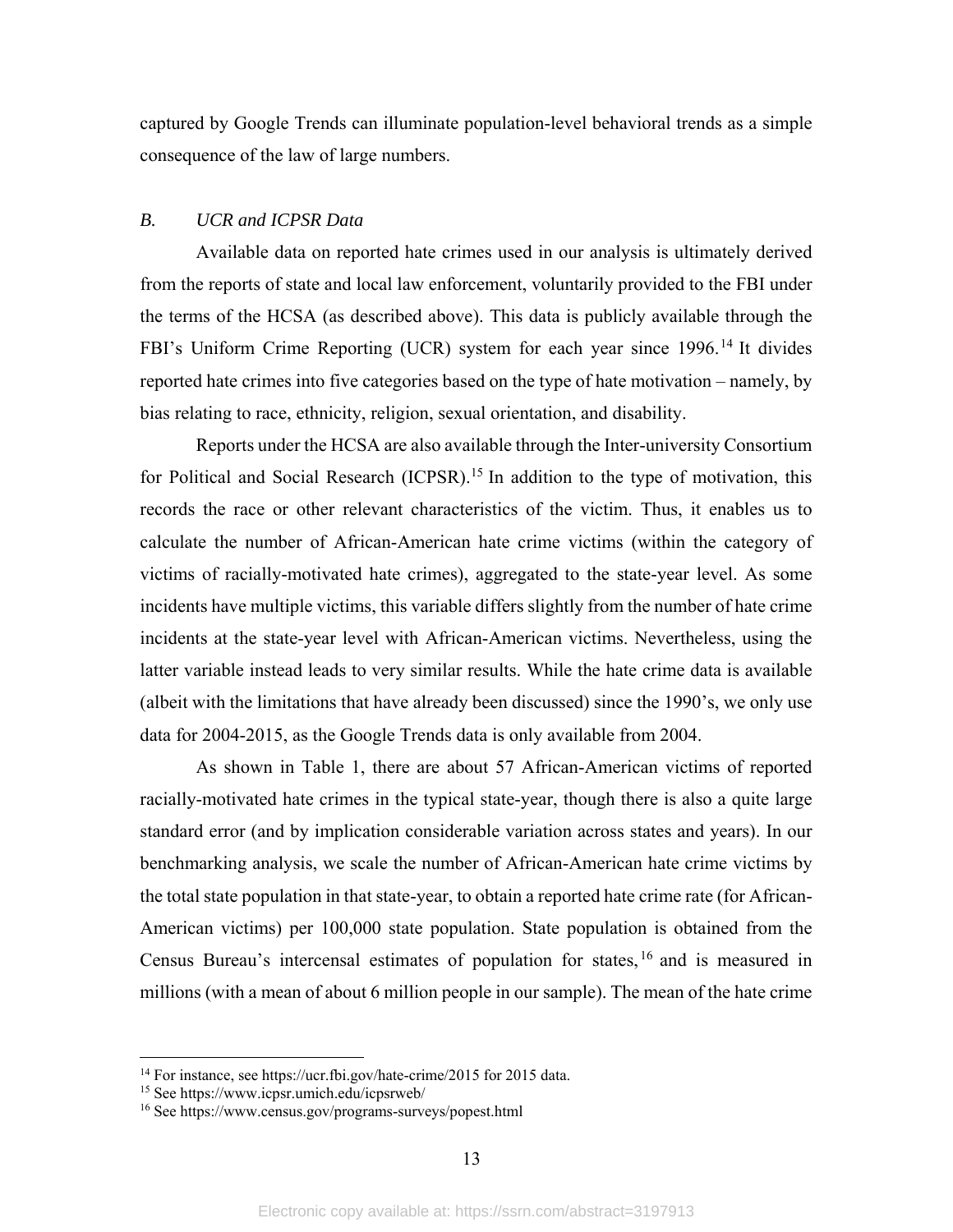rate is about 0.97 African-American victims of racially-motivated hate crimes per 100,000 state population.

 An alternative measure would scale by the African-American population rather than by the total state population. This leads, however, to a highly skewed variable due to the small African-American population in some states. Thus, we use for our primary analysis a hate crime rate that is scaled by state population (as described above). We also control in the regression analysis for a polynomial function of the African-American fraction of the state population. This takes account in a flexible manner of any effects of racial contact, competition, or other factors (such as the presence of potential victims, the influence of interracial contact on attitudes, and the effect of racial threat (Bobo and Hutchins 1996)) that may influence the rate at which hate crimes are committed and reported.

 The UCR system also reports more general crime statistics, by law enforcement agency and year.<sup>17</sup> We collect from the UCR database a large number of crime rate variables for the period 2004-2015. In our baseline analysis, we use an aggregate measure of all offenses as a proxy for the general crime rate.<sup>18</sup> The mean rate of such offenses is 2.36 per 100,000 state population. We also use a number of other variables, summary statistics for which are provided in Table 1. Unemployment rates at the state level are obtained from the Bureau of Labor Statistics.<sup>19</sup> Mean income (in thousands of dollars) at the state-year level, the percentage of the state population that is college-educated, and the fraction of African-American residents are all obtained from the Census Bureau's Current Population Survey (CPS).<sup>20</sup>

# **IV. Empirical Approach and Results**

*A. Partitioning States Based on Expected Reporting Behavior: Benchmarking Jurisdictions* 

<sup>17</sup> See https://www.bjs.gov/ucrdata/abouttheucr.cfm

<sup>&</sup>lt;sup>18</sup> The offenses included in this measure are: murder and nonnegligent manslaughter, rape, robbery, assault, burglary, larceny, and motor vehicle theft.

<sup>19</sup> See https://www.bls.gov/data/#unemployment

<sup>20</sup> See https://www.census.gov/programs-surveys/cps.html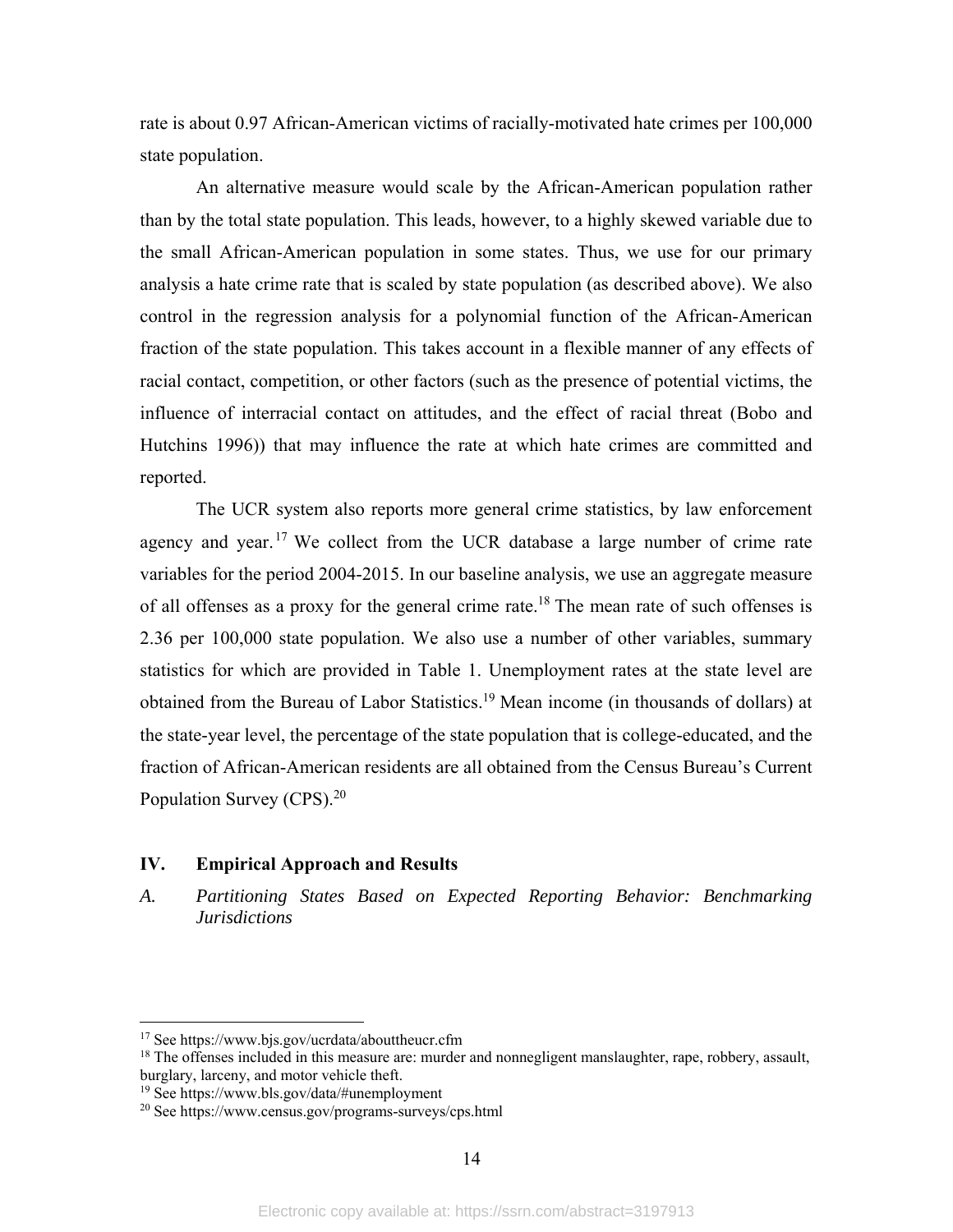We start by identifying on an *a priori* basis a class of jurisdictions to generate an initial estimate of the relationship between Google search rates and reported hate crime rates. This assumes that there exists an identifiable subset of jurisdictions in which reporting practices are reasonably robust. But there is no single objective way to draw this distinction because there is no reliable data comparing the quality of reporting between states (and because actual hate crime rates are obviously unobserved).

We develop two sets of jurisdictions to serve as benchmarks using proxies that are relatively simple but robust to manipulation. We first propose a distinction between former Confederate and all other states as a first approximation to identify states in which the quality of reporting may be low but the level of racial animus high. Historical members of the Confederacy (Alabama, Arkansas, Florida, Georgia, Louisiana, Mississippi, North Carolina, South Carolina, Tennessee, Texas, and Virginia) account for about 22% of our observations. We also use the Census definition of the South<sup>21</sup> to construct a broader category consisting of the former Confederate states plus five additional ("border") states (Delaware, Kentucky, Maryland, Oklahoma, and West Virginia). Southern states, defined in this way, comprise about a third of our observations.

We readily concede that we could begin with a number of other distinctions, such as black shares of the voting-age population to jurisdictions that have not passed any regulation of hate crimes. We rely on former Confederacy status because it is not a quantitative measure. It therefore does not require us to make contestable judgments about what 'counts' as evidence of likely underreporting. Its insensitivity to manipulation binds our hands.22

A second and alternative set of benchmarking jurisdictions is a category of states for which there exist *a priori* reasons to believe that they are better reporters of hate crimes to the FBI under the HCSA. The primary criterion that we use is the existence of a state statute mandating training for police on hate crime reporting. Such legislation is directly relevant to the quality of reporting, and again, is a measure that is not amenable to our

<sup>21</sup> See https://www.census.gov/geo/reference/webatlas/regions.html

 $^{22}$  There is, in addition, evidence to suggest that the historical status of a geographic unit continues to have influence today for two reasons. First, Acharya, Blackwell, and Sen (2016) demonstrate that the density of slave-holding within a county in 1860 correlates to levels of racial resentment within that county today. Second, King et al. (2009) demonstrate that the historical rate of lynching influences various metrics of reporting and prosecuting hate crimes.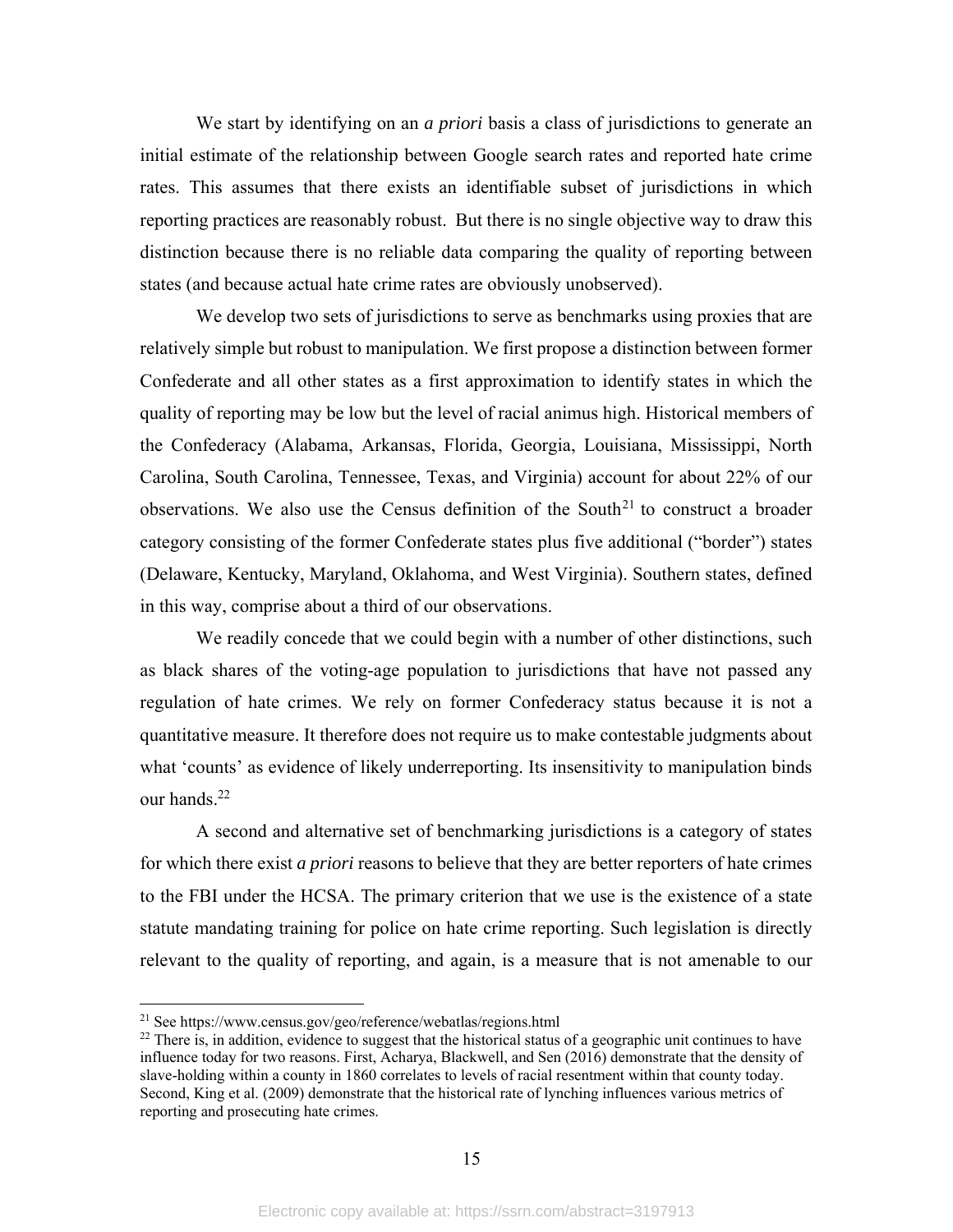manipulation. According to a 2016 survey conducted by the Anti-Defamation League (ADL 2017), such laws exist in the following states: California, Connecticut, Illinois, Kentucky, Massachusetts, Minnesota, New Jersey, New Mexico, Oregon, Rhode Island, and Washington. Notably, this category includes one north/south border state (Kentucky). In addition, scholarly commentary suggests that New York has a good reporting system (Gilles 2012). Finally, DC is the only jurisdiction in our data with an African-American majority, and so reporting of hate crimes directed at African-Americans may be particularly salient there. These 12 states and DC constitute a second and alternative benchmarking subset of jurisdictions that we use in some of the analysis below. As shown in Table 1, they constitute about a quarter of our observations.

# *B. Anomalous Patterns in Reported Hate Crimes: Descriptive Statistics*

We begin our analysis by presenting descriptive statistics in graphical form.

To begin with, Figures 1 and 2, both presented below, summarize the catalyzing impulse of the analysis. Figure 1 depicts the average reported hate crime rate by state. Here, the annual data on the number of African-American victims of racially-motivated hate crimes (scaled by state population) is averaged by state over the entire sample period (2004-2015) to obtain an average reported hate crime rate for each state. This map shows considerable variation across states. One particularly striking pattern is that several states in the southeast that have historically been the locus for racial conflict and violence report among the lowest rates of hate crime. Given what is known about the history of these states, this is surprising.

The intuition that underreporting rates may systematically vary across states is supported by Figure 2. This depicts the average value for each state of the racial animus measure  $A_{st}$  defined in Equation (4). Again, this measure is averaged by state over the entire sample period (2004-2015) to obtain an average level of racial animus for each state. There is considerable variation in these average levels across states. The southeastern states that tend to report very low rates of hate crime are noteworthy for their relatively high levels of racial animus, at least as measured by Google searches for "n\_\_\_\_\_". This pattern might suggest that the low reported hate crime rates in these states are unlikely to reflect low actual rates of hate crime (at least under the assumption that actual hate crime rates are related to racial animus, which in turn is reflected in comparative rates of internet searches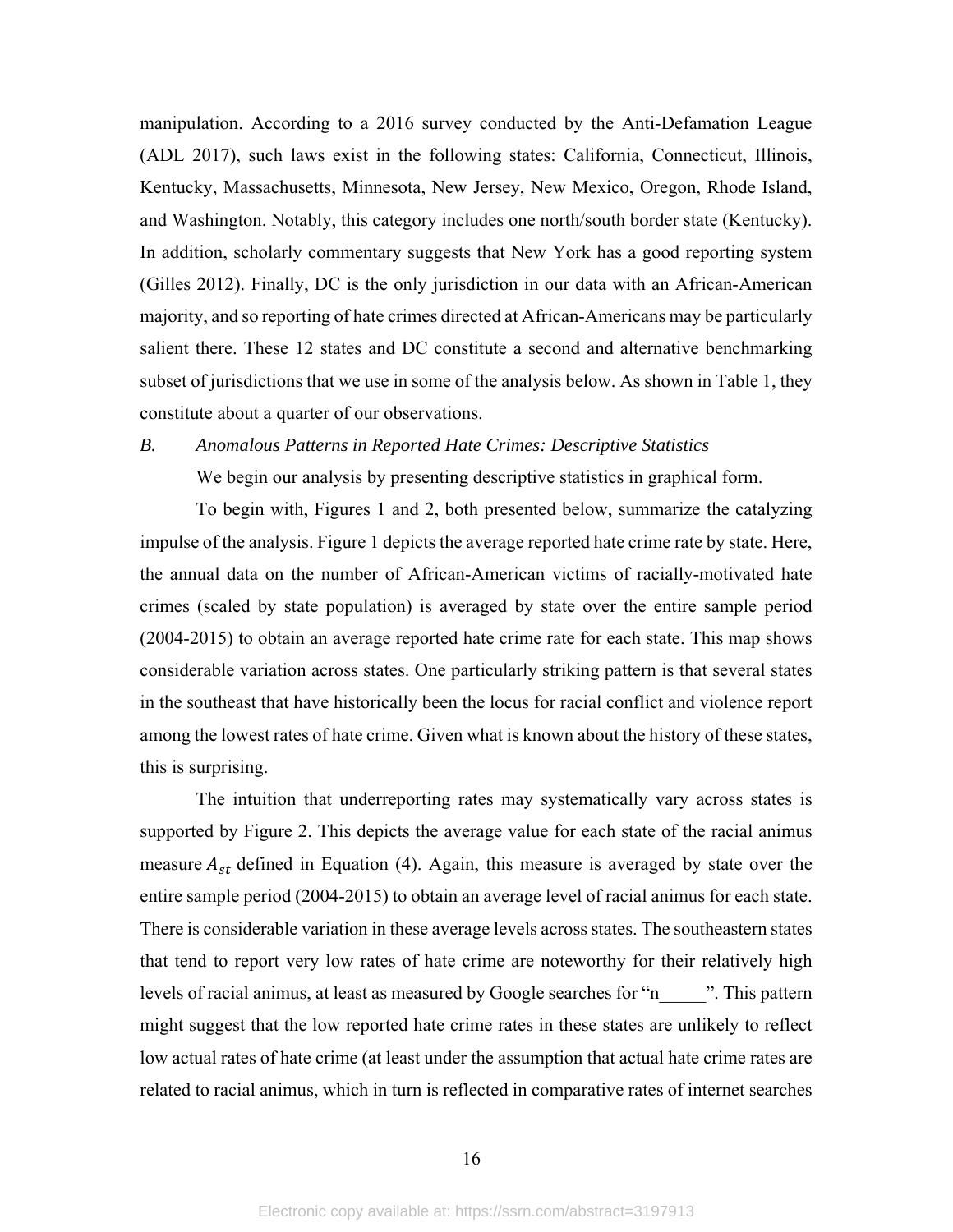for disparaging terms). Further, the existence of a strong, positive correlation between search rates for racial epithets and reported crime rates, which we describe below, makes that interpretation especially likely.

A more targeted comparison is provided in Figure 3. This figure compares reported hate crime rate for California (again, for anti-black crimes only) for each year in our sample period (2004-2015) to the corresponding rate for Mississippi. California has a relatively low level of racial animus, as measured by the prevalence of Google searches for "n  $\cdots$ "; its value of  $A_{st}$  (averaged over 2004-2015) is about 55, relative to the sample mean of about 74. In contrast, Mississippi's value of  $A_{st}$  (averaged over 2004-2015) is about 109, the highest for any state apart from West Virginia. Yet, California reports much higher rates of hate crime (on average, a rate of 1.29 per year, relative to the sample mean of 0.97). Indeed, Mississippi reported zero hate crimes for most years in our sample; its average reported rate is 0.03.

 A third, more general comparison suggests that there are similar predictable differences between our first set of benchmarking jurisdictions on the one hand, and the 11 former Confederate states on the other. Figure 4 shows a comparison between reported hate crime rates against African-Americans for the 11 former Confederate states and the corresponding rates for the other 39 states and DC. The reported hate crime rate for each year is averaged over states separately for Confederate and non-Confederate states. Reported hate crime rates are substantially and consistently higher for non-Confederate states. At the same time, the two groups of states seem to follow similar time trends. In both categories, hate crime rates decline over the 2004-2015 period, with a sharp increase against the declining trend in 2008. More recently, reported rates appear to have stabilized or started to increase at the end of this period.<sup>23</sup>

Figure 5 shows the analogous time-series variation for  $A_{st}$  for each year averaged over states (separately for Confederate and non-Confederate states). Over the earlier part of our sample period, there is once again a declining trend for both categories of states. Moreover, there is an increase in the rate of Google searches for "n\_\_\_\_\_" in 2008 for both

<sup>&</sup>lt;sup>23</sup> Media reports suggested that there may have been an increase in hate crimes during and following the 2016 election campaign (Bursch 2017). Because our sample period ends prior to this, in 2015, our results neither support nor disprove such reports.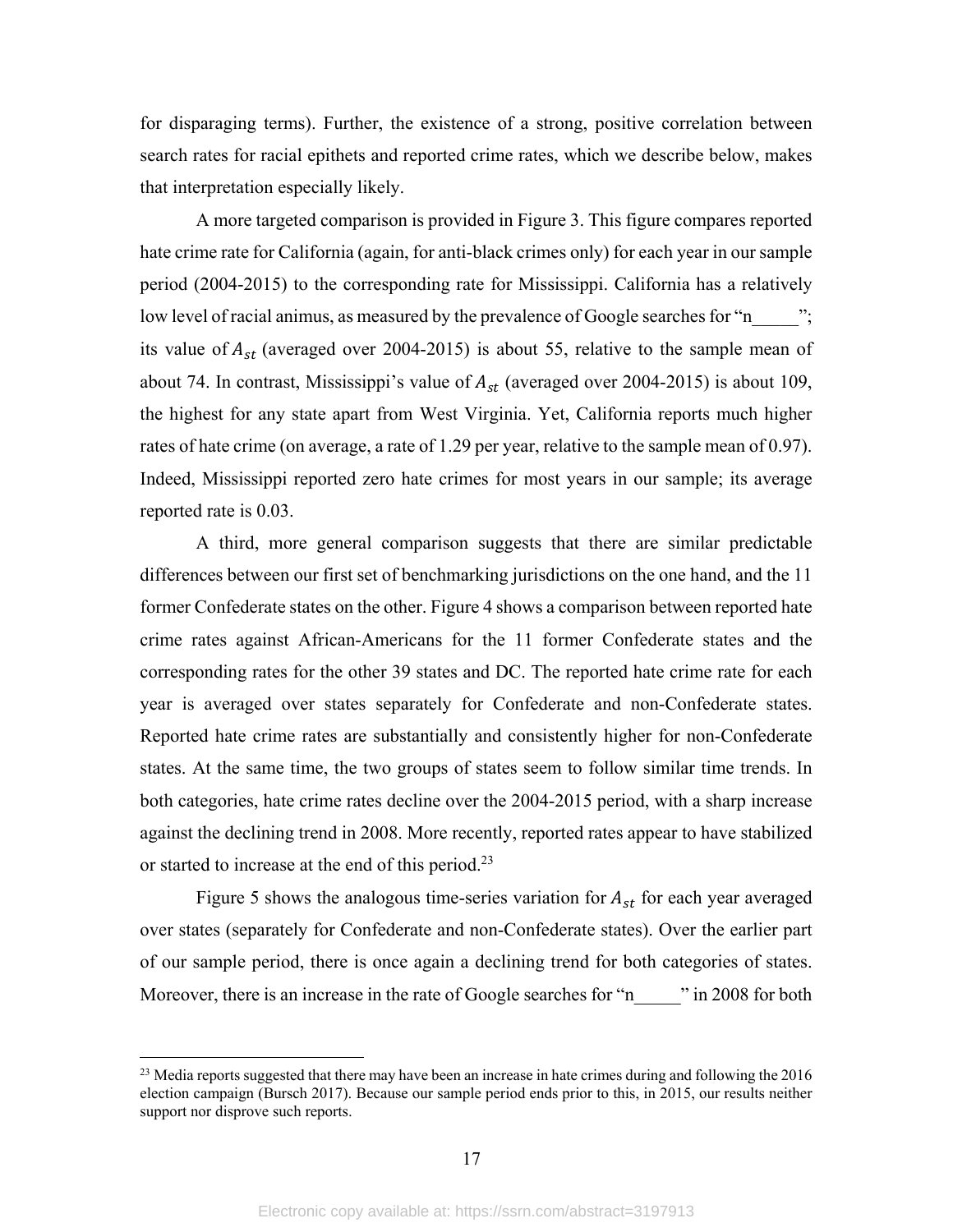categories; strikingly, this corresponds to the sharp increase in reported hate crimes for both groups of states in the same year. Since about 2010, the racial animus measure appears to have stabilized overall, but increased slightly in former Confederate states. The regression analysis described below uses year fixed effects to take account of such changes.

# *C. Bivariate relationships between reported hate crime data and internet search data*

An assumption that is crucial for our analysis is that Google searches for "n are predictive of reported hate crime rates (at least among "good" reporter states). To validate this in part, Figure 6 shows the (non-causal) relationship between  $A_{st}$  and reported hate crime rates at the state-year level, using only data for non-Confederate states. This graph suggests a positive relationship. The line of best fit shown in Figure 6 is a simple bivariate relationship. That is, it does not control for any potential determinants of reported hate crime rates. That said, when we include such additional variables in our regression analysis, we continue to find a positive relationship between  $A_{st}$  and reported hate crime rates. This also suggests that it would be inappropriate to interpret the low rate of  $A_{st}$  in southeastern states as a signal of low hate crime rates.

Figure 7 shows the fitted line from Figure 6, estimated only using data for non-Confederate states, together with its 95% confidence interval. It also plots the hate crime rate and  $A_{st}$  for the 11 former Confederate states (each averaged by state over 2004-2015). While two of these states lie above the fitted line, most former Confederate states lie well below the 95% confidence interval. This implies that the former Confederate states are very different from other states in terms of the relationship between  $A_{st}$  and reported hate crime rates. In particular, the reported hate crime rate for these states is mostly below (and typically far below) that which would be predicted from their observed levels of racial animus as measured by internet search usage. Given the evidence that search rates provide a meaningful proxy for hate crime rates, we think it is most reasonable to interpret Figure 7 as evidence of underreporting by a subset of jurisdictions.

#### *D. Empirical Specification and Regression Results*

 We now describe the regression models that we use to predict and impute hate crime rates. For our primary analysis, we use a linear model with the following specification:

$$
H_{st} = \beta A_{st} + \gamma \mathbf{X}_{st} + \delta_t + \epsilon_{st} \tag{5}
$$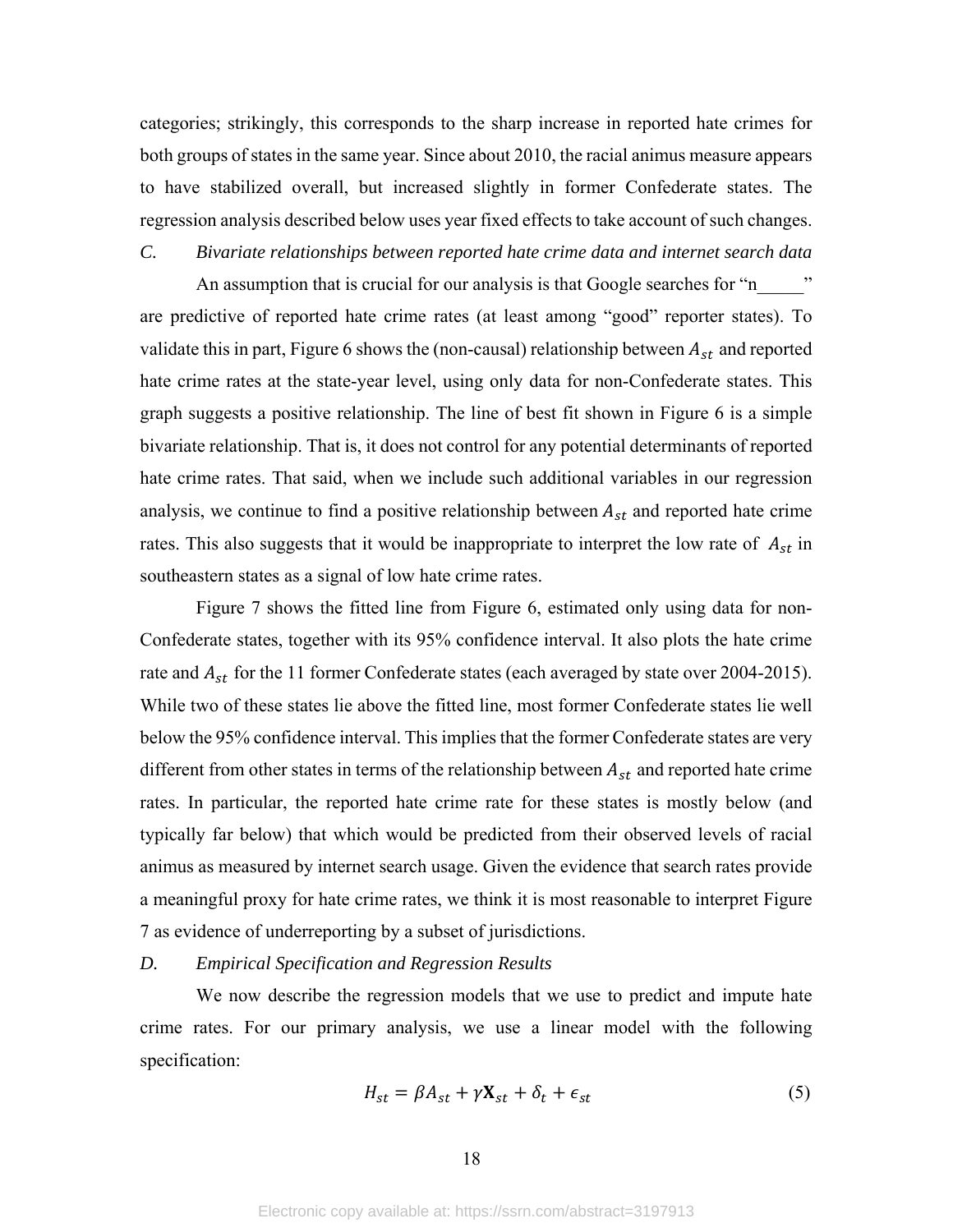Here,  $H_{st}$  is the reported hate crime rate for state *s* in year *t*, and  $A_{st}$  is the measure of racial animus based on Google searches for "n\_\_\_\_\_\_" (as defined in Equation (4)).  $X_{st}$  is a vector of additional variables that we hypothesize to be predictive of  $H_{st}$ . In the basic analysis, these are the general crime rate (i.e. all offenses), the unemployment rate, mean income, the college-educated percentage of the population, and the state population. In addition, we include a quadratic function of the African-American fraction of the state population to account for the complex effects of racial contact and racial threat. In some specifications, we also include historical variables, such as indicators for former Confederate states and border states. The term  $\delta_t$  is a year fixed effect, while  $\epsilon_{st}$  is the error term.

While we include year fixed effects (which capture national trends in  $H_{st}$  that are common across states), we do not include state fixed effects. This is because we are *not*  seeking to estimate the causal effect of  $A_{st}$  on  $H_{st}$  (an exercise that would, among other things, require controlling for unobserved heterogeneity across states). Rather, we are seeking to *impute*  $H_{st}$  using  $A_{st}$  and other relevant variables for out-of-sample jurisdictions. Moreover, state fixed effects are precluded by the intrinsically cross-sectional nature of the underlying approach. Given that we are seeking to extrapolate from the observed relationship between  $H_{st}$  and other variables (including  $A_{st}$ ) in some states to impute (missing or unreliable) values of  $H_{st}$  in other states, state fixed effects (or, equivalently, de-meaning  $H_{st}$  by state) would create an arbitrary parameter (the state fixed effect or state-level mean) that would make the extrapolation indeterminate. To be sure, the corollary to this is that we must impose the assumption that states are sufficiently similar (in terms of the relationship between the true  $H_{st}$  and the other variables) to permit valid extrapolation across states. As discussed below, the most likely sources of error in this regard would tend to bias against our findings.

Column 1 of Table 2 reports the results of a regression for  $H_{st}$  that includes only year effects and indicators for former Confederate states and border states (estimated using the entire dataset, with 612 state-year-level observations on 51 jurisdictions). This demonstrates that former Confederate states have significantly lower reported hate crime rates; the difference of 0.45 is quite large relative to the sample mean of 0.97. In contrast, border states tend to have higher reported hate crime rates than the excluded category (i.e. non-Southern states and DC). Column 2 repeats this exercise, adding the various variables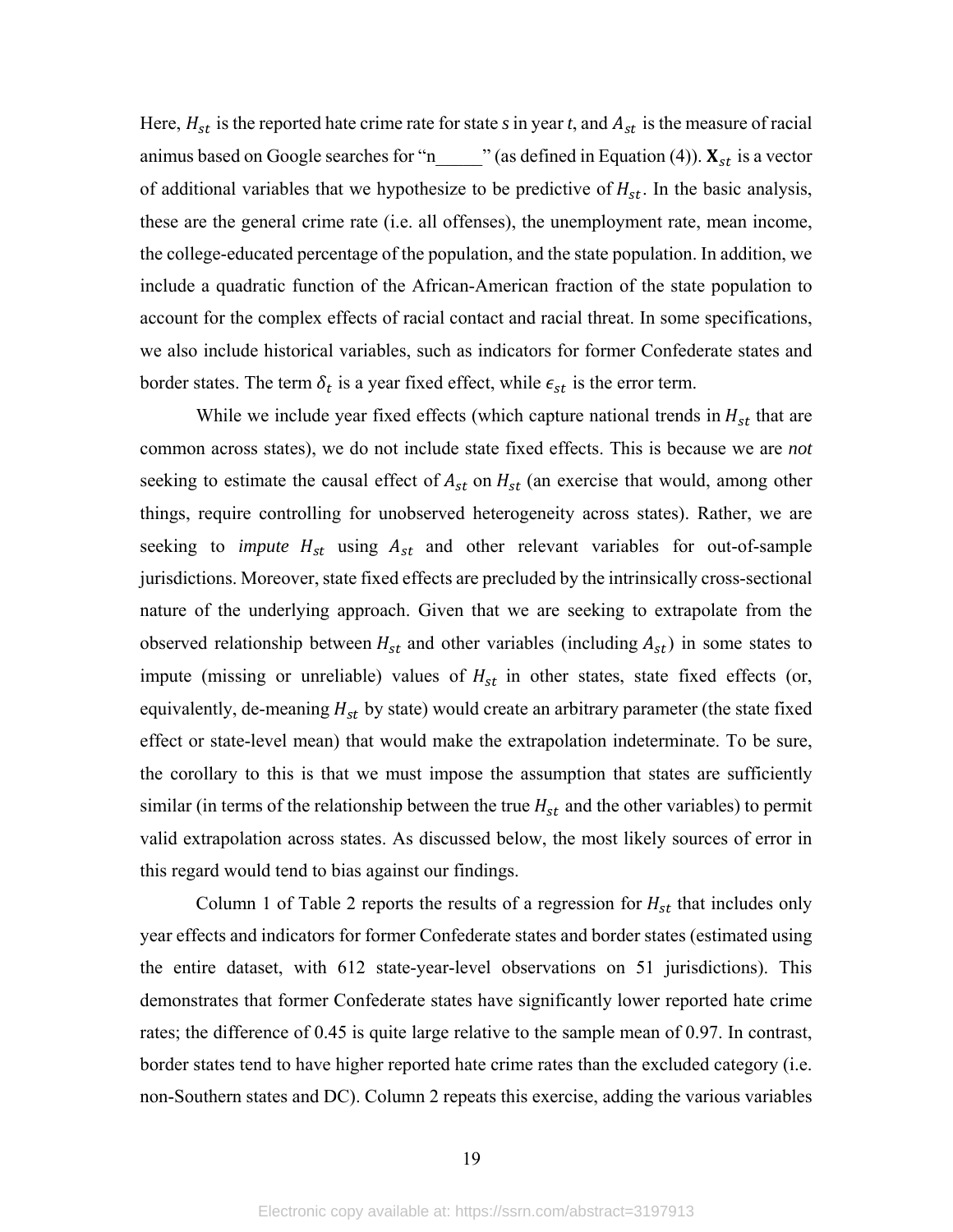described earlier. The patterns in Column 1 are robust to their inclusion, and the magnitude of the difference between predicted hate crime rates for the former Confederate states and for on-Confederate states is very similar.

Column 3 of Table 2 reports a regression in which  $H_{st}$  is replaced as the dependent variable by  $A_{st}$ . Without controls, it appears that Southern states - both former Confederate states and border states - have much higher levels of racial animus than the excluded category (non-Southern states). Controlling for the general crime rate and for economic and demographic variables (in Column 4), however, the difference for former Confederate states becomes much smaller and is statistically insignificant (the difference for border states also becomes smaller, although it remains statistically significant). It is worth noting that our claims in this paper do not depend on racial animus necessarily being higher in Confederate states. Rather, we argue only that their reported hate crime rates are unusually low, *given their level of racial animus*. Thus, Table 2 establishes more formally what we have already shown through Figures 1 and 2 – i.e. that the former Confederate states report low rates of hate crime, while their observed racial animus is at least as high as elsewhere.

 Column 1 of Table 3 reports results from the regression specification in Equation (5), estimated using only data on non-Confederate states. This sample includes 480 stateyear-level observations on 39 states and DC.<sup>24</sup> It is evident from the table that  $A_{st}$  and  $H_{st}$ are very strongly related for these benchmarking jurisdictions. Higher general levels of violent crime are also strongly predictive of  $H<sub>st</sub>$ . It may seem surprising that a higher percentage of college-educated residents is associated with higher reported hate crime rates. But it should be borne in mind that reported hate crime rates reflect both actual hate crime rates and reporting quality. Higher levels of education may be associated with higher levels of reporting on the part of law enforcement agencies or individual victims, even if the college-educated themselves are less likely to commit hate-motivated (or other) crimes.

Column 2 of Table 3 reports results from the regression specification in Equation (5), estimated using only data on our second set of benchmarking jurisdictions. As explained above, this set is defined primarily in terms of legislatively mandated training on

 $24$  The tables report robust (heteroscedasticity-corrected) standard errors. The patterns of statistical significance are fairly similar when standard errors are clustered at the state level (and the predicted values are of course identical).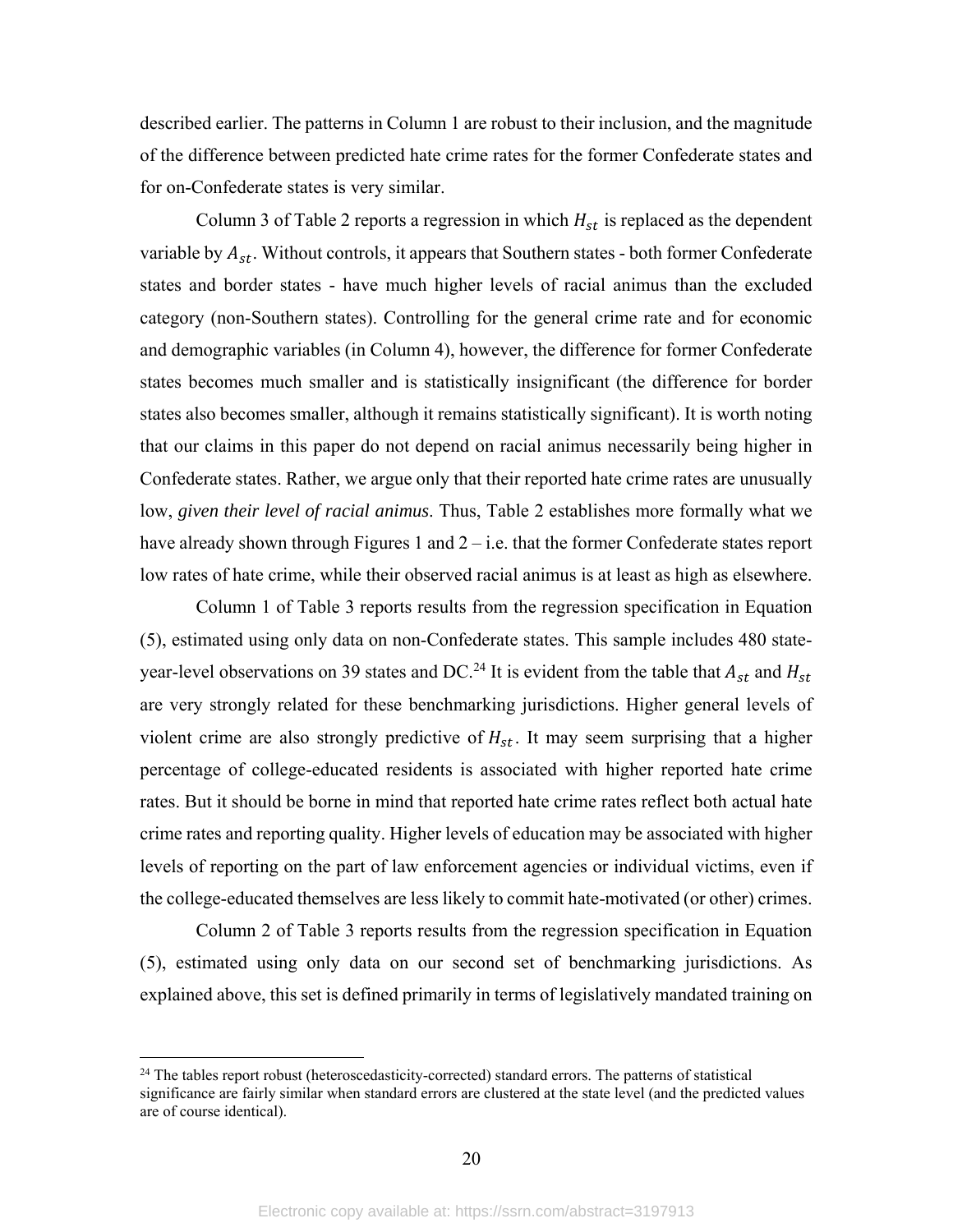reporters or its analog. This sample includes 156 state-year-level observations on 12 states and DC. The results are generally very similar to those in column 1. In particular,  $A_{st}$  and  $H_{st}$  are again very strongly related, and the magnitude of the coefficient ( $\beta$  in Equation (5)) is substantially larger. This may reflect the potential dilution of the estimate in Column 1 due to the over-inclusiveness of the non-Confederate category – that is, including states that are not very good reporters in the baseline sample would be expected to bias the estimated  $\beta$  downwards.

We now consider the extent to which the includion of  $A_{st}$  in an analysis enhances a model's predictive power. What boost, that is, does search data give to hate-crime imputation? Column 3 of Table 3 reports a specification that includes year fixed effects and the social and economic characteristics described earlier, but excludes  $A_{st}$ .  $\mathbb{R}^2$ , the basic measure of the model's goodness-of-fit, falls from 0.221 to 0.167, while adjusted  $\mathbb{R}^2$ (which adjusts for the number of regressors in the model) falls from 0.112 to 0.058. Put differently, adding  $A_{st}$  to a model that initially includes only the other regressors increases  $R^2$  by about one third. By way of comparison, if we were to drop the race variables,  $R^2$ would fall from 0.221 to 0.205, if we were to drop the unemployment rate,  $R^2$  would fall from 0.221 to 0.218, and if we were to drop income,  $R^2$  would be virtually unaffected.<sup>25</sup> This suggests that  $A_{st}$  has substantial predictive power with respect to hate crimes, relative to the other variables. $26$ 

Equation (5) uses a linear specification. The number of African-American hate crime victims in a given state-year takes on only non-negative integer values, and thus is an example of "count" data. The hate crime rate (scaled by state population) that we compute and use has a more continuous distribution, but also necessarily only takes on non-negative values. Moreover, it potentially includes more zero observations than would be expected with a standard normal distribution of the error term. Ultimately, we wish to generate predicted values of hate crime rates. But the linear model does not constrain

 $^{25}$  In addition, a Wald test yields an F-statistic of 6.39 and a p-value of 0.0127, implying that the Google search variable adds significantly (at the 5% level, and almost at the 1% level) to the explanatory power of the model.

<sup>&</sup>lt;sup>26</sup> The impact of adding  $A_{st}$  is even greater in relative terms if year fixed effects are excluded from the model. If the non-Confederate baseline is used instead, the increase in  $R^2$  from adding  $A_{st}$  is smaller. This is arguably unsurprising, as  $A_{st}$  would be expected to be a weaker predictor of reported hate crime rates when the sample includes relatively poorer reporters.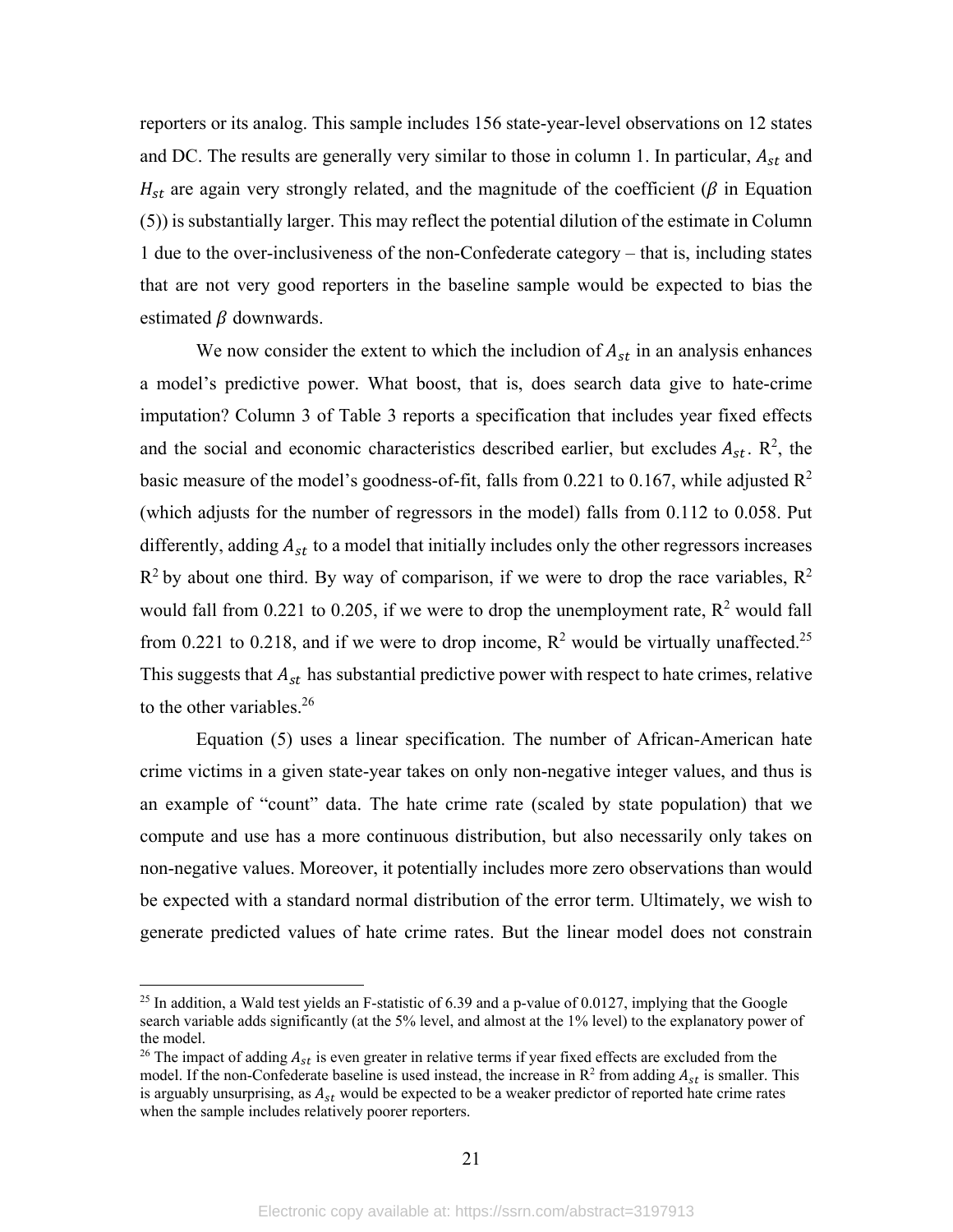predicted values to be non-negative, and so it is in principle possible to predict negative hate crime rates (although this does not turn out to be a major problem in our sample).

For these reasons, we check the robustness of our results using a specification that better accommodates non-negative count data, the Poisson maximum-likelihood model:

$$
H_{st} = \exp(\beta A_{st} + \gamma X_{st} + \delta_t)\epsilon_{it}
$$
 (6)

where the variables are as defined above. Column 3 of Table 3 reports the results from the regression specification in Equation (6), estimated using only data on non-Confederate states. Column 4 of Table 3 reports results from the regression specification in Equation (6), estimated using only data on "good reporter" states. In each case, it is apparent that the estimates are very similar to those in Columns 1 and 2 of Table 3.

### *E. Imputing Unreported Hate Crimes*

 $\overline{a}$ 

For each of the baseline samples, we use the estimates reported in Table 3 to generate predicted values of hate crime rates, denoted  $\hat{H}_{st}$ . For the linear regression in Equation (5), these predicted values are calculated as follows (where  $\hat{\beta}$  denotes the estimated value of the coefficient  $\beta$  in Equation (5),  $\hat{\gamma}$  denotes the estimated value of  $\gamma$ , and  $\hat{\delta}_t$  denotes the estimated year effects for each year *t*):<sup>27</sup>

$$
\widehat{H}_{st} = \widehat{\beta} A_{st} + \widehat{\gamma} \mathbf{X}_{st} + \widehat{\delta}_t \tag{7}
$$

Critically, the predicted values of hate crime rates  $\hat{H}_{st}$  can be generated for states outside the benchmark set for which Equation (5) is estimated. For example, Florida is excluded from the set of baseline states, but its values of  $A_{st}$  and  $\mathbf{X}_{st}$  are available in the dataset. We can combine that data with the coefficients  $\hat{\beta}$  and  $\hat{\gamma}$  estimated in Table 3, along with the estimated year effects  $\hat{\delta}_t$  for each year, to construct a predicted  $\widehat{H}_{st}$  for Florida for each year of our sample period (2004-2015).

 Table 4 compares the reported hate crimes rates to the predicted values generated using Equation (7) for all Confederate states and for selected non-Confederate states. The baseline set of states is all non-Confederate states. As discussed below, the results are similar when using the 'good reporters' as the benchmark, which we discuss below. The first two columns contrast the reported and predicted mean annual hate crime rates, each

 $27$  Predicted values from the Poisson model in Equation (6) can be derived in an analogous manner; these lead to fairly similar results.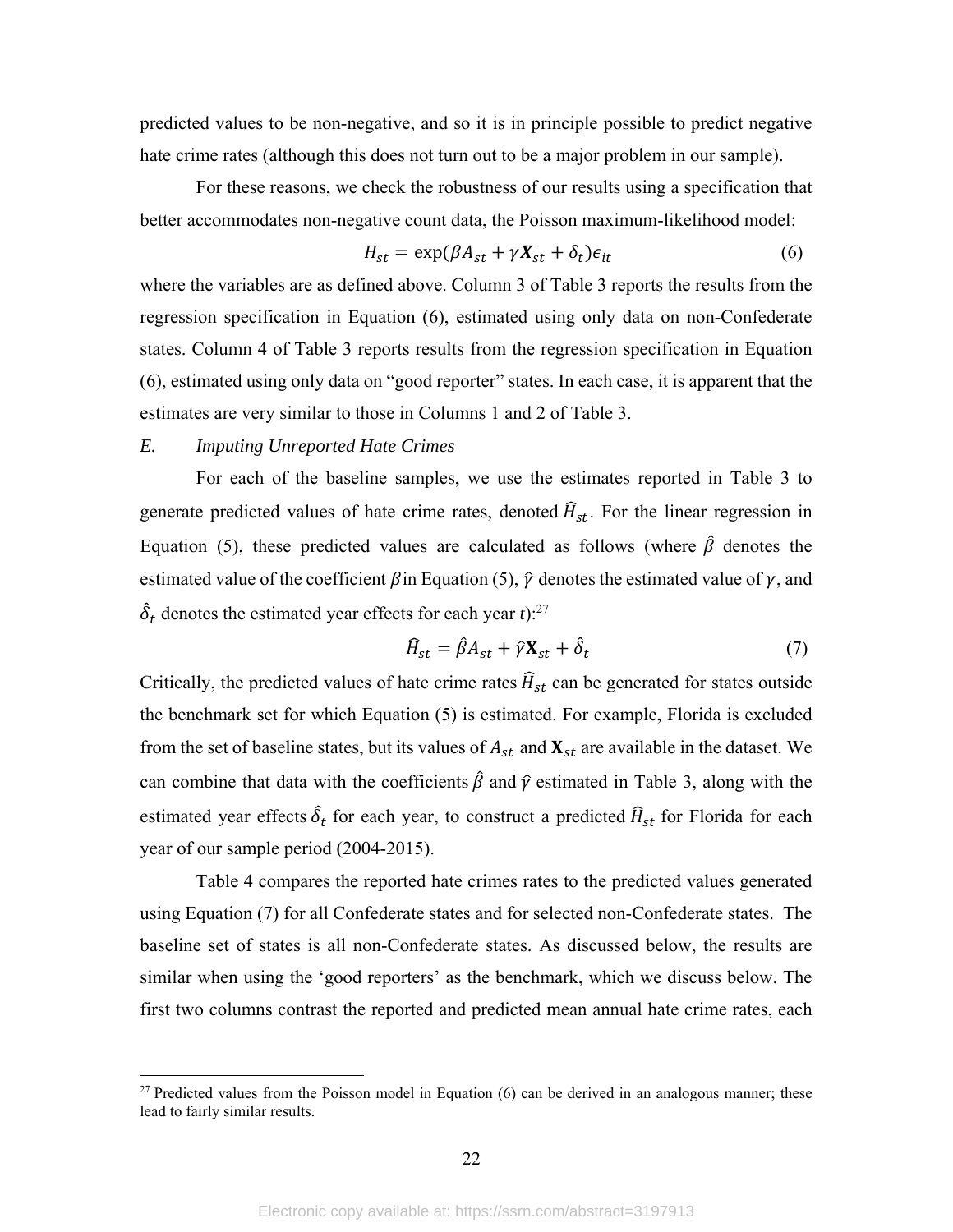averaged over the years 2004-2015. For example, Florida has a mean annual reported hate crime rate of about 0.3 (substantially below the sample mean of 0.97). But based on its Google search rate for "n\_\_\_\_\_" and its other observed characteristics, its predicted mean annual hate crime rate is about 1.68 (substantially above the sample mean).

The third column of Table 4 reports the mean annual number of African-American hate crime victims from the ICPSR data, averaged over the years 2004-2015. The fourth column converts the predicted hate crime rate in column 2 into the implied number of African-American hate crime victims per year (by multiplying the rate by the state population). For instance, Florida law enforcement agencies reported an average of 56 African-American victims of racially-motivated hate crimes per year over 2004-2015, a number that is very close to the sample mean of 57. Still, the predicted hate crime rate for Florida implies an average of 340 African-American victims of racially-motivated hate crimes per year over 2004-2015. This in turn implies an average of 284 African-American victims of *unreported* racially-motivated hate crimes per year over 2004-2015, as shown in the final column of Table 4 (which reports the difference between the predicted number of victims per year from column four and the reported number from column three).

 The imputed number of unreported hate crimes is large for several other former Confederate states. For instance, the predicted hate crime rate for Texas implies an average of 259 African-American victims of unreported racially-motivated hate crimes per year over 2004-2015; the predicted hate crime rate for Georgia implies an average of 146 African-American victims of unreported racially-motivated hate crimes per year over 2004-2015.

Underreporting is by no means limited to former Confederate states. Even among the benchmark states, there is variation in whether states reported hate crime rates fall above or below the predicted value that represents an average among all states in the benchmark set. For example, the predicted hate crime rate for Pennsylvania implies an average of 95 African-American victims of unreported racially-motivated hate crimes per year over 2004-2015; the predicted hate crime rate for Illinois implies an average of 89 African-American victims of unreported racially-motivated hate crimes per year over 2004-2015.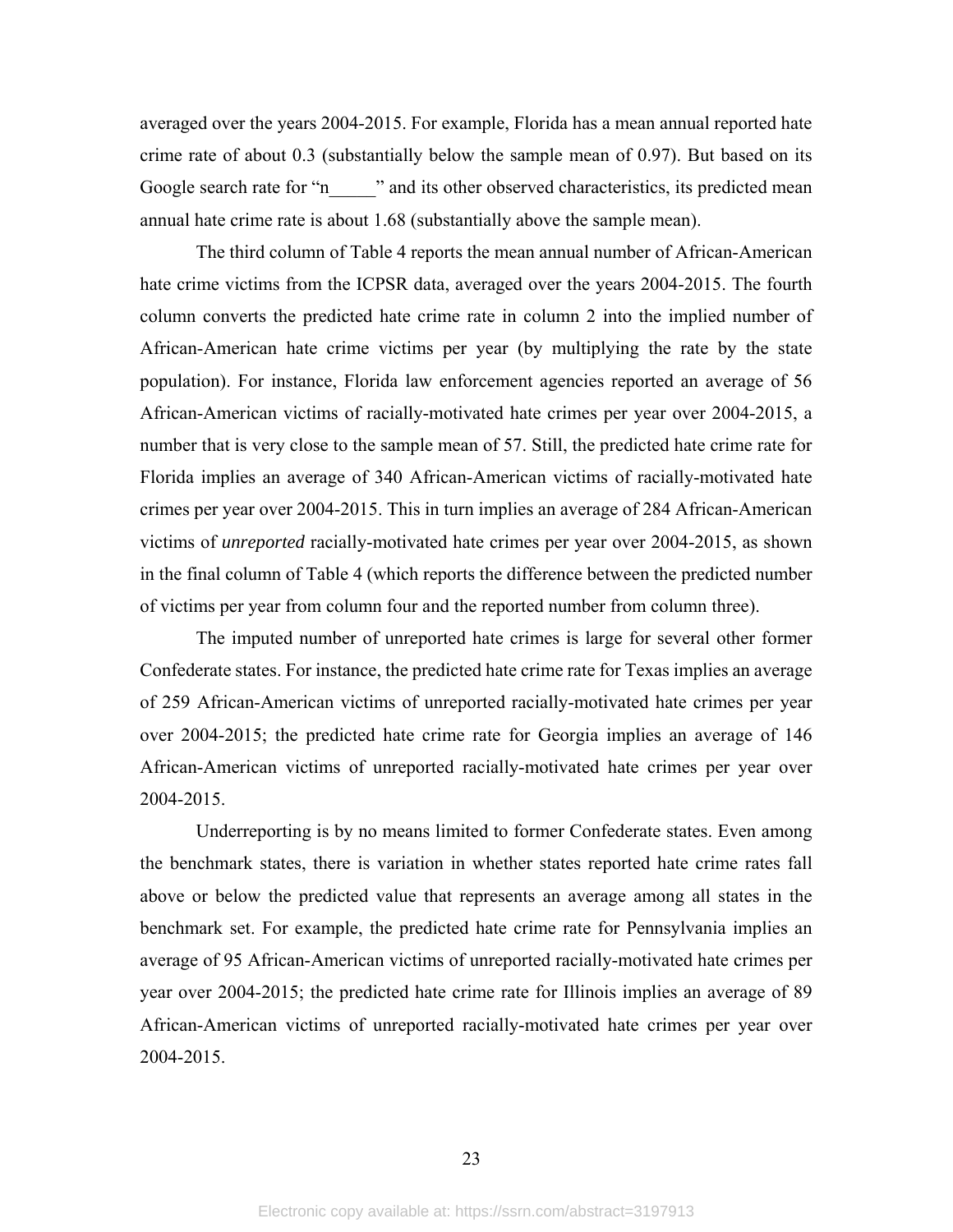Figure 8 presents a map of the states showing predicted mean annual hate crime rates averaged over 2004-2015. It is notable that states in the southeast tend to have relatively large predicted values in Figure 8, in sharp contrast to the pattern of reported hate crime rates in Figure 1. The reported and imputed hate crime rates for each of the former Confederate states are represented in Figure 9. This shows that our procedure implies an upward adjustment for each of these states, though the magnitude of the gap between the reported and imputed rates differs substantially across states.

#### *E. Limitations*

 $\overline{a}$ 

 Our analysis is constrained by a number of important caveats and limitations. It uses *reported* hate crimes in some jurisdictions as a benchmark to estimate the rate at which hate crimes *would be reported* in other jurisdictions. The analysis thus rests on the premise that the benchmark jurisdictions constitute a reasonable comparator for other jurisdictions. In particular, it requires that racial animus translates into hate crimes to a roughly similar degree across states.

One partial check on this is to use the NCVS data based on victim self-reporting (available only at the national and regional, not state, levels). Using the NCVS data over 2003-2018, we compute that about 26% of African-Americans who report being victims of hate crimes reside in the South, compared to about 38% of the total population in our dataset in 2015.<sup>28</sup>

This suggests that actual hate crime victimization, as measured by in the NCVS data, is somewhat lower in the South compared to other regions. Even if this were true, however, it cannot possibly account for the phenomenon of several Southern states' authorities reporting hate crime numbers of zero or close to zero to the FBI. Even adjusting our estimates of imputed hate crimes downwards to account for putatively lower actual hate crime victimization in the South would leave us with imputed numbers for most Southern states that are dramatically larger than those reported to the FBI.29

<sup>&</sup>lt;sup>28</sup> The NCVS data is available at:  $\frac{https://bis.ojp.gov/data-collection/ncvs.}{https://bis.ojp.gov/data-collection/ncvs.}$  To perform this calculation, we use affirmative answers to question V4526A: "Do you suspect the offender targeted you because of your race?" by respondents whose race is reported as African-American, and classify respondents residence by whether it is reported to be in the South or elsewhere.

 $29$  For example, scaling Georgia's imputed mean number of imputed hate crimes of 145.99 (shown in Table 4) by a factor of 0.7 (the ratio of 26% and 38%) would result in the imputed number of about 102, as compared to a mean reported to the FBI of 11.33. An alternative approach to scaling uses the fraction of the African-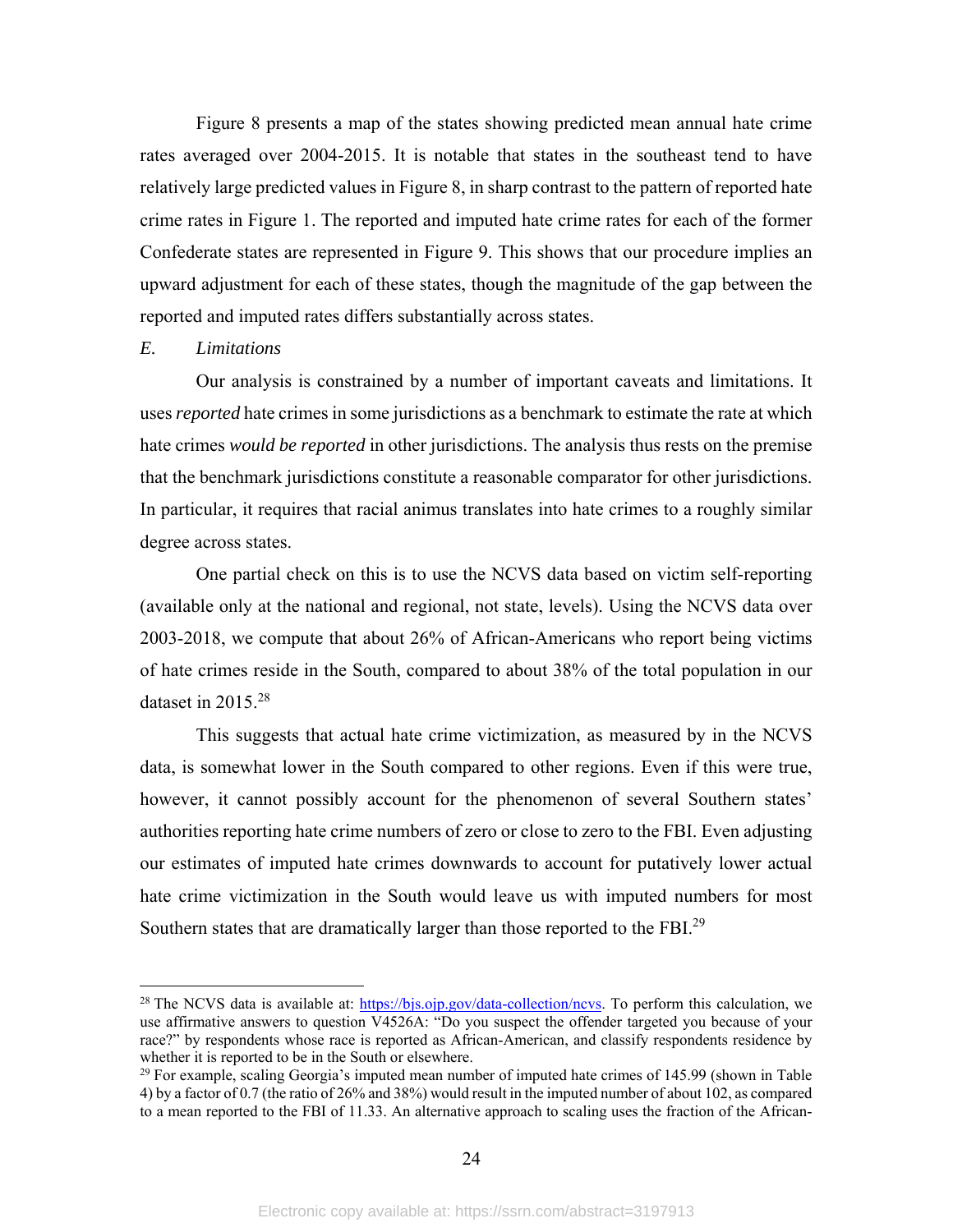Moreover, there are reasons to be cautious in interpreting the regional NCVS data. One relates to sampling variability, as the sample size for specific subgroups (such as African-American victims of hate crimes in the South) are quite small in the survey. In addition, some victims of hate crimes may be unwilling to provide details of their experiences even to a survey such as the NCVS, or may themselves not classify or recognize a qualifying experience as a hate crime in terms that fit the survey's framework. Importantly, the reluctance to report or to understand an experience in hate-related terms may differ across states and regions based on their cultural environment and history. Hate crimes are intended to create or exacerbate a sense of social vulnerability (Waldron 2012), and often succeed in doing so, possibly to a differential degree across regions. The NCVS employs a two-step process to measure and collect data on sexual assault in recognition of the likelihood that respondents will be reluctant to discuss such events (Department of Justice 2017a, 17). It uses no such protocol for hate crimes, although this may help equalize reporting propensities across regions.

Finally, the wider lesson of the NCVS data is perhaps that the rate at which hate crimes are reported is likely to be substantially lower than the rate at which they occur (Department of Justice 2017b). In addition, reporting practice in 'good' states is far from perfect (Boyd et al. 1996; Grattet and Jenness 2005a, b), suggesting another source of downward bias in our estimates.30

### **V. Conclusion**

 $\overline{a}$ 

Google search data has been identified as a proxy for otherwise unobservable attitudes on the ground that trends in search rates are correlated with overall attitudinal shifts or differences at the population level (see, e.g., Chetty et al. 2018; Choi and Varian 2012: Jun et al. 2018; Stephens-Davidowitz and Varian 2015). This study extends that insight to a field in which data in respect to an important question of law enforcement and public policy has been of inconsistent quality. We have hypothesized that there would be

American population in the South as a baseline. This is about 68% in our dataset in 2015, the imputed number for Georgia would become 55, still about five times the number reported to the FBI.

 $30$  Despite our efforts to clarify the algorithm's operation with engineers at Google, we remain uncertain whether the privacy lower-bound varies with the choice of search term, or the extent to which daily sampling introduces error into any given estimate. Better and more transparent access to search data might increase predictive capacity in respect to hate crimes.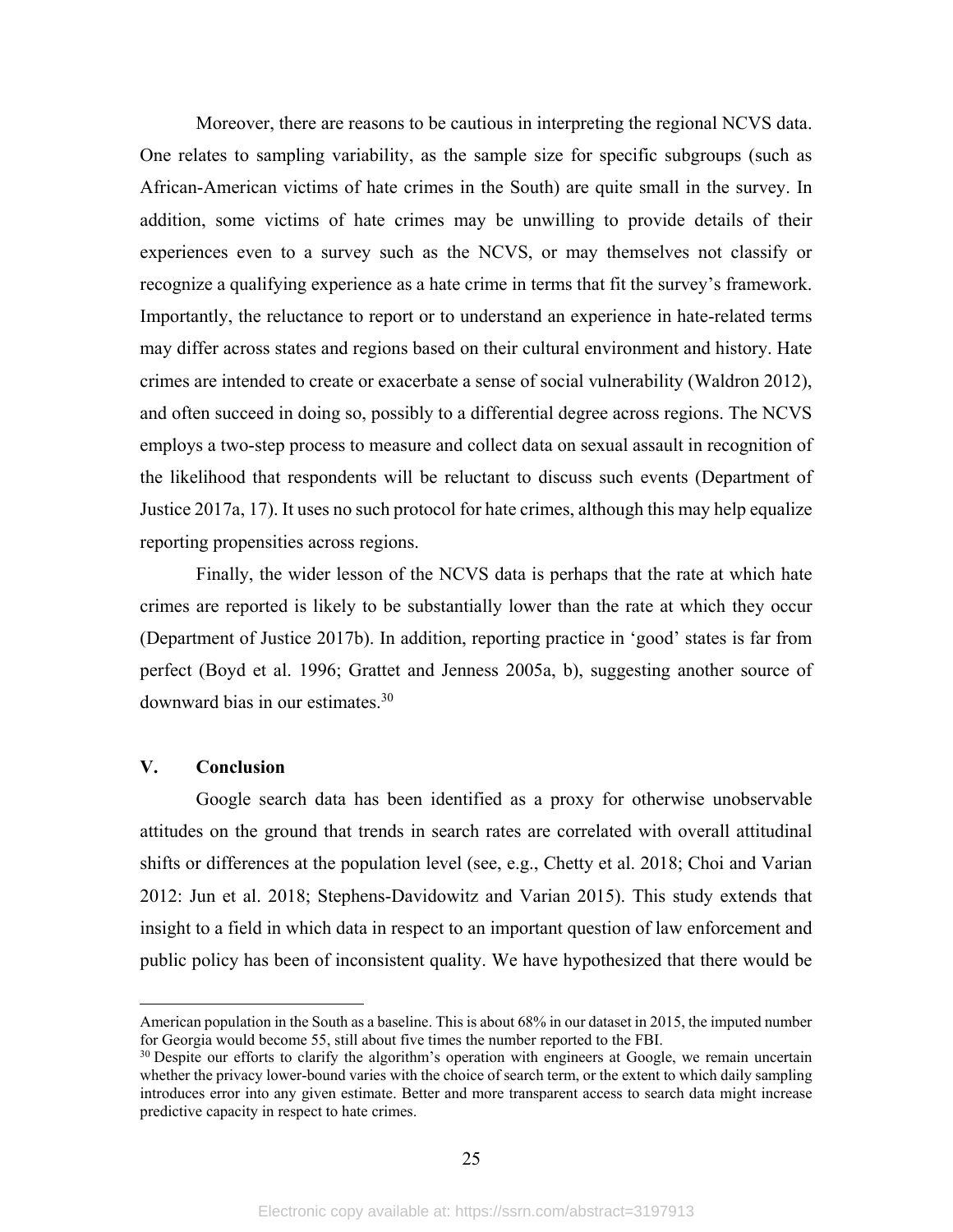a correlation between population-level Google search trends for racially derogatory terms in a jurisdiction and rates of reported anti-black hate crimes in the same area. In jurisdictions for which our prior would suggest that state and municipal data collection efforts are more rather than less robust, we have estimated that correlation statistically, and demonstrated that these Google search rates add substantial predictive power relative to a model that includes only state-year socioeconomic and demographic characteristics. This relationship can be used to extrapolate beyond the benchmarking sample and thereby impute hate crime rates for jurisdictions that are, by hypothesis, poor reporters. Our estimates, to be clear, are only a lower bound of the expected reported hate crime rate. In light of NCVS data, we think that this is likely about one half of the actual rate of such crimes.

 As we have emphasized, this is not the first study to postulate a correlation between population-level search trend data. Nevertheless, we are not aware of any other efforts to deploy population-level search trends as a proxy for an unobservable parameter. There are many other possible applications of this same method, if it is found to be generally reliable. An obvious extension of our work here is to other kinds of hate crimes, or to offenses that are in expectation under-reported. We can imagine, for instance, extending this method to impute rates of rape or sexual assault. More generally, it is possible that Google search trends can be validated as proxies for other attitudinal and behavioral trends with which the law is concerned. Our contribution here, in short, should be understood to be as much methodological as substantive: It entails the introduction of a new method of empirical research for a legal scholarly audience.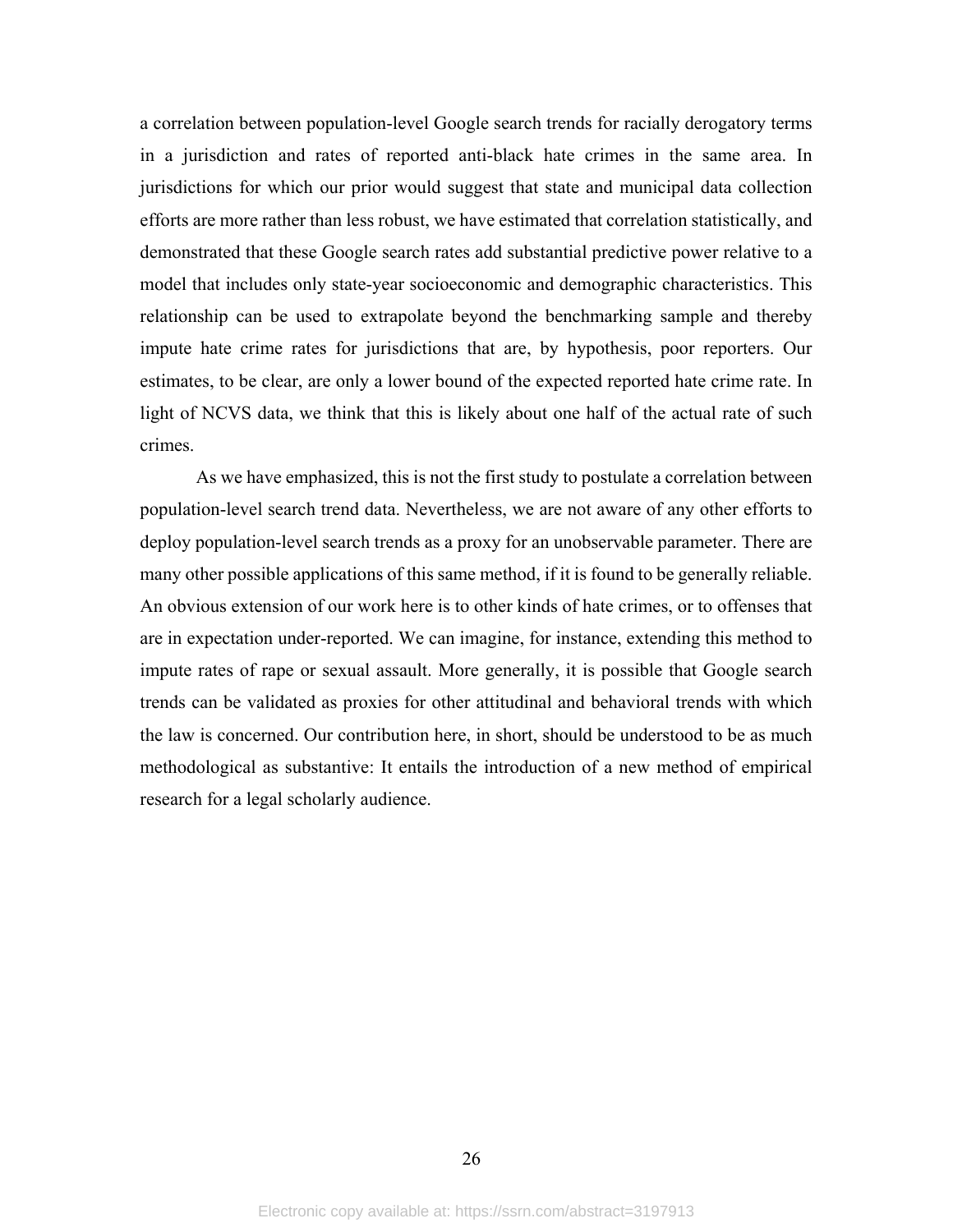# **Bibliography**

Acharya A, Blackwell M, and Sen M (2016) The Political Legacy of American Slavery. *Journal of Politics*, *78*(3), 621–641.

Ahuja H (2015) The Vicious Cycle of Hate: Systemic Flaws in Hate Crime Documentation in the United States and the Impact on Minority Communities. *Cardozo Law Review*, *37*, 1867–1906.

Anti-Defamation League (2017) #50 Against Hate. https://www.adl.org/50statesagainsthate (accessed 19 January 2018).

Bobo L and Hutchings V (1996) Perceptions of racial group competition: Extending Blumer's theory of group position to a multiracial social context. *American Sociological Review*, 61(4): 951-972.

Boyd EA, Berk RA, & Hamner, KM (1996), 'Motivated by Hatred or Prejudice': Categorization of Hate-motivated Crimes in Two Police Divisions. *Law & Society Review*, *30*(4), 819–850.

Bursch A (2017) Spread of Hate Crimes has Lawmakers Seeking Harsher Penalties. *New York Times*. April 30.

Chae DH, Clouston S, Hatzenbuehler ML, Kramer MR, Cooper HLF, Wilson SM, Link BG (2015) Association between an Internet-Based Measure of Area Racism and Black Mortality. *PLOS ONE*, *10*(4), e0122963.

Chan J, Ghose A, & Seamans R (2016) The internet and racial hate crime: Offline spillovers from online access. *MIS Quarterly*, 40(2), 381-403.

Chetty R, Hendren N, Jones M, and Porter S (2018) Race and Opportunity in the United States: An Intergenerational Perspective. NBER Working Paper, http://www.equality-ofopportunity.org/assets/documents/race\_paper.pdf

Choi H, and Varian H (2009) Predicting initial claims for unemployment benefits. *Google Inc*, 1-5.

Choi H, and Varian H (2012) Predicting the Present with Google Trends. *The Economic Record*, *88*(s1), 2–9.

Cronin SW, McDevitt J, Farrell A, and Nolan JII (2007) Bias-Crime Reporting: Organizational Responses to Ambiguity, Uncertainty, and Infrequency in Eight Police Departments. *American Behavioral Scientist*, *51*(2), 213–231.

Curme C, Preis T, Stanley HE, and Moat HS (2014) Quantifying the semantics of search behavior before stock market moves. *Proceedings of the National Academy of Sciences*, *111*(32), 11600–11605. https://doi.org/10.1073/pnas.1324054111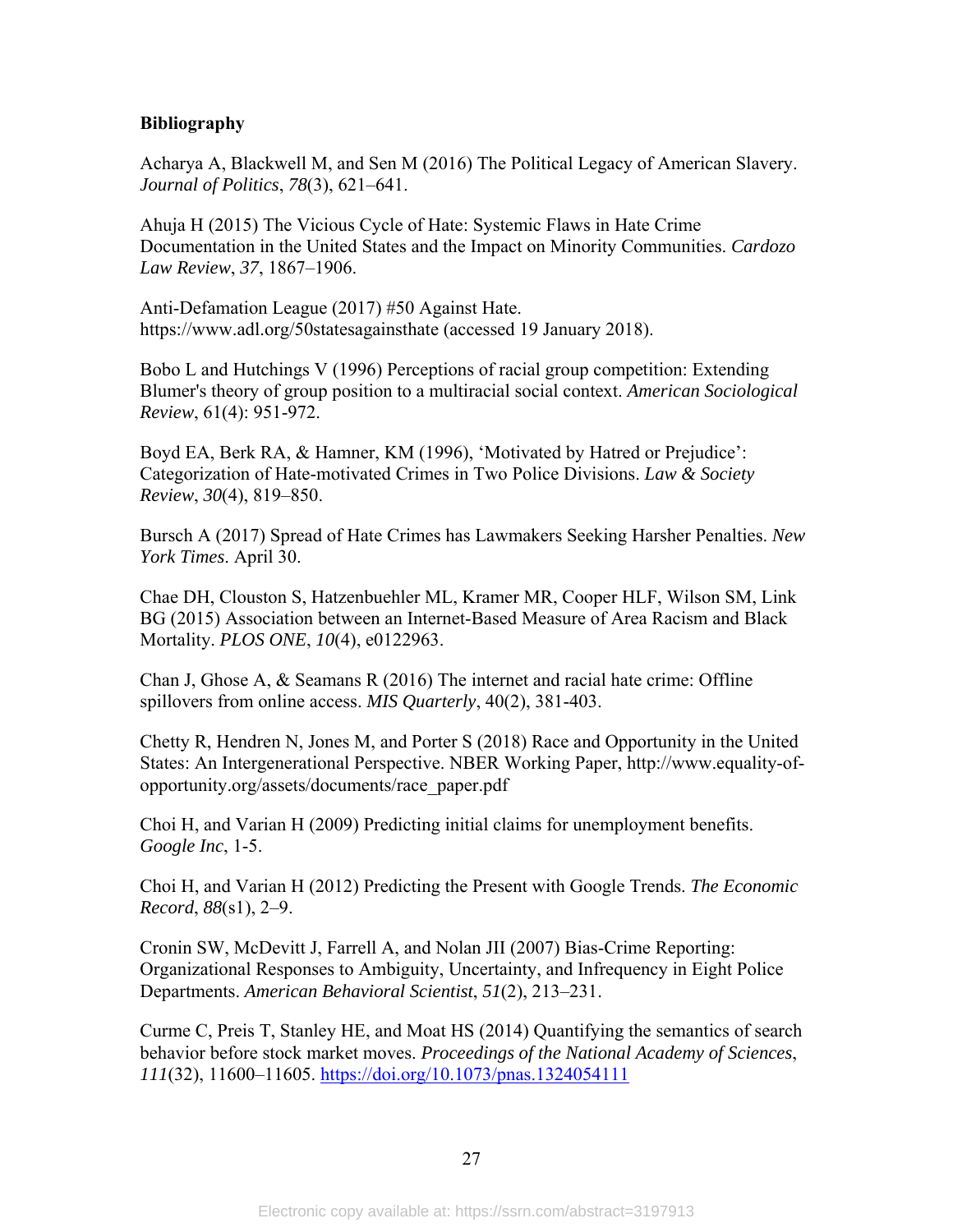Dharmapala D and Garoupa, N (2004) Penalty enhancement for hate crimes: An economic analysis. *American Law and Economics Review, 6*(1), 185-207.

Dharmapala D and McAdams RH (2005). Words that kill? An economic model of the influence of speech on behavior (with particular reference to hate speech). *Journal of Legal Studies, 34*(1), 93-136.

Federal Bureau of Investigation (2016) About Hate Crime Statistics. https://ucr.fbi.gov/hate-crime/2016/resource-pages/abouthatecrime (accessed 19 January 2018).

Federal Bureau of Investigation (2017) Hate Crime by Jurisdiction. https://ucr.fbi.gov/hate-crime/2016/topic-pages/jurisdiction (accessed 19 January 2018).

Gale L, Heath W, and Ressler R (2002). An Economic Analysis of Hate Crime. *Eastern Economic Journal, 28*, 2002, 203–16.

Gan L, Williams RC and Wiseman T (2011). A simple model of optimal hate crime legislation. *Economic Inquiry, 49*(3), 674-684.

Gillis B (2012). Understanding hate crime statutes and building towards a better system in Texas. *American Journal of Criminal Law* 40(3), 197-226.

Grattet R, and Jenness V (2005) The Reconstitution of Law in Local Settings: Agency Discretion, Ambiguity, and a Surplus of Law in the Policing of Hate Crime. *Law & Society Review*, *39*(4), 893–941.

Grattet R and Jenness V (2008) Transforming Symbolic Law into Organizational Action: Hate Crime Policy and Law Enforcement Practice. *Social Forces*, *87*(1), 501–527.

Grattet R, Jenness V, and Curry TR (1998) The Homogenization and Differentiation of Hate Crime Law in the United States, 1978 to 1995: Innovation and Diffusion in the Criminalization of Bigotry. *American Sociological Review*, *63*(2), 286–307.

Jenness V, and Grattet R (2005). The Law-In-Between: The Effects of Organizational Perviousness on the Policing of Hate Crime. *Social Problems*, *52*(3), 337–359.

Jun SP, Yoo HS, & Choi S (2017). Ten years of research change using Google Trends: From the perspective of big data utilizations and applications. *Technological Forecasting and Social Change*, 130: 69-87

King RD, Messner SF, & Baller, RD (2009) Contemporary Hate Crimes, Law Enforcement, and the Legacy of Racial Violence. *American Sociological Review*, *74*(2), 291–315

Klumpp T and Mialon HM, (2013) On Hatred. *American Law and Economics Review, 15*(1), 39-72.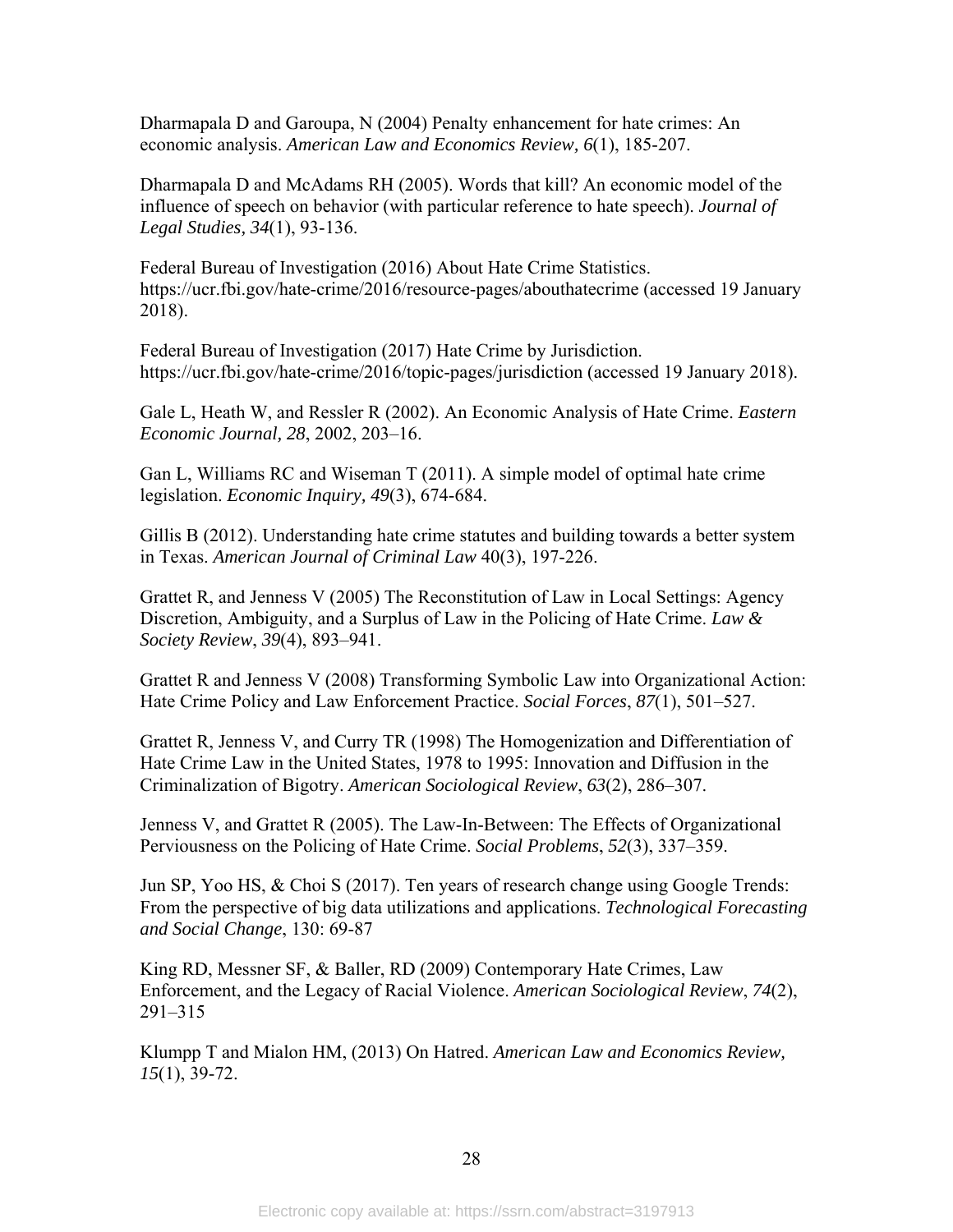Lazer D, Kennedy R, King G, and Vespignani A (2014) The parable of Google Flu: traps in big data analysis. *Science*, *343*(6176), pp.1203-1205.

Krueger AB and Pischke JS (1997) A statistical analysis of crime against foreigners in unified Germany. *Journal of Human Resources,* 182-209.

Medoff M (1999) Allocation of Time and Hateful Behavior: A Theoretical Analysis of Hate and Hate Crimes. *American Journal of Economics and Sociology, 58*, 959–73.

Parks GS and Jones SE (2008) 'Nigger: A Critical Race Realist Analysis of the N-Word Within Hate Crime Law. *Journal of Criminal Law and Criminology* 98(4), 1305–1352.

Pew Research Centers (PRC) (2017) Internet Usage in the United States. http://www.pewinternet.org/fact-sheet/internet-broadband/

Preis T, Moat HS, & Stanley HE (2013) Quantifying Trading Behavior in Financial Markets Using Google Trends. *Scientific Reports*, *3*.

Schwencke K (2018) Why America Fails at Gathering Hate Crime Statistics. ProPublica, January 19, 2018, https://www.propublica.org/article/why-america-fails-at-gatheringhate-crime-statistics

Stephens-Davidowitz SI (2014) The cost of racial animus on a black candidate: Evidence using Google search data. *Journal of Public Economics*, *118*(C), 26–40.

Stephens-Davidowitz SI (2017) Everybody lies: Big Data, New Data, and What the Internet Can Tell Us About Who We Really Are. New York: Harper Collins, 2017.

Stephens-Davidowitz SI, and Varian H (2014) A Hands-on Guide to Google Data. http://people.ischool.berkeley.edu/~hal/Papers/2015/primer.pdf.

Stovel K (2001) Local Sequential Patterns: The Structure of Lynching in the Deep South, 1882–1930. *Social Forces*, *79*(3), 843–880.

U.S. Department of Justice (2017a) Criminal Victimization, 2016. Office of Justice Programs, https://www.bjs.gov/content/pub/pdf/cv16.pdf (accessed 19 January 2018).

U.S. Department of Justice (2017b) Hate Crime Victimization, 2004-15. Office of Justice Programs, https://www.bjs.gov/content/pub/pdf/hcv0415.pdf (accessed 19 January 2018).

Utsuro T, Zhao C, Xu L, Li J, and Kawada Y (2017) An Empirical Analysis on Comparing Market Share with Concerns on Companies Measured Through Search Engine Suggests. *Global Journal of Flexible Systems Management*, *18*(1), 3–19.

Vosen S, and Schmidt T (2011) Forecasting private consumption: survey‐based indicators vs. Google trends. *Journal of Forecasting*, *30*(6), 565–578.

Waldron J (2012) *The Harm in Hate Speech*. Cambridge: Harvard University Press.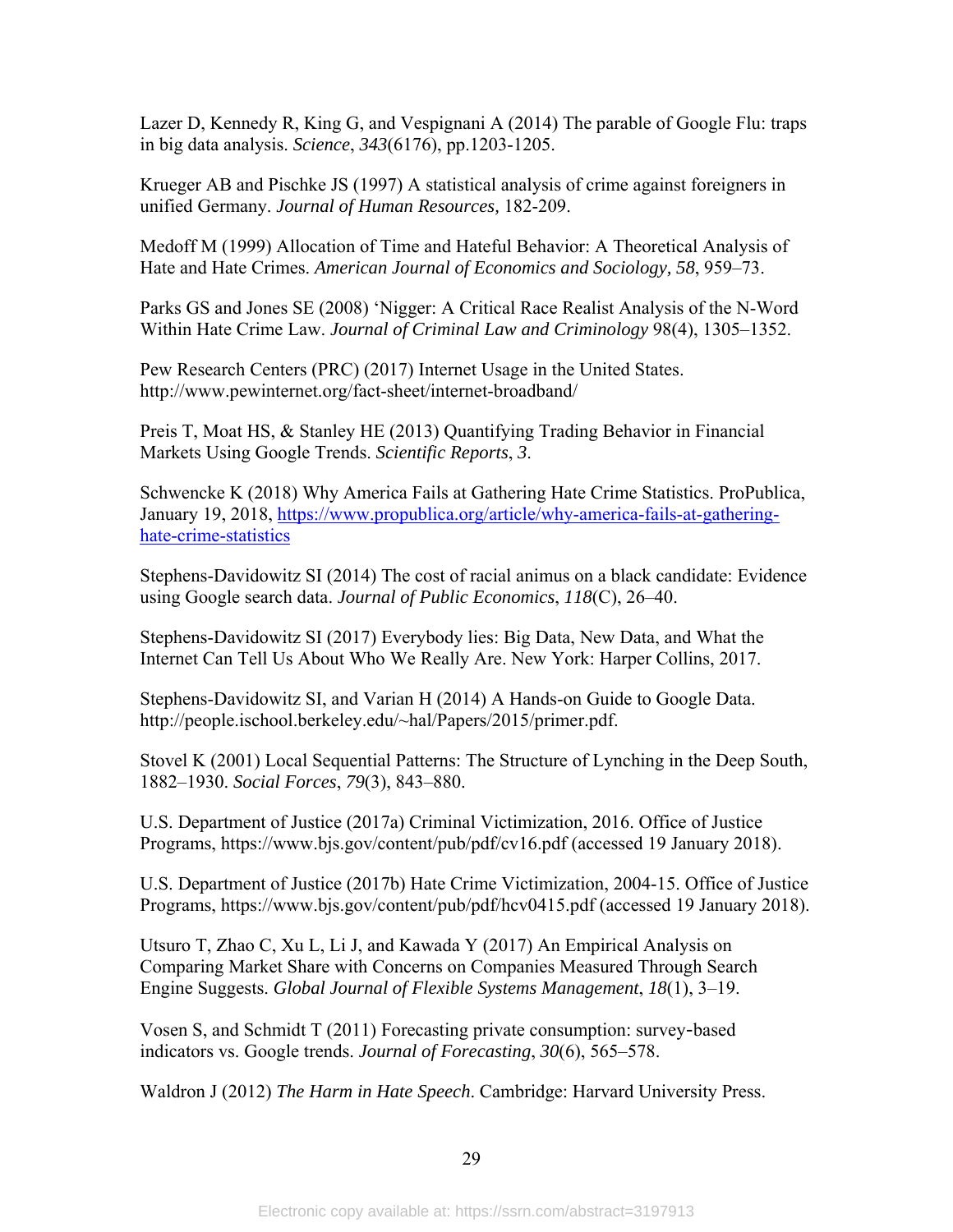Zaykowski H (2010) Racial Disparities in Hate Crime Reporting. *Violence and Victims; New York*, *25*(3), 378–394.

# **Cases**

*Virginia v*. *Black*, 538 US 343 (2003).

# **State Statutes**

D.C. Code §22-3703 (2012)

N.D. Cent. Code § 12.1-14-04 (2017)).

Utah Code Ann. § 76-3-203.4 (2017)

## **Federal Statutes**

Hate Crime Statistics Act, 34 USC § 534 note (2012).

Matthew Shepherd and James Byrd, Jr., Hate Crimes Prevention Act, Pub L 111-84 (2009).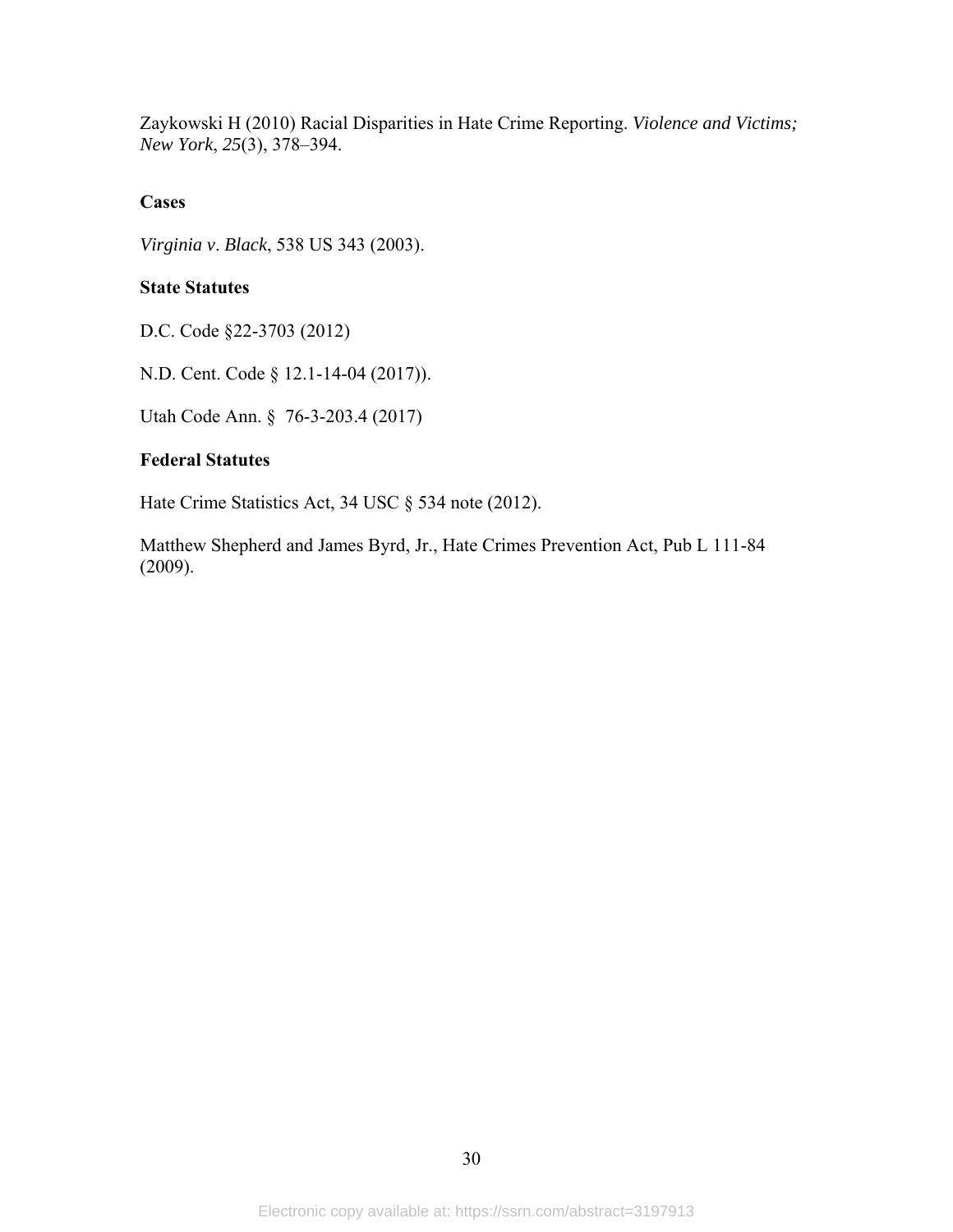**Figure 1: Rates of Reported Hate Crime (African-American Victims), Averaged by State over 2004-2015** 



Note: This map depicts the average reported hate crime rate for each state. Annual data on the number of African-American victims of racially-motivated hate crimes (scaled by state population) is averaged by state over the 2004-2015 period to obtain the average reported hate crime rate for each state. The data on reported hate crimes is from the Inter-university Consortium for Political and Social Research (ICPSR).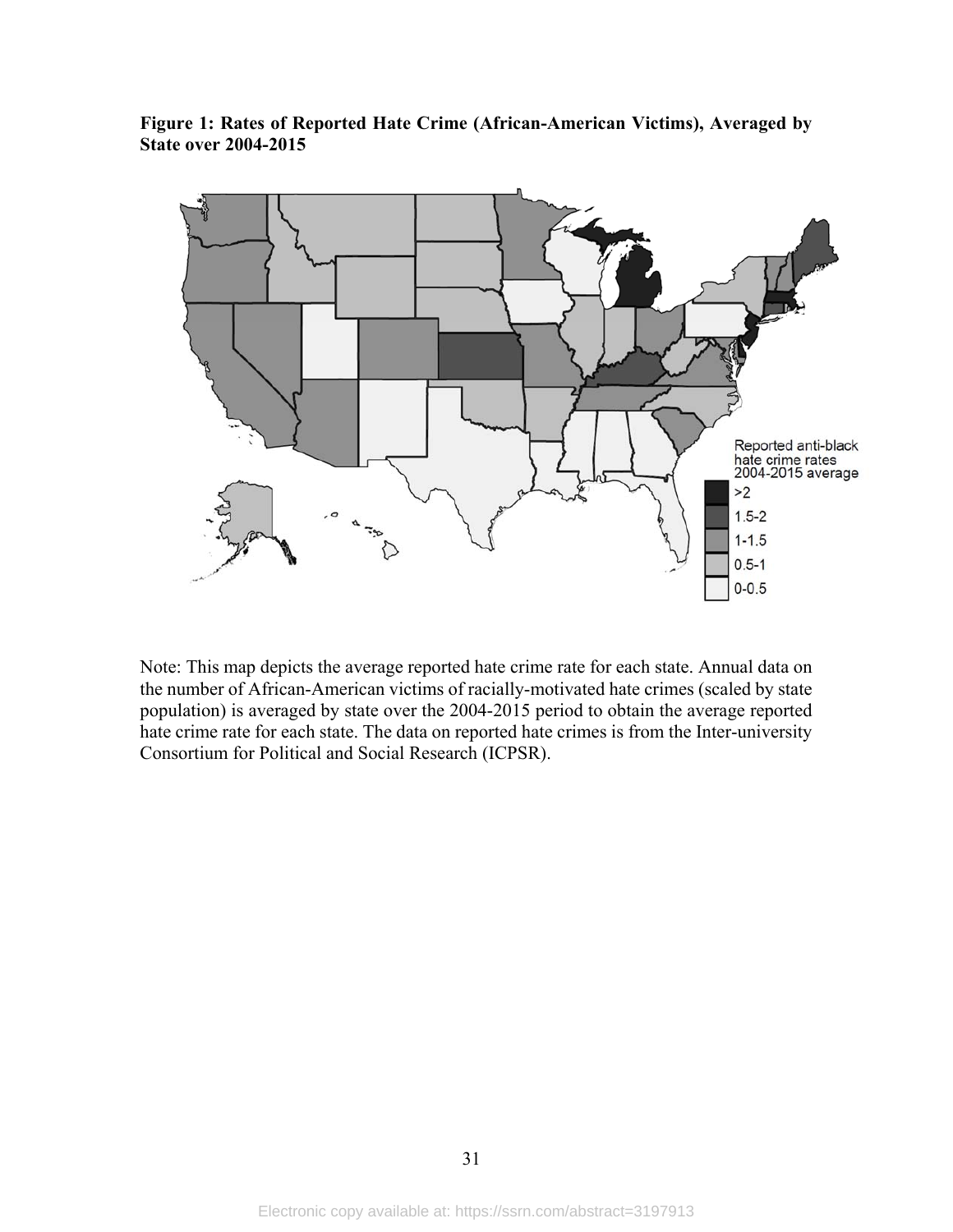

**Figure 2: Google Search Rates for "N\_\_\_\_\_", Averaged by State over 2004-2015** 

Note: This map depicts the average value for each state of the racial animus measure defined in Equation (4). Annual data on this measure is averaged by state over the 2004- 2015 period to obtain an average level of racial animus for each state. The racial animus measure uses data on Google searches for "n\_\_\_\_\_\_," obtained using the Google Trends app.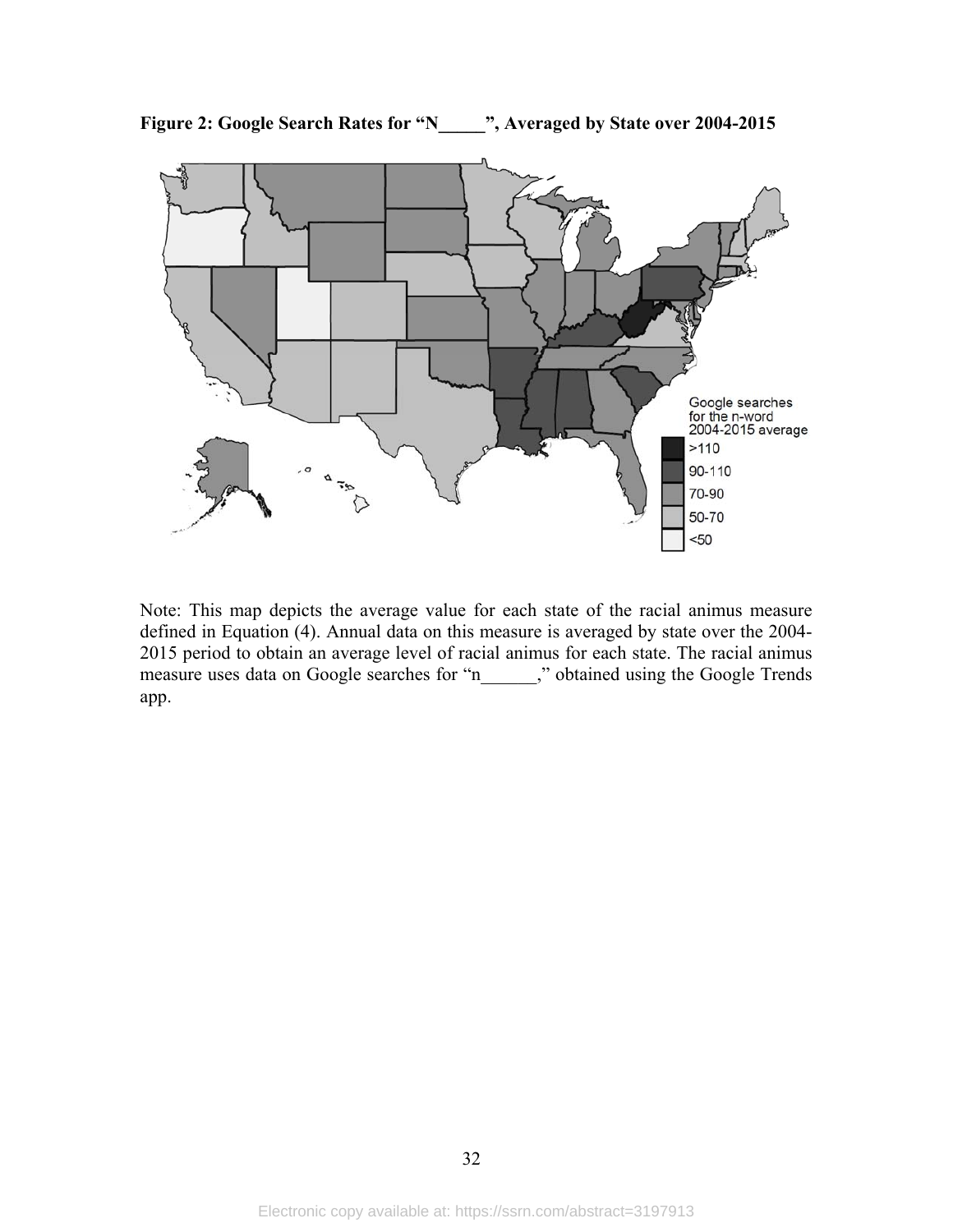



Note: This figure depicts the reported hate crime rates for two states - California and Mississippi. In particular, it uses annual data for each of these states on the number of African-American victims of racially-motivated hate crimes (scaled by state population) for each year in our sample period (2004-2015). The data on reported hate crimes is from the Inter-university Consortium for Political and Social Research (ICPSR).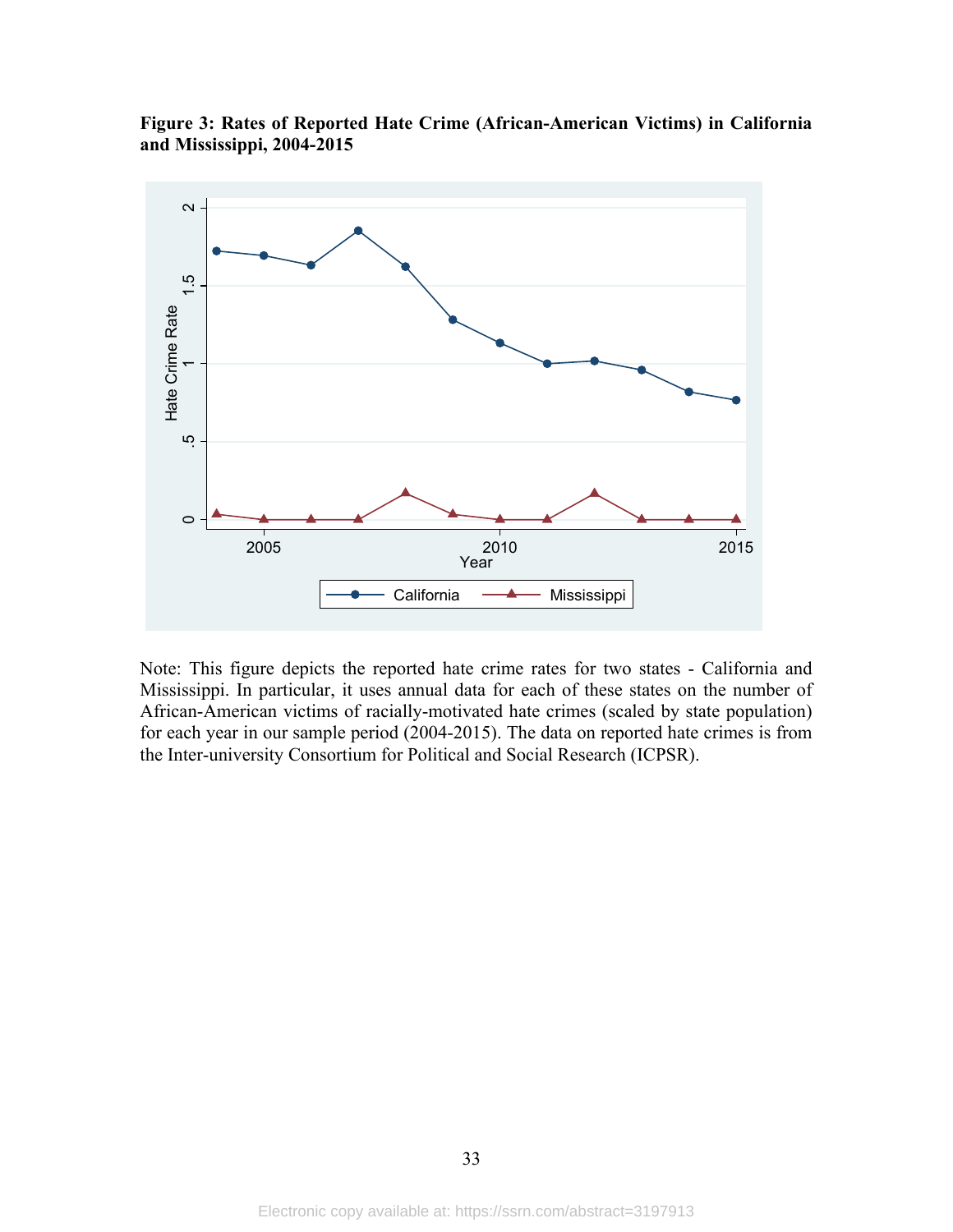

**Figure 4: Rates of Reported Hate Crime (African-American Victims), 2004-2015** 

Note: This figure depicts reported hate crime rates for the 11 former Confederate states and for the other 39 states and DC. Data on the number of African-American victims of raciallymotivated hate crimes (scaled by state population) is averaged over states separately for Confederate and non-Confederate states, for each year in our sample period (2004-2015). The data on reported hate crimes is from the Inter-university Consortium for Political and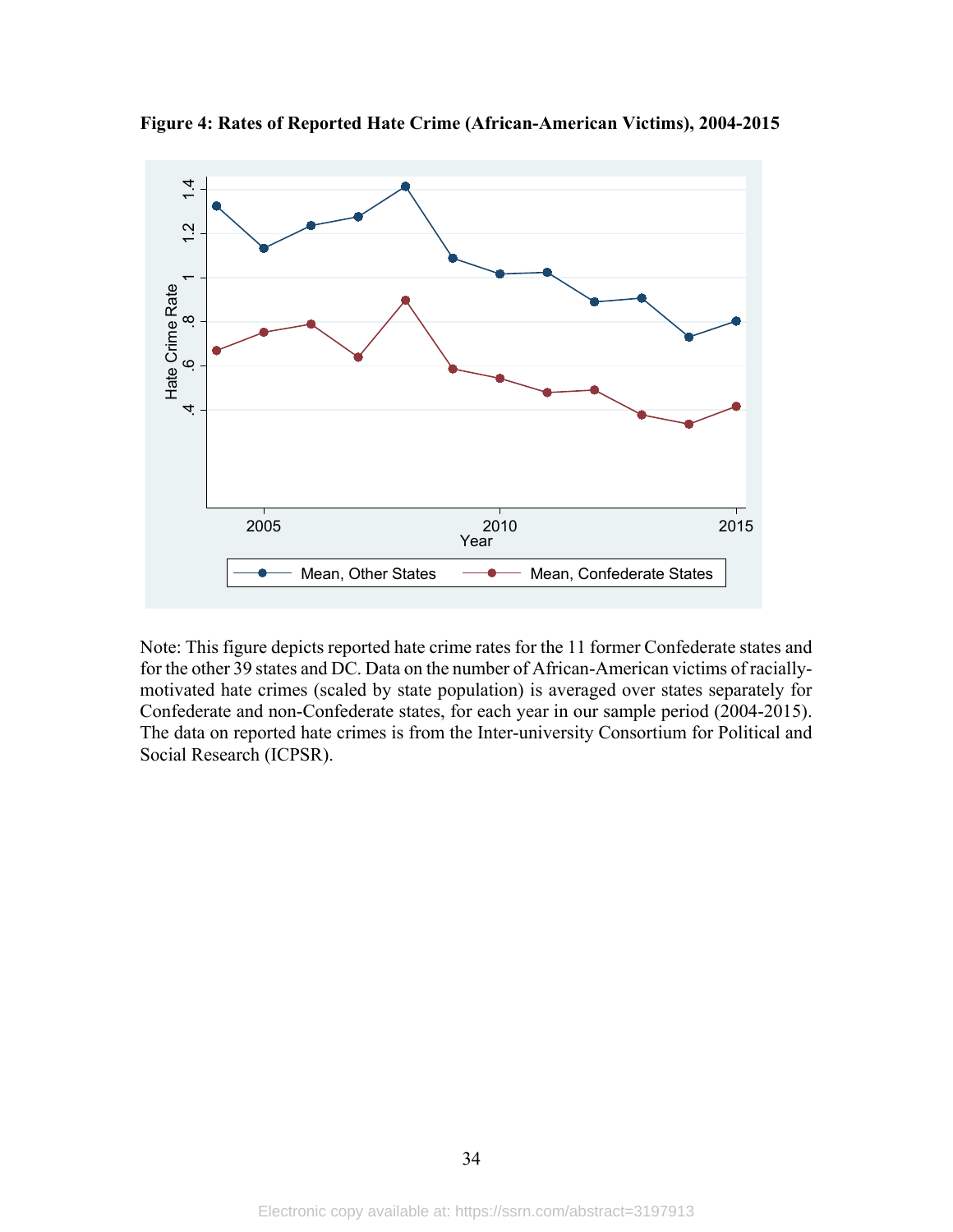

**Figure 5: Google Search Rates for "N\_\_\_\_\_" 2004-2015** 

Note: This figure depicts the racial animus measure defined in Equation (4) for the 11 former Confederate states and for the other 39 states and DC. Data on this measure is averaged over states separately for Confederate and non-Confederate states, for each year in our sample period (2004-2015). The racial animus measure uses data on Google searches for "n\_\_\_\_\_\_," obtained using the Google Trends app.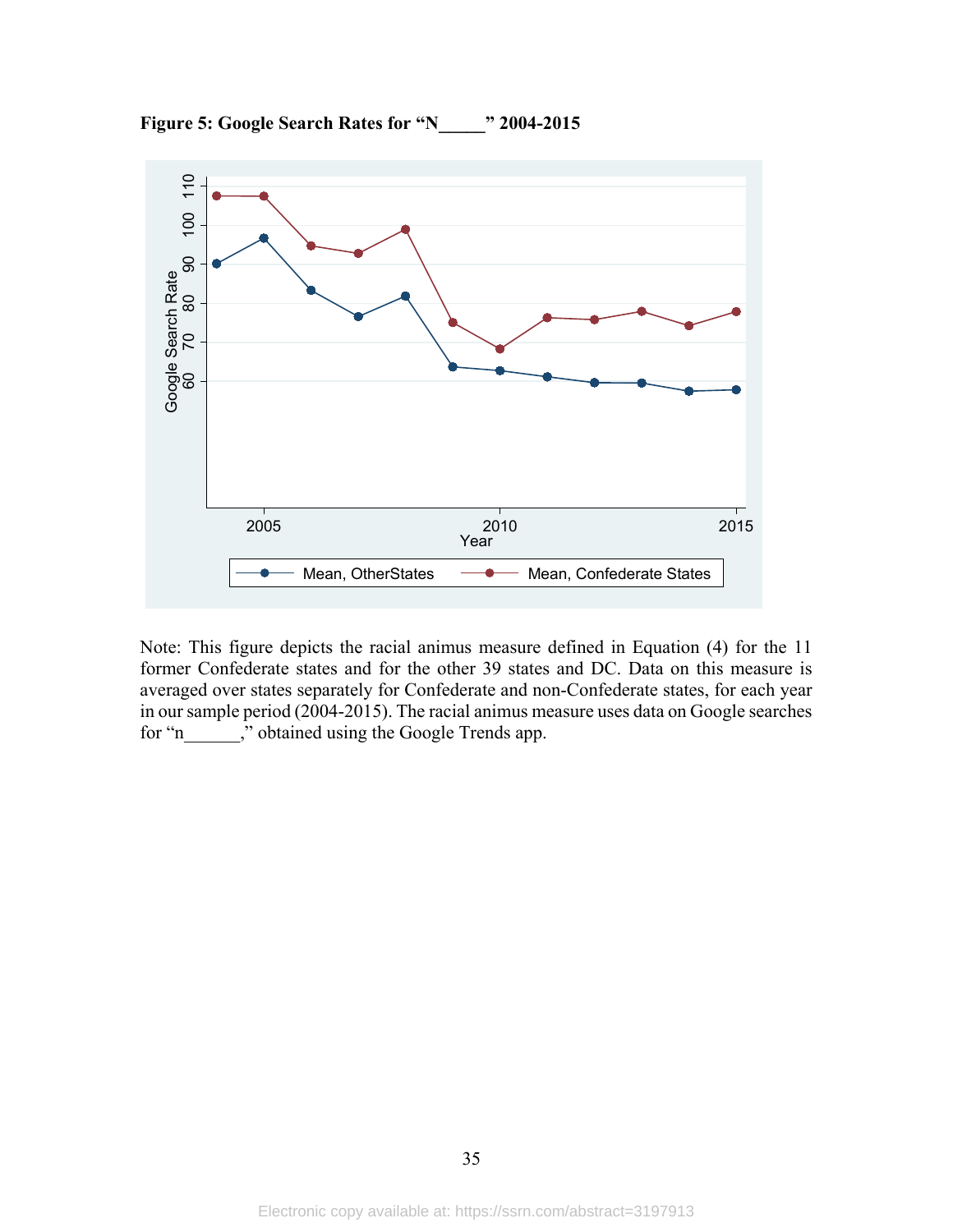

**Figure 6: Hate Crime Rates and Google Search Rates for "N\_\_\_\_\_", 2004-2015** 

Note: This figure depicts a scatterplot of observations at the state-year level (for non-Confederate states only) on the racial animus measure defined in Equation  $(4)$  – which is on the horizontal axis – and the number of African-American victims of racially-motivated hate crimes (scaled by state population) – which is on the vertical axis. The racial animus measure uses data on Google searches for "n\_\_\_\_\_\_," obtained using the Google Trends app. The data on reported hate crimes is from the Inter-university Consortium for Political and Social Research (ICPSR).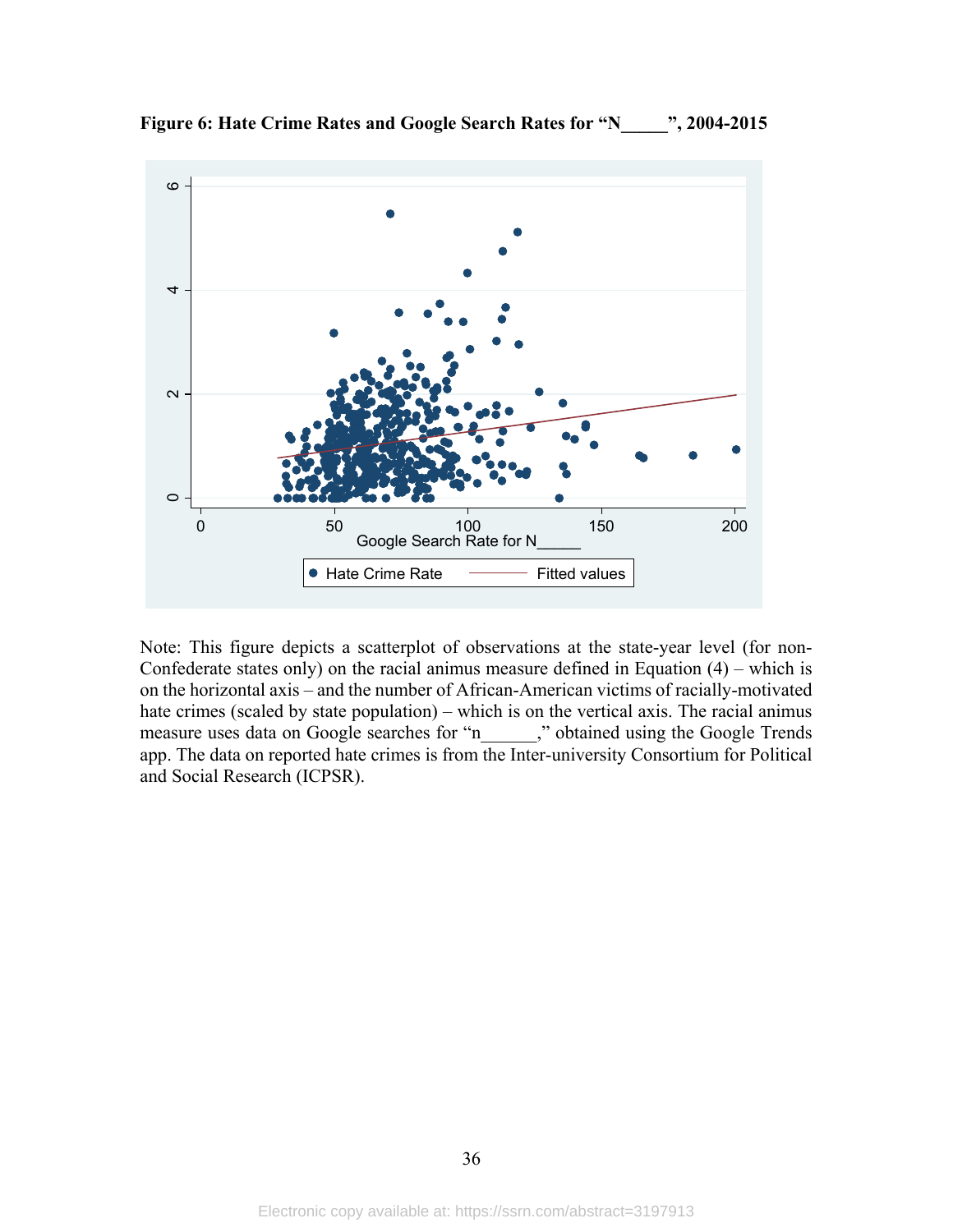



Note: This figure depicts the fitted line from a bivariate regression of the number of African-American victims of racially-motivated hate crimes (scaled by state population) on the racial animus measure defined in Equation (4). Observations are at the state-year level, for non-Confederate states only. The 95% confidence interval is also shown. In addition, the figure plots the average hate crime rate and the average racial animus measure for each of the 11 former Confederate states (averaged by state over 2004-2015). The racial animus measure uses data on Google searches for "n\_\_\_\_\_\_," obtained using the Google Trends app. The data on reported hate crimes is from the Inter-university Consortium for Political and Social Research (ICPSR).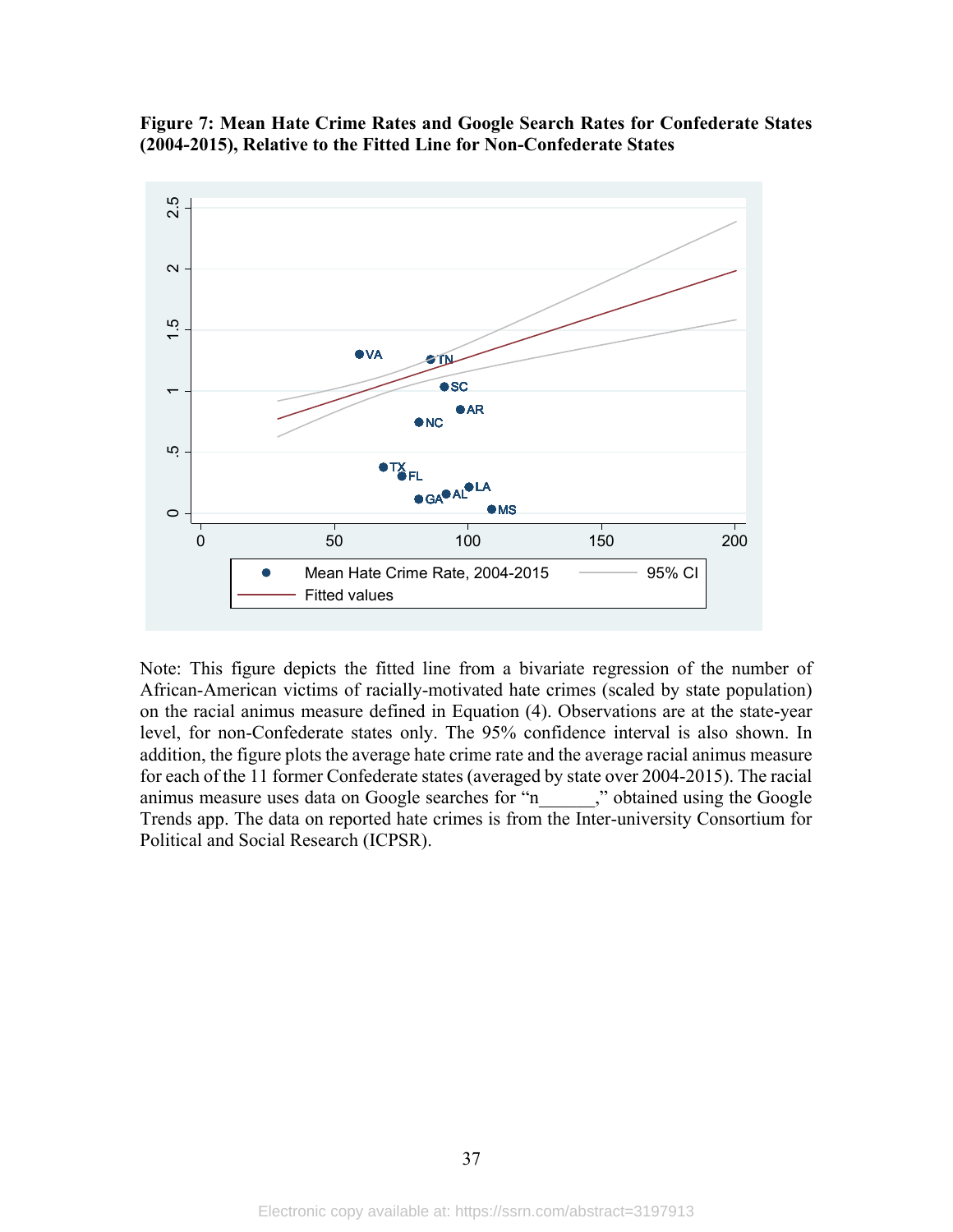**Figure 8: Predicted Mean Hate Crime Rates, Averaged by State over 2004-2015 (Using All Non-Confederate States as the Benchmark)** 



Note: This map depicts the predicted hate crime rate for each state, using all non-Confederate states as the benchmark jurisdictions, generated using the procedure described in the text.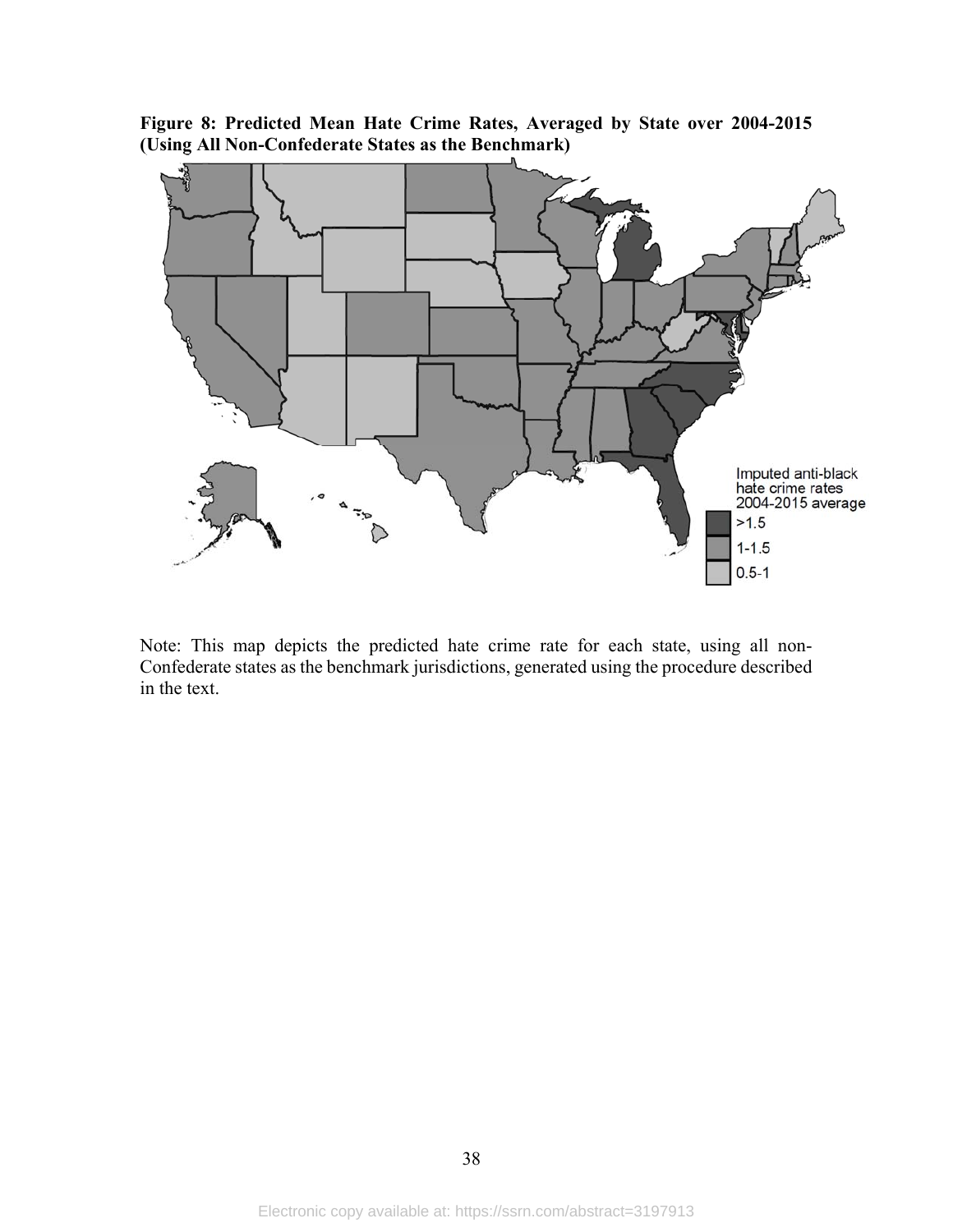



Note: This figure depicts the average reported and predicted hate crime rate for each of the 11 former Confederate states. Annual data on the number of African-American victims of racially-motivated hate crimes (scaled by state population) is averaged by state over the 2004-2015 period to obtain the average reported hate crime rate for each state. The predicted hate crime rate for each state, using all non-Confederate states as the benchmark jurisdictions, generated using the procedure described in the text. The data on reported hate crimes is from the Inter-university Consortium for Political and Social Research (ICPSR).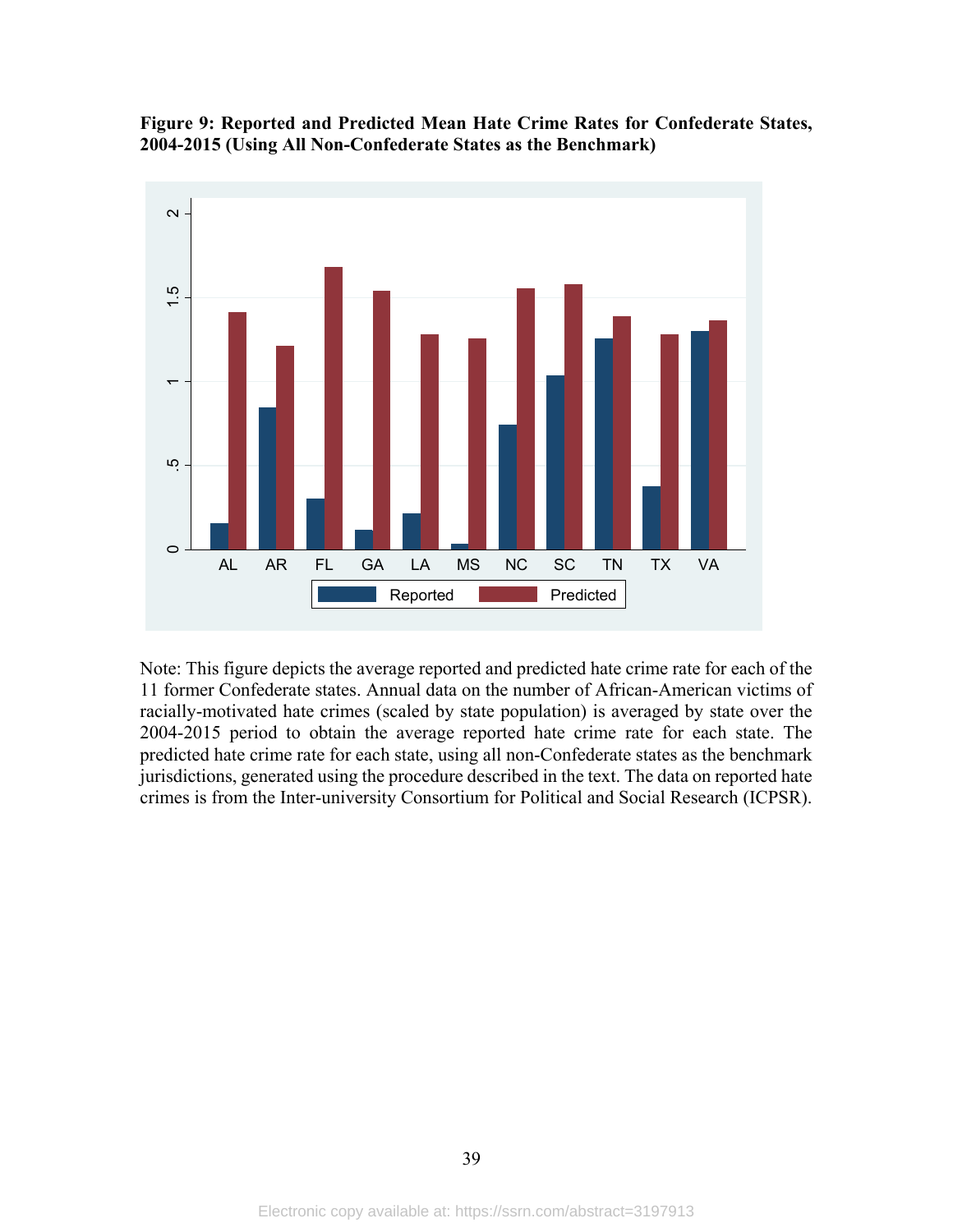**Figure 10: Reported and Predicted Mean Hate Crime Rates for Selected Non-Confederate States, 2004-2015 (Using All Non-Confederate States as the Benchmark)** 



Note: This figure depicts the average reported and predicted hate crime rate for selected non-Confederate states. Annual data on the number of African-American victims of racially-motivated hate crimes (scaled by state population) is averaged by state over the 2004-2015 period to obtain the average reported hate crime rate for each state. The predicted hate crime rate for each state, using all non-Confederate states as the benchmark jurisdictions, generated using the procedure described in the text. The data on reported hate crimes is from the Inter-university Consortium for Political and Social Research (ICPSR).

40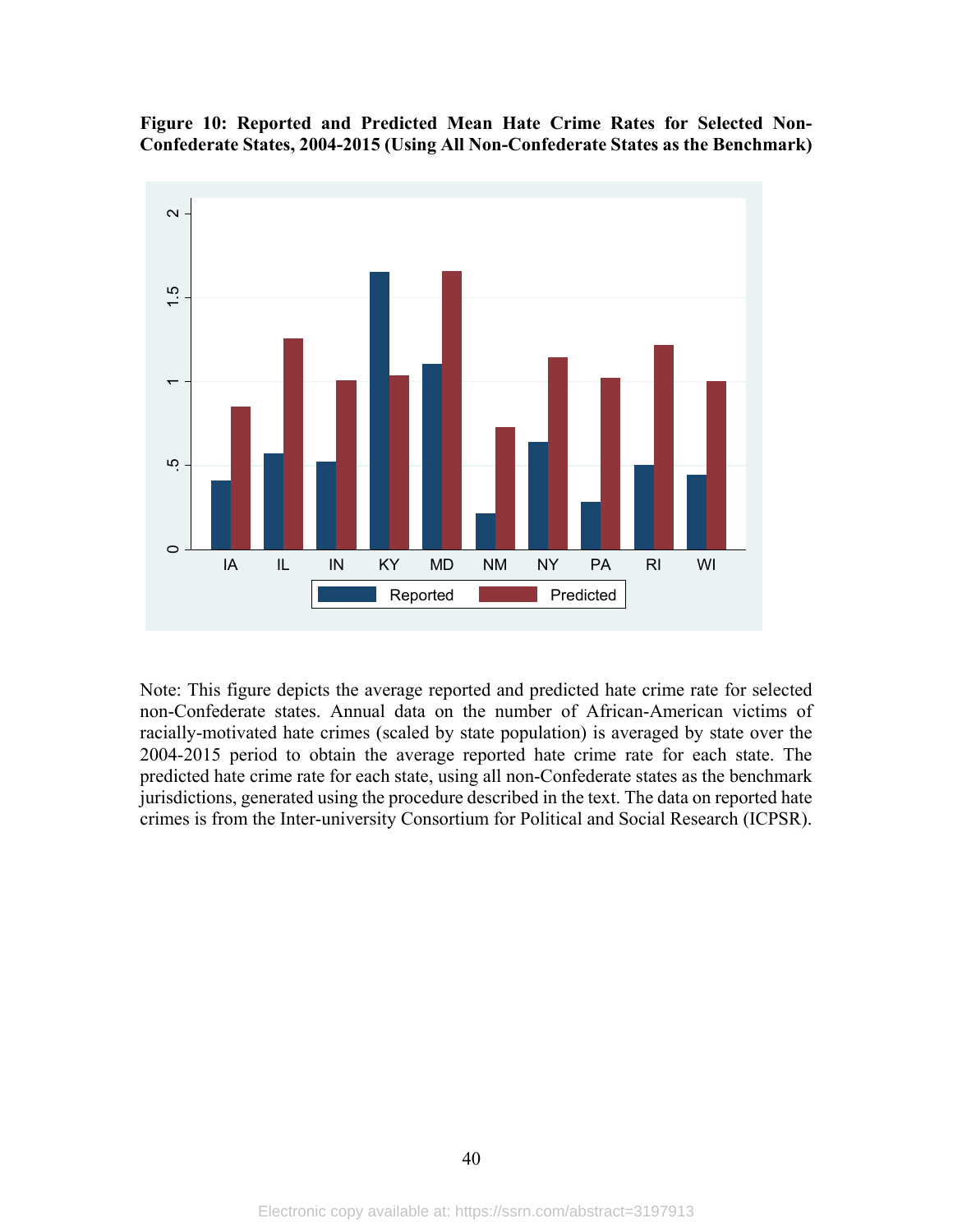# **Table 1: Summary Statistics**

| <b>Variable</b>                               | <b>Observations</b> | Mean      | <b>Standard</b><br><b>Deviation</b> |
|-----------------------------------------------|---------------------|-----------|-------------------------------------|
| Number of African-<br><b>American Victims</b> | 612                 | 56.70915  | 83.1503                             |
| Hate Crime Rate                               | 612                 |           | 0.7868782                           |
| (African-American Victims)                    |                     | 0.9654077 |                                     |
| Google Search Rate for<br>$\gamma$            | 612                 | 74.06093  | 23.80281                            |
| Confederate=1                                 | 612                 | 0.2156863 | 0.411634                            |
| South=1                                       | 612                 | 0.3333333 | 0.4717901                           |
| "Good Reporter" States=1                      | 612                 | 0.254902  | 0.4361626                           |
| <b>General Crime Rate</b>                     | 612                 | 2.364942  | 2.953855                            |
| Unemployment Rate (%)                         | 612                 | 6.226634  | 2.113752                            |
| Mean Income                                   | 612                 | 23.97207  | 2.398346                            |
| (thousands of \$)<br>College-educated %       | 612                 | 38.3388   | 4.285081                            |
| <b>African-American Fraction</b>              | 612                 | 0.1185008 | 0.120905                            |
| <b>State Population</b><br>(millions)         | 612                 | 6.028551  | 6.754069                            |

Note: This table reports summary statistics for each of the variables used in the analysis. Observations are at the state-year level. The number of African-American victims is obtained from the Inter-university Consortium for Political and Social Research (ICPSR). The hate crime rate variable scales this number per 100,000 state population. The racial animus measure – defined in Equation (4) - uses data on Google searches for "n obtained using the Google Trends app. Confederate and Southern states are defined using historical sources and the Census Bureau definition of the Southern region. "Good reporter" states are based primarily on statutes regarding hate crime reporting, as described in the text. The general crime rate refers to all offenses, from the UCR database. The unemployment rate is from the Bureau of Labor Statistics, while mean income, the percentage college-educated, the fraction of residents who are African-American, and the state population are all from the Census Bureau's Current Population survey.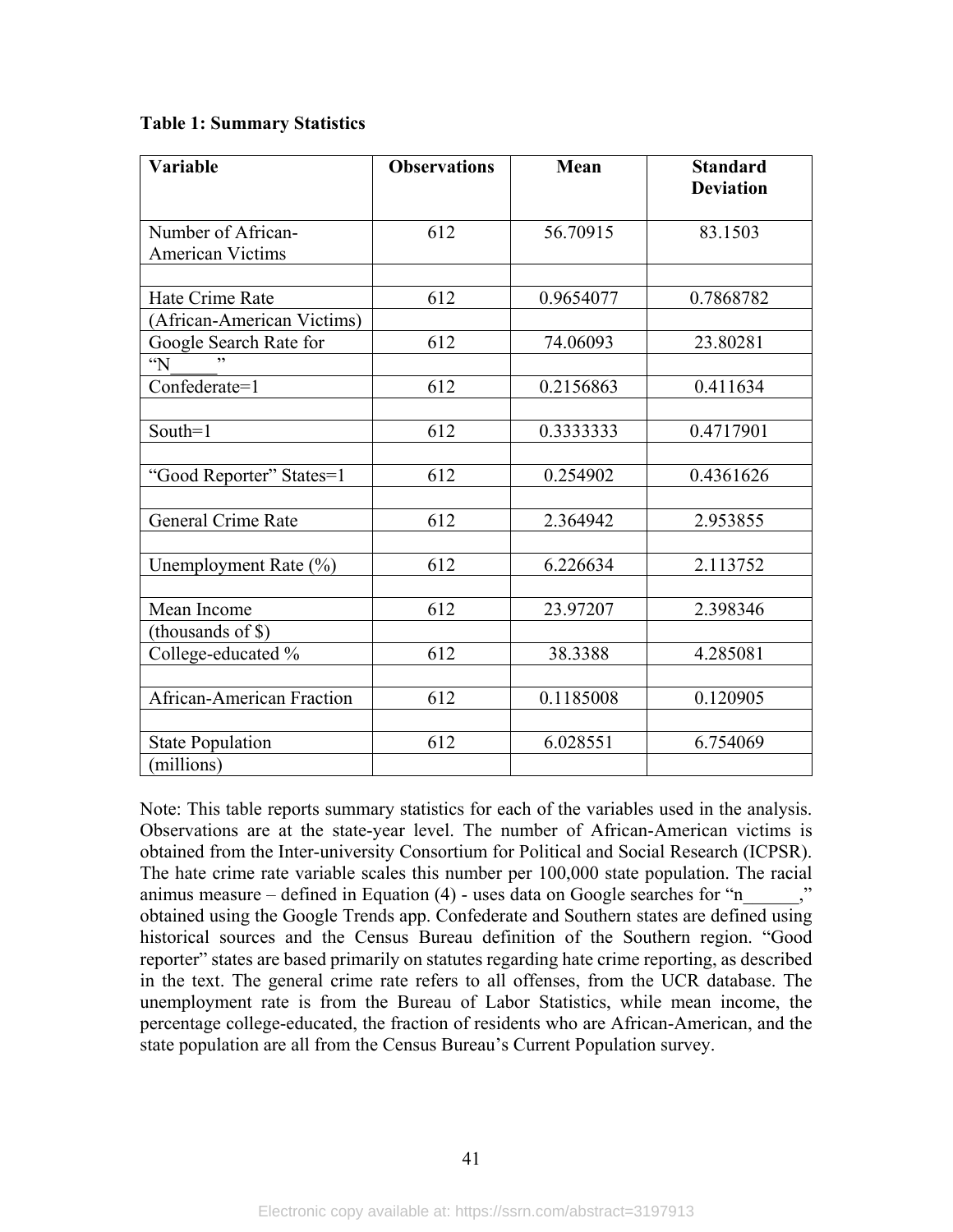|                          | (1)                        | (2)           | (3)                    | (4)           |
|--------------------------|----------------------------|---------------|------------------------|---------------|
|                          | Dependent Variable:        |               | Dependent Variable:    |               |
|                          | Hate Crime Rate            |               | Google Search Rate for |               |
|                          | (African-American Victims) |               | $\lq N$                |               |
|                          |                            |               |                        |               |
| Confederate=1            | $-0.45296***$              | $-0.45449***$ | 17.56620***            | 1.84890       |
|                          | (0.059)                    | (0.116)       | (1.718)                | (2.281)       |
| Border=1                 | $0.24102**$                | 0.38683***    | 19.09177***            | 5.92022**     |
|                          | (0.122)                    | (0.129)       | (3.164)                | (2.371)       |
| General Crime Rate       |                            | 0.02844       |                        | $-1.50010***$ |
|                          |                            | (0.019)       |                        | (0.402)       |
| <b>Unemployment Rate</b> |                            | $0.07348***$  |                        | $-0.01213$    |
|                          |                            | (0.024)       |                        | (0.511)       |
| Income                   |                            | 0.00639       |                        | $-2.21973***$ |
|                          |                            | (0.014)       |                        | (0.377)       |
| College-educated %       |                            | $0.05291***$  |                        | $-2.66186***$ |
|                          |                            | (0.008)       |                        | (0.226)       |
| <b>State Population</b>  |                            | $-0.01909**$  |                        | $-0.09098$    |
|                          |                            | (0.008)       |                        | (0.161)       |
| Quadratic Function of    | No                         | Yes           | No                     | Yes           |
| African-American %?      |                            |               |                        |               |
| Year Fixed Effects?      | Yes                        | Yes           | Yes                    | Yes           |
| Observations             | 612                        | 612           | 612                    | 612           |
| <b>States</b>            | 51                         | 51            | 51                     | 51            |
| R-squared                | 0.136                      | 0.239         | 0.442                  | 0.638         |

**Table 2: Hate Crime Rates (African-American Victims) and Google Search Rates for "N\_\_\_\_\_"** 

Note: This table reports regressions for the hate crime rate (for African-American victims) and for the racial animus measure defined in Equation (4). Observations are at the stateyear level. The hate crime data is obtained from the Inter-university Consortium for Political and Social Research (ICPSR). The hate crime rate variable scales this number per 100,000 state population. The racial animus measure – defined in Equation (4) - uses data on Google searches for "n\_\_\_\_\_\_," obtained using the Google Trends app. Confederate and Southern states are defined using historical sources and the Census Bureau definition of the Southern region. The general crime rate refers to all offenses, from the UCR database. The unemployment rate is from the Bureau of Labor Statistics, while mean income, the percentage college-educated, the fraction of residents who are African-American, and the state population are all from the Census Bureau's Current Population survey. Robust standard errors are in parentheses; \*\*\*  $p<0.01$ , \*\*  $p<0.05$ , \*  $p<0.1$ .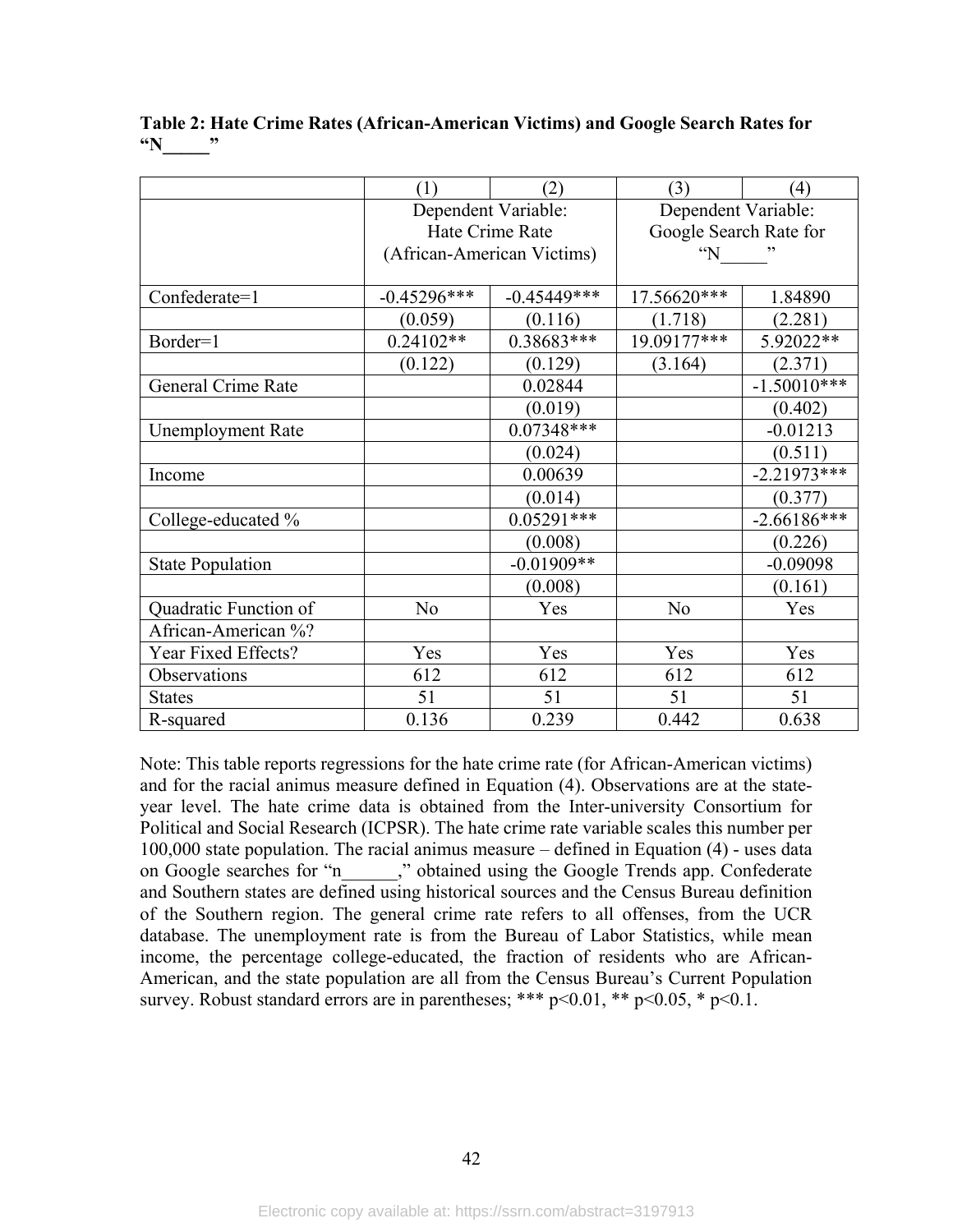|                           | (1)                                 | (2)                  | (3)           | (4)                   | (5)           |  |
|---------------------------|-------------------------------------|----------------------|---------------|-----------------------|---------------|--|
|                           | Dependent Variable: Hate Crime Rate |                      |               |                       |               |  |
|                           | (African-American Victims)          |                      |               |                       |               |  |
|                           |                                     |                      |               |                       |               |  |
|                           |                                     | Linear Specification |               | Poisson Specification |               |  |
|                           |                                     |                      |               | All Non-              |               |  |
|                           | All Non-                            | "Good                | "Good         |                       | "Good         |  |
|                           | Confederate                         | Reporter"            | Reporter"     | Confederate           | Reporter"     |  |
|                           | <b>States</b>                       | <b>States</b>        | <b>States</b> | <b>States</b>         | <b>States</b> |  |
|                           |                                     |                      |               |                       |               |  |
| Google Search Rate for    | $0.00702***$                        | $0.01740**$          |               | $0.00652***$          | $0.01270**$   |  |
| $\mathbf{N}$              | (0.002)                             | (0.007)              |               | (0.002)               | (0.005)       |  |
| <b>General Crime Rate</b> | $0.11309**$                         | $0.09501**$          | $0.10778*$    | $0.13069***$          | $0.11293**$   |  |
|                           | (0.048)                             | (0.046)              | (0.061)       | (0.039)               | (0.057)       |  |
| <b>Unemployment Rate</b>  | $0.05737**$                         | $-0.04432$           | $-0.04610$    | $0.05343**$           | $-0.03271$    |  |
|                           | (0.027)                             | (0.055)              | (0.060)       | (0.024)               | (0.044)       |  |
| Income                    | 0.01494                             | $-0.00480$           | $-0.00124$    | 0.00453               | $-0.00603$    |  |
|                           | (0.017)                             | (0.051)              | (0.055)       | (0.019)               | (0.042)       |  |
| College-educated %        | $0.05911***$                        | $0.08981***$         | $0.04688**$   | $0.05719***$          | $0.07213***$  |  |
|                           | (0.011)                             | (0.023)              | (0.021)       | (0.010)               | (0.021)       |  |
| <b>State Population</b>   | $-0.04252**$                        | $-0.02321$           | $-0.03861$    | $-0.05029***$         | $-0.03442$    |  |
|                           | (0.019)                             | (0.020)              | (0.025)       | (0.016)               | (0.025)       |  |
| Quadratic Function of     | Yes                                 | Yes                  | Yes           | Yes                   | Yes           |  |
| African-American %?       |                                     |                      |               |                       |               |  |
| Year Fixed Effects?       | Yes                                 | Yes                  | Yes           | Yes                   | Yes           |  |
| Observations              | 480                                 | 156                  | 156           | 480                   | 156           |  |
| <b>States</b>             | 40                                  | 13                   | 13            | 40                    | 13            |  |
| R-squared                 | 0.195                               | 0.221                | 0.167         |                       |               |  |
| Adjusted R-squared        | 0.162                               | 0.112                | 0.058         |                       |               |  |

# **Table 3: Regressions Predicting Hate Crime Rates**

Note: This table reports regressions for the hate crime rate (for African-American victims). Observations are at the state-year level. The hate crime data is obtained from the Interuniversity Consortium for Political and Social Research (ICPSR). The hate crime rate variable scales this number per 100,000 state population. The racial animus measure – defined in Equation (4) - uses data on Google searches for "n\_\_\_\_\_," obtained using the Google Trends app. Confederate states are defined using historical sources. "Good reporter" states are based primarily on statutes regarding hate crime reporting, as described in the text. The general crime rate refers to all offenses, from the UCR database. The unemployment rate is from the Bureau of Labor Statistics, while mean income, the percentage college-educated, the fraction of residents who are African-American, and the state population are all from the Census Bureau's Current Population survey. Robust standard errors are in parentheses; \*\*\*  $p<0.01$ , \*\*  $p<0.05$ , \*  $p<0.1$ .